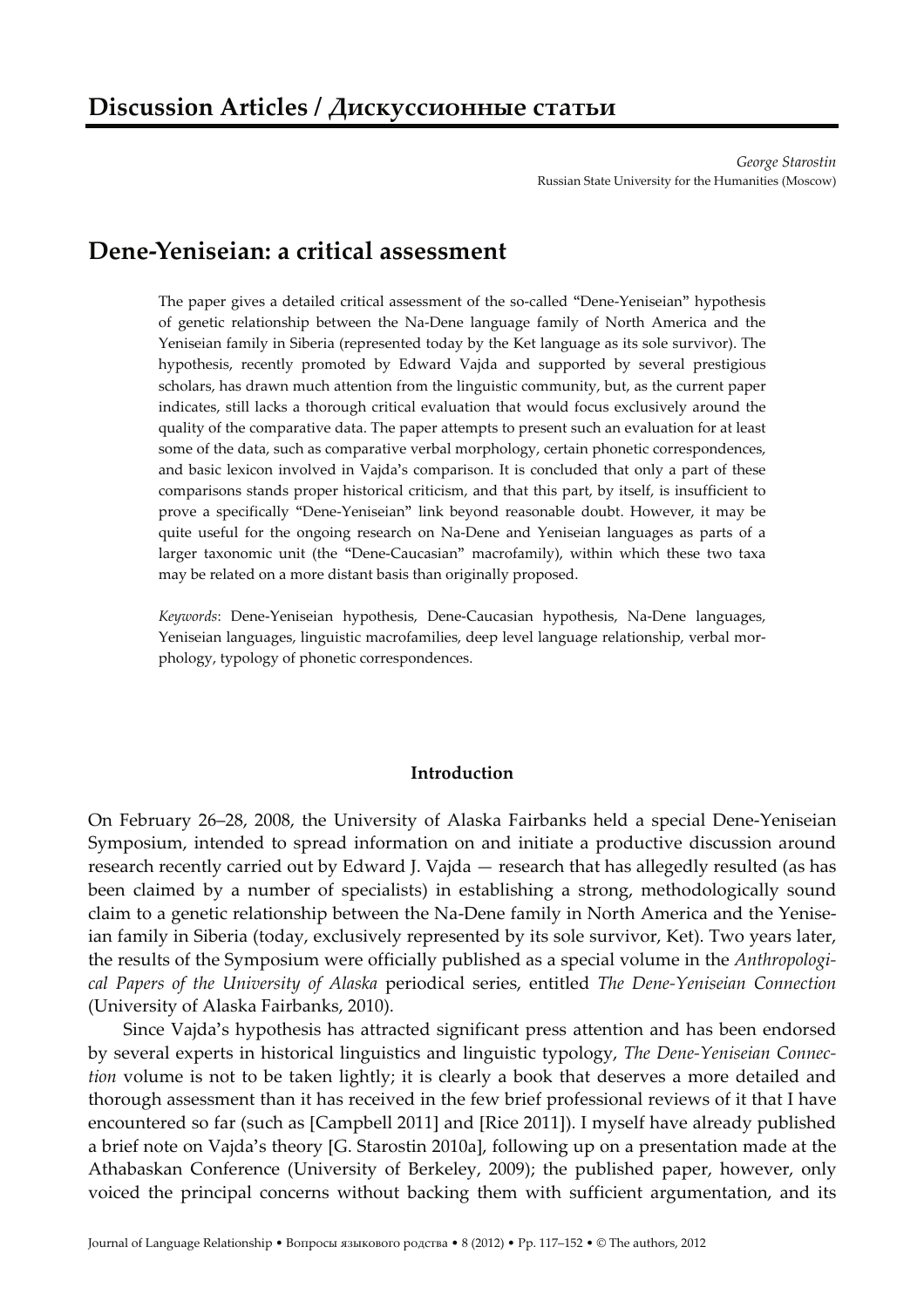chief focus was on the idea that it is substantially incorrect to explore the possible genetic connection between Yeniseian and Na-Dene without an equally thorough look at other potential members of the same deep-level language family.

It is now high time to look in more detail at Vajda's evidence on its own merits, and attempt to answer the two most pressing questions: (a) is the presented evidence sufficient to establish a genetic link between Yeniseian and Na-Dene "beyond reasonable doubt"?; (b) are the methods and argumentation paths employed in presenting the evidence generally valid for establishing any kinds of intuitively non-obvious genetic links between language families?

First and foremost, one would think that detailed answers to these two questions, coming from a variety of experts specially assembled for the occasion, should be found in the pages of The Dene-Yeniseian Connection itself. While the centerpiece of the volume is undeniably Vajda's extensive, 60-page long paper ("A Siberian Link with Na-Dene Languages") that lays out the typological, grammatical, and lexical evidence for Dene-Yeniseian, the remaining 300 pages could certainly have incorporated at least several papers of comparable length — papers that would demonstrate that their authors have thoroughly studied the presented evidence and given it an objective evaluation based on a well-defined set of criteria.

However, the papers that may be qualified as actual assessments of Vajda's results comprise a surprisingly humble amount compared to works that only bear an indirect relation to the main subject at hand. In particular, nearly two hundred pages of the volume are allocated for a section called The Interdisciplinary Context for Dene-Yeniseian. This section contains at least one linguistic paper that is of significant importance to the issue: Jeff Leer's "The Palatal Series in Athabascan-Eyak-Tlingit, with an Overview of the Basic Sound Correspondences" (pp. 168– 193), which presents some of the author's important recent advances in the reconstruction of Proto-Na-Dene and upon which, consequently, Vajda's own research on Dene-Yeniseian depends significantly. But the rest are, indeed, interdisciplinary papers, carefully distributed between geneticists (G. Richard Scott and Denis O'Rourke), archaeologists (Ben A. Potter), specialists in comparative mythology and ethnography (Yuri Berezkin), etc., most of which basically follow the same scheme in answering the question: "Supposing the Dene-Yeniseian hypothesis is correct, is there any direct or indirect evidence from branches of science other than linguistics to confirm it?"

The papers in question contain all sorts of useful data and valuable insights, but, no matter how strong the temptation to put "Dene-Yeniseian" into an interdisciplinary context here and now may be, all of these insights are completely irrelevant when it comes to resolving the main issue. The fact that there are, or that there aren't any conjectural correlations between comparative linguistic and genetic / archaeological /cultural, etc. data has no direct bearing on this main issue: whether or not Na-Dene and Yeniseian languages share a lowest common linguistic ancestor. Predictably, most of these papers neither rule out the possibility of a prehistorical "Dene-Yeniseian" ethnos, nor confirm it; but even if a convincing set of genetic or archaeological isomorphisms were to be found, the linguistic data would still have to stand on their own, since extralinguistic evidence is well known to be inadmissible in demonstrations of genetic relationship.

Out of the seven papers included in the section entitled Commentaries on the Dene-Yeniseian Hypothesis, four (by Michael Fortescue, Willem J. de Reuse, John W. Ives, and Don Dumond) do not deal with Vajda's evidence at all, presenting instead a series of stimulating speculations on the prehistory of the hypothetical Dene-Yeniseian taxon, and only three contain opinions or analyses that actually quote the comparative data and present concrete assessments.

Of these three, Eric Hamp's "On the First Substantial Trans-Bering Language Comparison" (pp. 285–298) produces a strange impression. Although its first sentences are phrased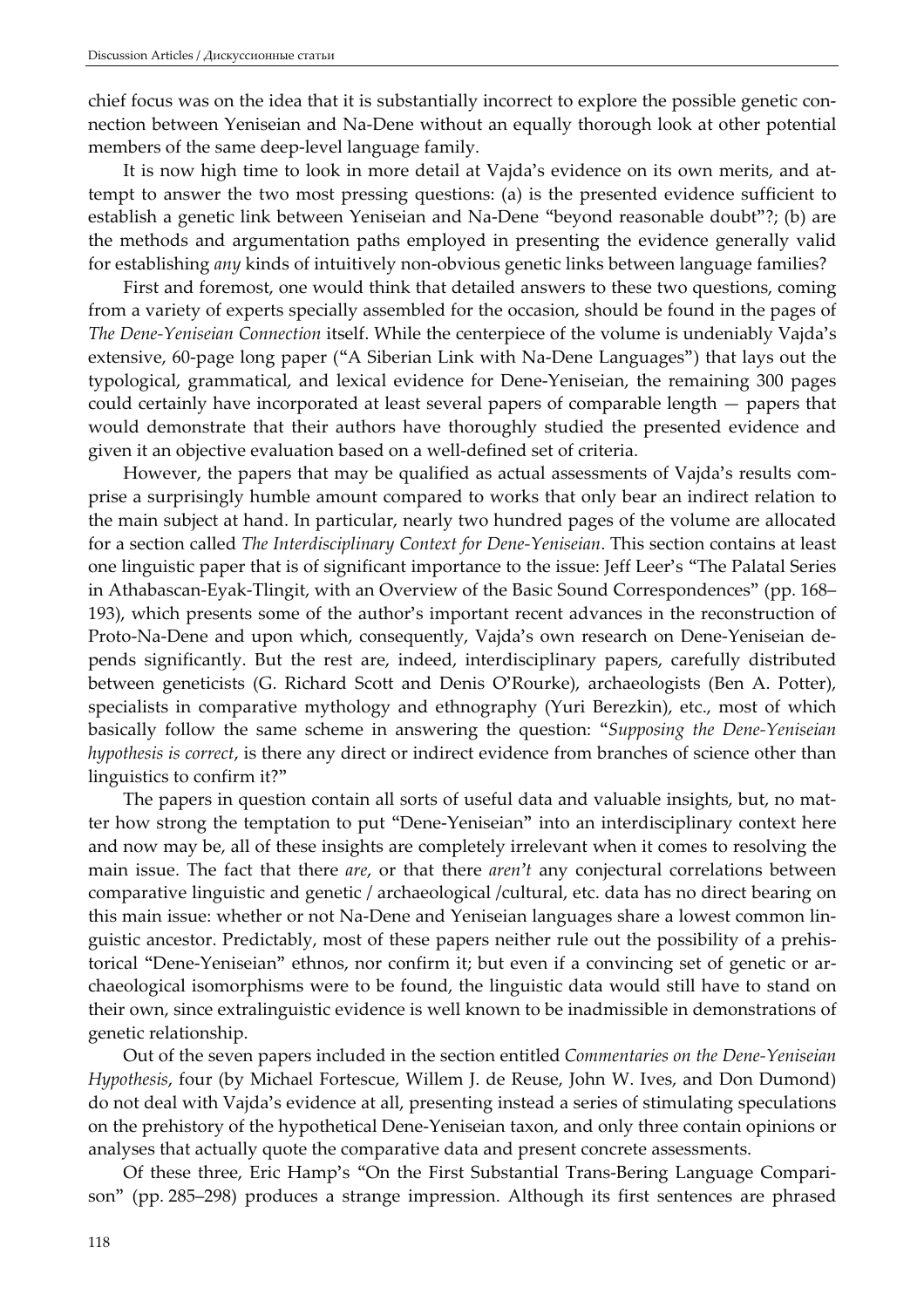with remarkable boldness ("Yeniseian-Dene of Edward Vajda is correct. His demonstration, the truly important aspect of his scientific achievement, ranks among the great discoveries of this type of productive inferential reasoning, i. e. linguistic modern cladistics..."), the overall structuring of the paper, where offside excourses into Indo-European analogies are more frequent than remarks on Vajda's hypothesis itself, make it rather hard to understand exactly why "Edward Vajda is correct". As difficult as it is for me (although I fully acknowledge that this may be just a personal problem) to follow the author's somewhat convoluted train of thought, it may at least be understood that he expresses sincere admiration for the elegant homologies between Yeniseian and Na-Dene prosodic features and verbal patterns established by Vajda. No attempt, however, is made to test any of these homologies; they seem to be accepted on sheer trust, which, unfortunately, reduces the overall usefulness of the paper.

Johanna Nichols ("Proving Dene-Yeniseian Genealogical Relatedness", pp. 299–309) presents a far more robust argument in support of Vajda's evidence. She has devised a somewhat crude, but reasonable and well-explained statistical test that is supposed to show whether the amount of similarities in form and meaning observed between binary pairs of compared languages exceeds what should be naturally expected by chance or does not pass the threshold. This test, it is asserted, works reasonably well on Vajda's grammatical and lexical comparanda for Dene-Yeniseian, while at the same time failing to uncover statistically valid results for M. Ruhlen's earlier set of Dene-Yeniseian comparanda, established through "mass comparison" [Ruhlen 1998].

Nichols' statistical test is undoubtedly an interesting and thought-provoking idea, although I have doubts as to whether it incorporates a sufficiently well-detailed number of parameters to be able to serve as a universally applicable tool. However, regardless of whether the test itself is sufficiently robust or not, it goes without saying that *any* results of *any* formalized test may, at best, only be as good as the input data. In this particular case, the tested evidence rests on two assumptions that, as I will try to show below, are highly questionable: (a) the phonological and semantic correctness of Vajda's Proto-Yeniseian reconstructions of a set of verbal grammatical morphemes; (b) the historical correctness of the system of phonetic correspondences established by Vajda between Proto-Yeniseian and Proto-Na-Dene. If these assumptions turn out to be wrong  $-$  even if they turn out to be *partially* wrong  $-$  the results of Nichols' tests are essentially meaningless, and all the calculations will have to be redone, possibly on diminished evidence. Consequently, the paper suffers from the same flaw as Hamp's: the critical assessment of Vajda's evidence begins by missing the crucial first step  $$ assessing the correctness of "first level" reconstructions and the credibility of the "second level" correspondences.

The third evaluative paper, by Andrej Kibrik ("Transitivity Indicators, Historical Scenarios, and Sundry Dene-Yeniseian Notes", pp. 316–319), is very short and does not venture far beyond typological argumentation. It does make one extremely important critical point, to which I shall return below, but overall, the briefness of the paper and the author's own admission ("...only someone who has done first-hand work in historical comparison and reconstruction can objectively assess the degree of rigor with which the comparison proposed by Vajda is implemented...") clearly prevent it from playing a decisive role in the argument.

So why are the evaluative papers so short? And how has it become possible for a "miniconsensus" around Dene-Yeniseian to have formed so soon, when the majority of similar deep-level genetic relationship hypotheses, sometimes backed up with far more bulky collections of comparative data, still fail to gain approval from specialists in respective and adjacent fields? In my opinion, the reason behind this lies in a certain, intentionally chosen, strategy of presentation, which is as important for Vajda's principal paper as the comparative data them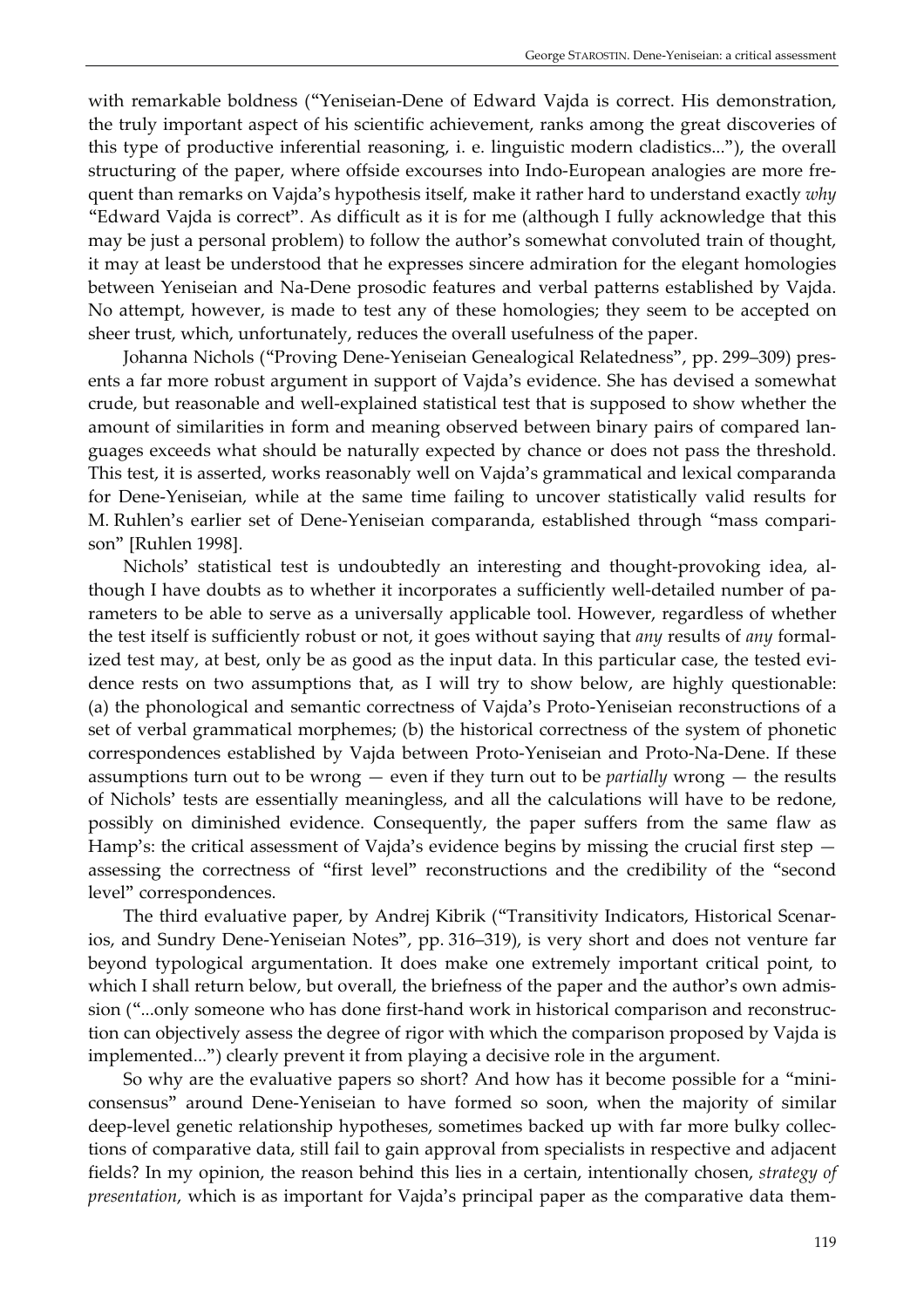selves, and to some readers, perhaps even more important. There should be nothing surprising about the fact itself: comparative-historical linguistics is still a long way from becoming a fully integrated branch of mechanistically rigorous "science", and, as in any other branch of linguistics, its results often find acceptance or rejection based on a complex mesh of objective and subjective criteria. The strategy chosen by Vajda is undeniably much more *persuasive* than strategies usually chosen by "long-rangers" (below, I shall try to explain why), and this persuasiveness, from a certain point of view, is admirable. But in the long term, persuasiveness only works when it has been coupled with thorough objectivity; and I believe that it is every researcher's duty to be able to look beyond such concepts as "elegance", "originality", and "expectation-matching" when we are dealing with such a complicated object as language which, as we all know, may just as well be "inelegant", "unoriginal", or "defying expectations" when it comes to specific situations.

I do not necessarily share Andrej Kibrik's humble opinion that only a practicing comparative linguist may be thoroughly qualified to assess a historical hypothesis of Vajda's caliber. In fact, one does not even have to be a professional "Yeniseianist" or "Athabaskanist" to make such an assessment, as long as the argumentation in favor of the hypothesis has not been based on specially selected data. On the contrary: I believe that a careful, line-by-line analysis of Vajda's paper will reveal quite a few weak spots even to those readers who have never had to deal with a single Yeniseian or Na-Dene language before, but are well aware of such things as historical phonetic typology, regularity of correspondences, and lexicostatistics. Unfortunately, it is quite likely that the majority of these readers will not want to perform such an analysis, concentrating on the conclusions more than on the gist of the argument.

My own position on Vajda's "Dene-Yeniseian", already voiced in the aforementioned short paper [G. Starostin 2010a], is clear enough: I am convinced that there exists significant evidence showing that both families may well be genetically related within the framework of a much larger macrofamily, provisionally called "Dene-Caucasian" (DC), and that this evidence may to some extent overlap with the comparanda amassed by Vajda for "Dene-Yeniseian" (DY). However, the same evidence does not, by any means, confirm that there is a specific "Dene-Yeniseian" node on the DC genealogical tree, i. e. that Na-Dene and Yeniseian languages share a "lowest common ancestor". If all of Vajda's comparanda were acceptable, "Dene-Yeniseian" could be perceived as a historical reality; the ratio of those that actually are acceptable strongly suggests that it cannot.

Within the scope of one paper it would be difficult to focus on both the "constructive" side of the argument (positive evidence for Dene-Caucasian) and the "critical" side (negative evidence for Dene-Yeniseian). Since the "constructive" side is currently being clarified in a joint paper by myself and John Bengtson, dealing with the current state and issues of the DC hypothesis [Bengtson & Starostin 2012]<sup>1</sup>, this paper will have to concentrate on the criticism. Namely, I will try to show that a large portion of Vajda's evidence for DY rests on (a) internal Proto-Yeniseian reconstructions that are themselves based on improbable assumptions rather than factual evidence; (b) phonetic correspondences that are not only questionable from a typological perspective, but also not sufficiently recurrent to be fully credible. What remains of the evidence is hardly enough to serve as convincing demonstration of DY as a realistic taxon.

<sup>&</sup>lt;sup>1</sup> The current taxonomy of Dene-Caucasian, advocated for in this paper on the basis of lexicostatistical calculations and shared innovations, is as follows: A. "Western Dene-Caucasian", consisting of two equidistant subbranches: A.1. North Caucasian + Basque; A.2. Yeniseian + Burushaski; B. "Eastern Dene-Caucasian": Sino-Tibetan + Na-Dene.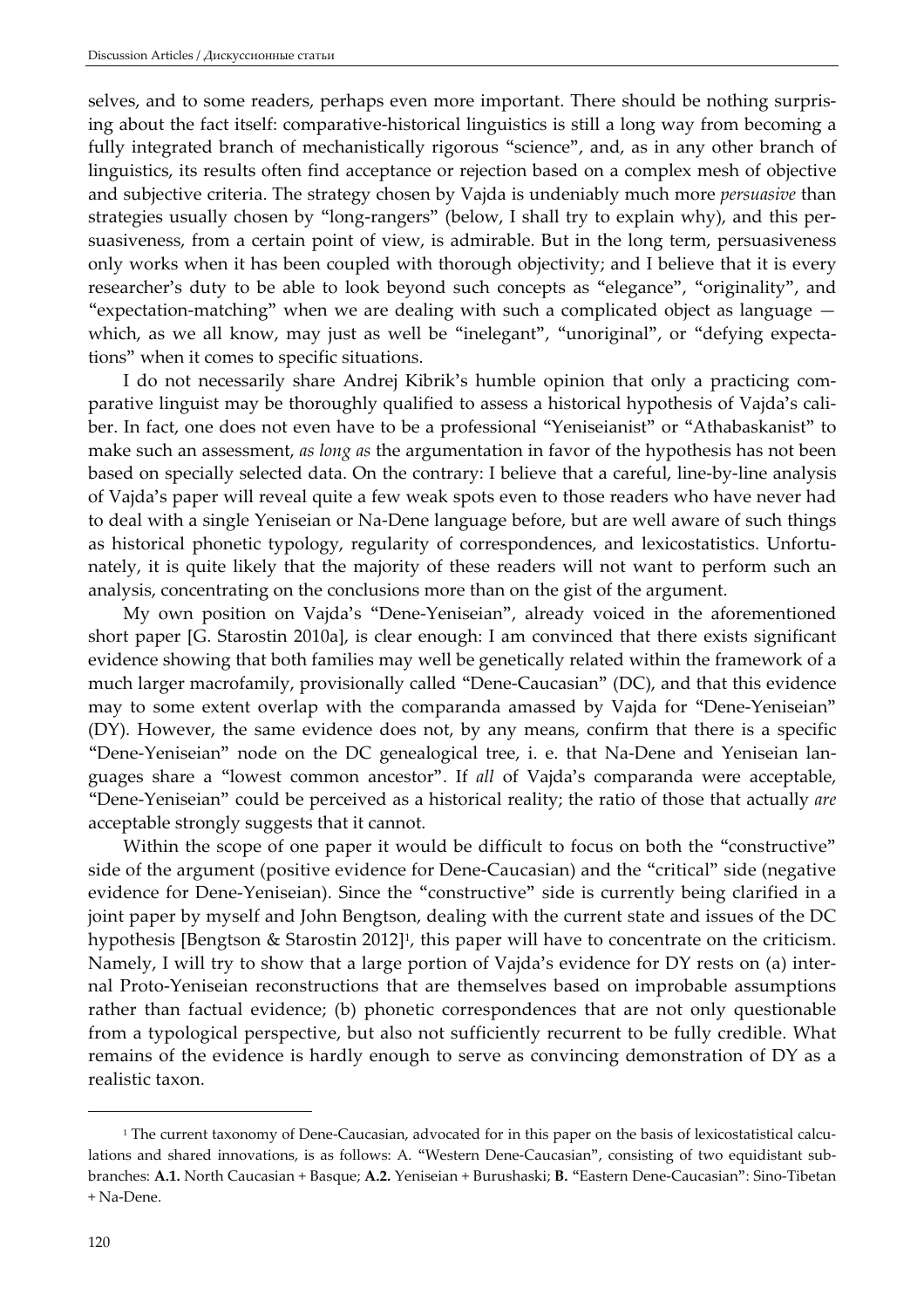Not being an expert on issues of Athabaskan and Na-Dene comparative phonology, I will be evaluating the evidence primarily from the Yeniseian side; that said, thanks to the aforementioned detailed paper by Jeff Leer in the same volume, it is now much easier to distinguish between "stronger" and "weaker" Na-Dene reconstructions of phonemes, grammatical and lexical morphemes, and these issues will occasionally be addressed as well.

Before we proceed, however, I would like to specifically emphasize the fact that Vajda's research consistently rests on a professional foundation and takes into account most, if not all, of the results of previous studies on the subject  $-$  in this I completely concur with all the "admirers" of his work, who point out that diligence and methodological accuracy of this level are rarely met in the field of long-range comparison. If this accuracy remains insufficient to achieve the stated goal, it is only, I believe, due to the fact that the methodological foundations for historical comparison of language families on a deep level still remain on a "preliminary" level. Few people engage in long-range comparison, and even fewer can bring themselves to agree on the right way to do it. This implies that the specific "data-based" critical remarks, offered below, will sometimes inevitably plunge into methodological discussion. Personally, I believe that this is a good thing.

#### Verbal morphology evidence for "Dene-Yeniseian"

#### Typology.

Vajda notices significant typological isoglosses between the basic structures of complicated verbal templates in Yeniseian and Na-Dene, claiming that the homologies between the two are generally more striking than between Yeniseian and other prefixing languages of Eurasia, such as Burushaski, Sumerian, and Abkhaz (pp. 36–40). Shared "slots" include spatial prefixes, tense/aspect/mood (TAM) prefixes, subject agreement prefixes, and — possibly — semantically vague "classifiers", which are partially fossilized (fused with the root) and partially shifted to express other functions in Yeniseian, but still retain morphological "vitality" in Na-Dene.

It must be emphasized, however, that there is no concrete attempt on Vajda's part to reconstruct the basic structure of the DY verbal template: comparative tables that present such templates for attested and reconstructed languages alike only go as deep as "generalized Athabaskan" (table 8) and Vajda's own reconstruction of the Proto-Yeniseian template (table 11). An expected question is  $-$  why not, if these templates are so similar? Andrej Kibrik, in his aforementioned reply, may have the answer. He reminds (p. 317) that the Yeniseian template contains nothing that could be transparently analyzed as "transitivity indicators" or "classifiers", a crucial component in the typical Na-Dene form and, quite likely, one of the oldest sets of morphological markers in the paradigm, since it occupies the slot that is immediately adjacent to the root morpheme itself, and morphology is known to "grow in concentric circles".

Although Vajda does make attempts to discover some traces of Na-Dene "classifiers", they are universally weak (see below), which leads Kibrik to a logical assumption: "as long as the status of the immediately pre-root TIs is not clarified, morphological argument for the relationship largely fails" (p. 318). More precisely, it is not the "morphological argument" that fails, but the "morpho-typological argument": this particular incongruence does not, per se, invalidate the specific grammatical morphemes that Vajda is comparing  $-$  it invalidates the idea of an elegant common origin of the templates.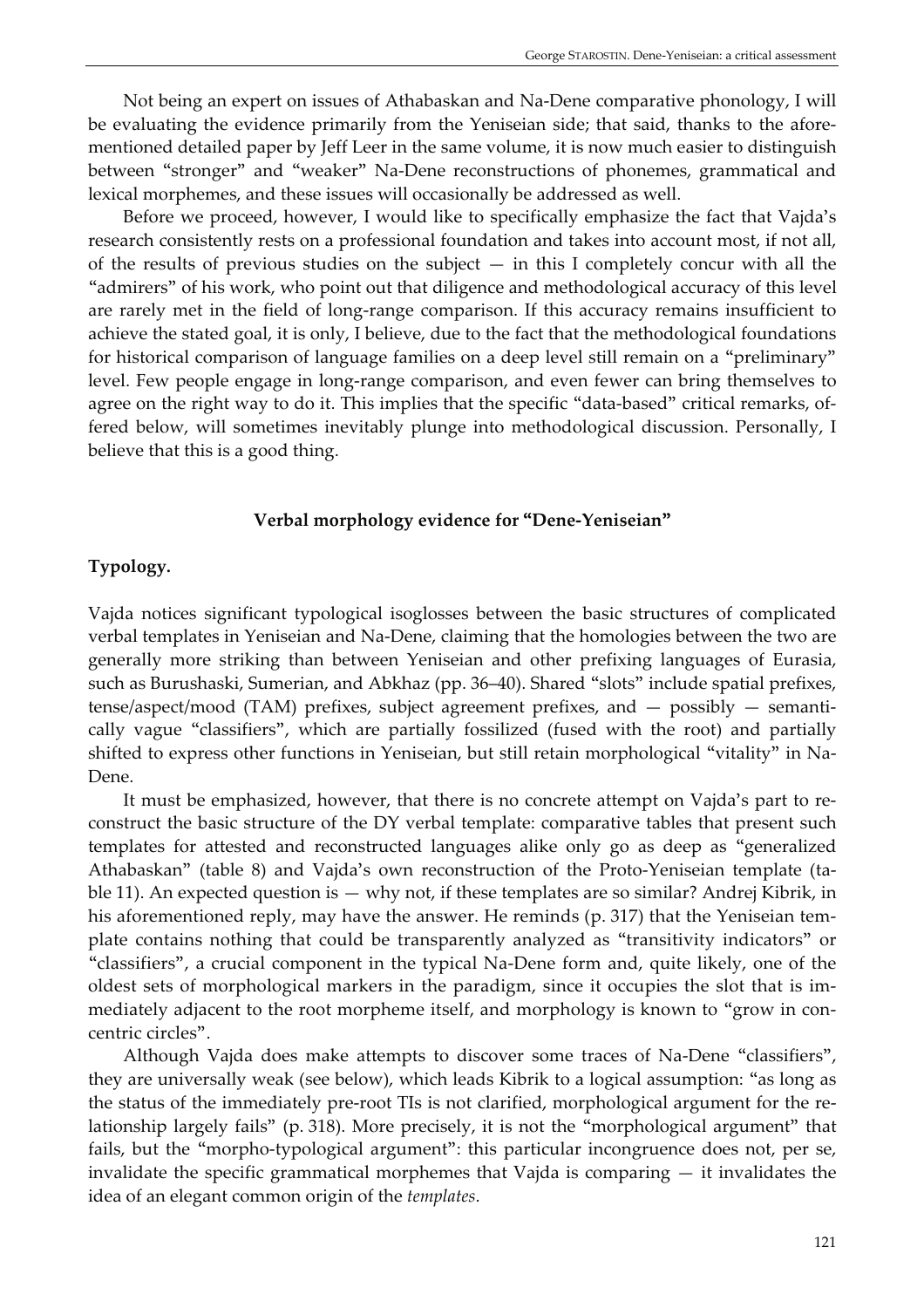Furthermore, even if we somehow prefer to close our eyes on the "classifier" issue, the origins of the template still remain confusing. Over and over again, the reader encounters reference to the idea that at least some of the compared morphemes may be derived from ancient "auxiliary verbs", in particular, the reconstructed "telic/atelic" markers  $*xy_i$  and  $*$  a (see below). This idea, probably inherited from some of J. Leer's work on internal reconstruction in Na-Dene, is never explored in sufficient depth, but adds an unpleasant element of vagueness to the discourse. If the original structure of DY veered more towards the analytic side, with auxiliary verbs bearing a large part of the grammatical information, does that imply that similar paths of grammaticalization took place independently in Na-Dene and Yeniseian already after the split? This would seem unlikely, not to mention that it seriously reduces the importance of morphological evidence as such. If, on the other hand, the system of cognates between morphological markers is projected by Vajda onto the original DY stage, why is it necessary in the first place to speculate on the possible origins of these markers, provided that such speculations are based not on comparative evidence, but on purely internal reconstruction within a highly hypothetical "macrofamily"?

That said, the typological argument on its own hardly means anything from the genetic point of view if the actual morphemes that occupy the morphological slots cannot be shown to share a common etymological origin in sound and meaning. Let us now take a brief look at some of that "fleshy" evidence, particularly the morphemes that play the most important part in J. Nichols' statistical evaluation: TAM markers and spatial prefixes.

For the earliest stage of DY, Vajda reconstructs a binary set of markers, supposedly originating

i  $\begin{array}{c|c} \ni & s_i : a_i \land a \ni & s_i \rightarrow u_i \end{array}$ 

# from even earlier "auxiliary verbs" (?): DY Yeniseian Ket Navajo Eyak Tlingit

| TAM markers: the telic/atelic opposition. |  |  |  |
|-------------------------------------------|--|--|--|
|-------------------------------------------|--|--|--|

"Telic" marker  $\vert x^y_i \vert$ 

"Atelic" marker  $\begin{vmatrix} *_{Ga} & *_{Ga} \\ *_{Ga} & g_0, & y_i \\ *_{Ga} & *_{Ga} \end{vmatrix}$  a-Without questioning the Na-Dene side of the reconstruction (which, at least from the phonetic side, is not completely obvious), I have to say that the proposed Yeniseian reconstruction, explained on pp. 43–45 of Vajda's paper, is completely untenable. In order to arrive at "visually elegant" matches between Na-Dene and Yeniseian, Vajda has to (a) find phonetically similar external Yeniseian correlations to the Na-Dene "sibilant marker" and "uvular marker" and (b) be able to explain away everything else in the same slot of the Yeniseian paradigm as secondary transformations of these two markers — otherwise, the Yeniseian system will not be a proper "two-member paradigm" (as it is defined by J. Nichols on p. 305), and the likeness of chance similarities between Na-Dene and Yeniseian in this particular slot will

The only part of these conditions that is satisfied concerns the match between Na-Dene  $*x\gamma$   $\rightarrow$  Eyak-Athabaskan  $*si$  and Ket s. These morphemes are evidently similar and their consonantal constituent may be integrated into a regular system of correspondences. But even if we agree with Vajda's treatment of Ket s as a former auxiliary, rather than a morpheme of pronominal origin (as it is argued in [Reshetnikov & Starostin 1995], and I am not ready to abandon that argument), nothing else checks out.

increase.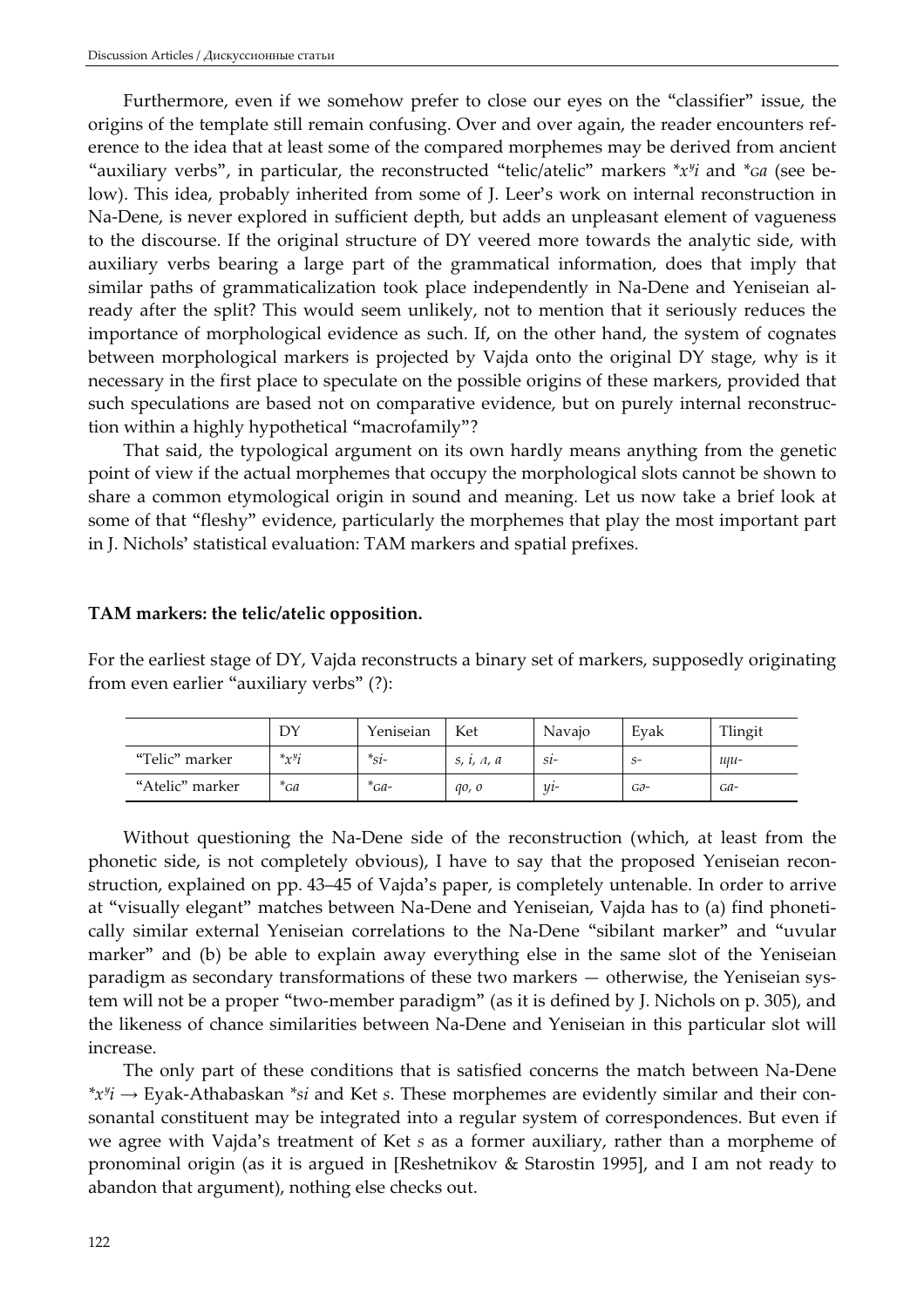First, Vajda's attempts to derive nearly *all* of the so-called "conjugation markers" in modern Ket from a single original morpheme \*si are extremely forced. They were absent from the first draft version of his paper and represent an entirely new conception, which will probably be viewed as revolutionary by everyone with a background in Ket / Yeniseian verbal morphology studies. A detailed analysis of this conception will take a lot of space, so I will present just one brief point.

According to the analysis in [Reshetnikov & Starostin 1995], most of the verbal paradigms in Ket may be classified into two "conjugations", one of which contains the basic conjugational marker  $-i$ - both in the present and past tenses, while the other one has  $-a$ - in the present and  $-o$ in the past. The morphophonological properties of these markers differ depending on the context, especially for the marker -*i*- which frequently falls victim due to vowel reduction and is deleted from the form, but the basic opposition is undeniable, as well as the correlation between "present -a-: past -o-", as in d-a-j- $\frac{2}{3}$ uk 'I wade across' : d-o- $\acute{n}$ - $\frac{2}{3}$ uk 'I waded across', etc.

Now Vajda yields a complicated reanalysis of this situation, merging  $-a-$ ,  $-i-$  (together with the morpheme -s-, which, according to most previous treatments, actually even occupies a different *slot* in the verbal form) as historical variants of one morpheme, and past tense marker *o* as a variant of another morpheme. In other words:

|                         | Present tense       | Past tense          |
|-------------------------|---------------------|---------------------|
| "Verbal conjugation I"  | $i < *_{\text{S}}i$ | $i < *_{\text{S}}i$ |
| "Verbal conjugation II" | $a <$ *si (!)       | $0 \leq$ *Ga        |

The incongruence is not only obvious, but is also utterly unnecessary. It requires setting up complex, phonetically improbable transitions ("after a fricative, affricate, or aspirated stop,  $*x_i$  yi yielded allomorph  $a_{\tau}$ , regardless of what prefix followed...") with lots of subsequent changes by analogy that still leave a lot of internal Yeniseian questions unanswered. Why has this been done? The only possible answer is  $-$  to make the system look more like the one established by J. Leer for Na-Dene.

Furthermore, even the past tense morpheme  $o$  does not look very much like Na-Dene  $*<sub>ca</sub>$ , since it does not contain any traces of a back (let alone uvular) consonant. According to Vajda's correspondences, Na-Dene  $*$  should yield Yeniseian  $*$ q, not zero. A possible solution comes through the discovery of an irregular Ket verb, 'to kill', which forms its past tense in a unique way, by adding the morpheme *qo* instead of the more productive affixes l or *n*: t-*qo*-k-*e*j 'he killed you', etc. This morpheme is presented as the most transparent and segmentally compatible correlation with Na-Dene \*ca; however, since one irregular grammatical marker in one irregular paradigm is fairly thin evidence when we are aiming for a definitive paradigmatic reconstruction, an ingenious solution is presented  $-$  qo is etymologically equated with the much more frequent marker  $o$ , in which, according to Vajda, the original consonant was deleted because of its frequently occupying a word-internal position.

In other words:  $*qo$ - $ku$ - $ej$  (where  $qo$ - = original TAM marker,  $ku$  = 2nd person obj. marker,  $ej =$  root morpheme) '(he) killed you'  $\rightarrow$  \* $qo$ -k- $ej$  (the subject marker t- 'he' is a later morphological addition that did not influence the articulation of  $qo$ -), but, for instance,  $d$ -*uus-qo-l-bed* 'I rowed' (literally 'I-rowing-made')  $\rightarrow$  d-us-o-l-bed, with regular deletion of  $*q$  after the final consonant of the first root morpheme.

This is a highly improbable, if not impossible, explanation. How could it apply to, for instance, numerous cases of paradigms such as  $d-a-v-a$  'I am braiding it' vs. past tense  $d-o-m-a$  $(\leftarrow \text{A}-\text{A}-\text{A}-\text{A})$ , where  $d$ - 'I' is also a recently added subject prefix, so that the original paradigm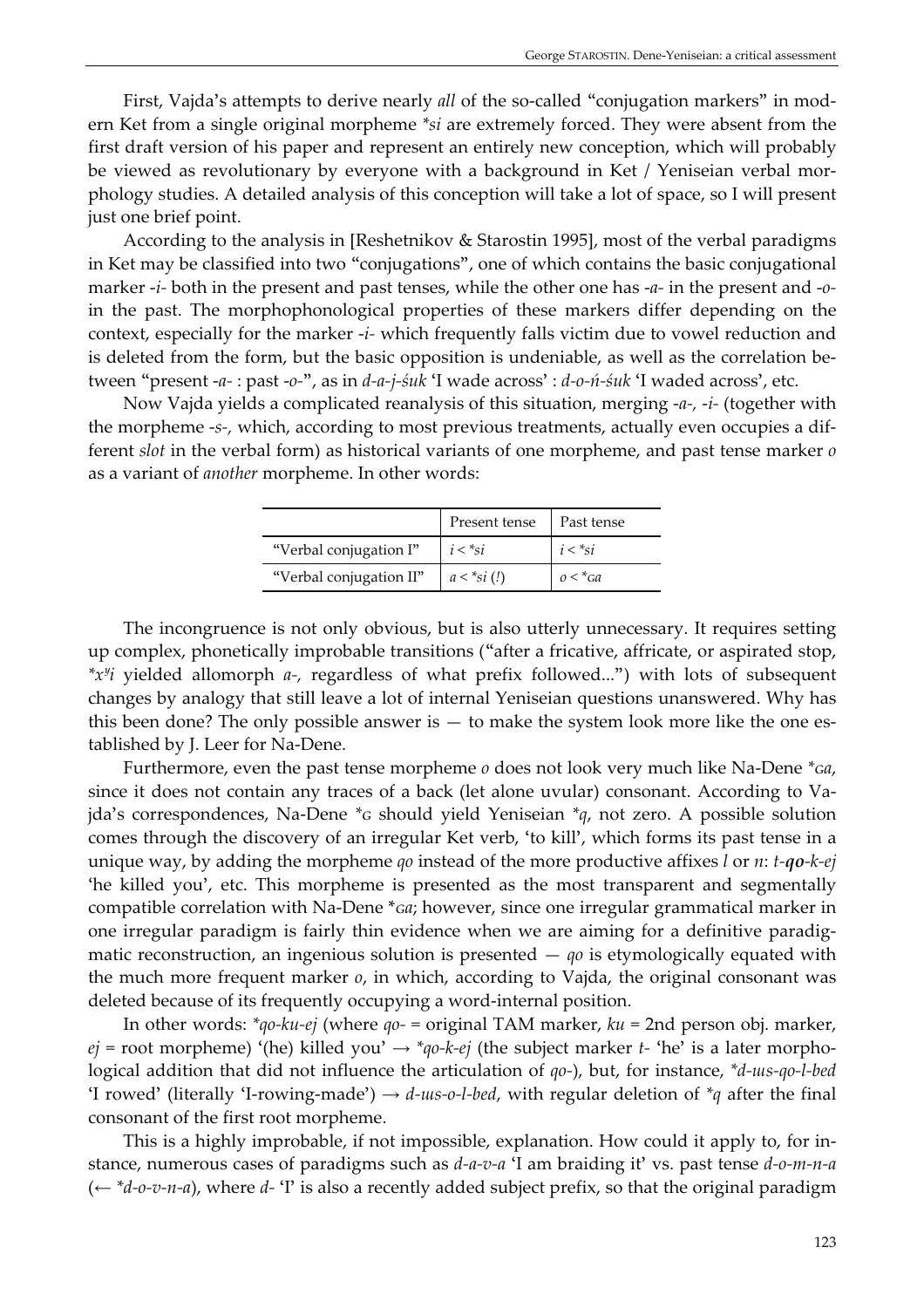must have been  $a-v-a$  vs.  $a-v-a$ ? Why did the uvular consonant disappear in this case? Through analogy with complex paradigms like the one for the verb 'to row'? But if we bring analogy into the discussion, why have all the paradigms suffered the same analogical fate except for the verb 'to kill'?

Furthermore, Vajda does not mention the *structural* difference between  $*q\sigma$  and  $*o$ . In the verb 'kill', the marker \*qo occupies the same "floating" slot as the regular past tense markers l and n, which are regularly placed before the 1st and 2nd p. pronominal object markers, but after the 3rd, cf. (past tense markers are in bold, object markers are underlined):

| $di$ -l-gu-s 'I dressed you'   t-qo-k-ej 'I killed you' |                                                      |
|---------------------------------------------------------|------------------------------------------------------|
| $d$ - $Q$ - $l$ - $s$ 'I dressed him'                   | $d$ - <i>a</i> - <i>q</i> - <i>ej</i> 'I killed him' |

This shift of position never affects the "conjugational marker"  $o$ .

To sum up, Vajda's internal reconstruction of the Yeniseian opposition  $*si : *ga$  is beset with problems: it does not offer an economic solution, it leaves plenty of unanswered individual questions, it raises doubts of a phonetic-typological nature, and the overall impression is that it was heavily influenced by the corresponding reconstruction of the Na-Dene opposition. Before this reconstruction can be made use of in any DY comparison, it has to be presented in much more detail, and with far more convincing force, within a purely Yeniseian context. And even then, there can hardly be any question of using it as a serious argument in establishing a DY link. At best, the scenario extolled by Vajda can be presented as an answer to the question: "How could the TAM markers of Na-Dene and Yeniseian be brought together under a possible historical scenario, provided we have already demonstrated that the families are related?" Consequently, the very fact that these "reconstructions" occupy a prominent position in J. Nichols' statistical argument in favor of DY weakens said argument quite significantly.

#### TAM markers: past tense markers.

The second piece of evidence  $-$  the actual tense/aspect markers  $-$  is much stronger in general and may actually count as real, "non-forced" argumentation. Progressive tense marker \*ł in Eyak-Athabascan is phonetically and semantically compatible with Yeniseian  $*l$  (or  $*_{r_1}$ , according to S. Starostin's reconstruction<sup>2</sup>), whereas Athabaskan perfective  $*$ *ñ* is a possible correspondence for Yeniseian  $*n$ . Vajda's analysis of the semantic peculiarities of the Yeniseian markers concurs with the conclusions independently arrived at by other Yeniseianists, and is compatible with Na-Dene semantics.

The problem concerning the different slots which these markers occupy in Yeniseian and Na-Dene is explained by Vajda as due to different strategies of grammaticalization: in Na-Dene, the strategy involved joining them as suffixes to the main lexical root, in Yeniseian — to the "auxiliary verbs" reconstructed as  $*si$ - and  $*ga$ . Unfortunately, once again this reverts us to the issue of analytic vs. synthetic nature of DY. It is one thing to propose cognation between two pairs of cognate morphs within a homologous paradigm, and quite another one to propose independent grammaticalization, since this transforms our supposedly "paradigmatic" evidence into one that is decidedly not paradigmatic.

<sup>2</sup> Most of the phonetic and lexical reconstructions for Proto-Yeniseian are quoted according to the comparative phonology of Yeniseian [Starostin 1982] and the etymological dictionary of Yeniseian languages [Starostin 1995].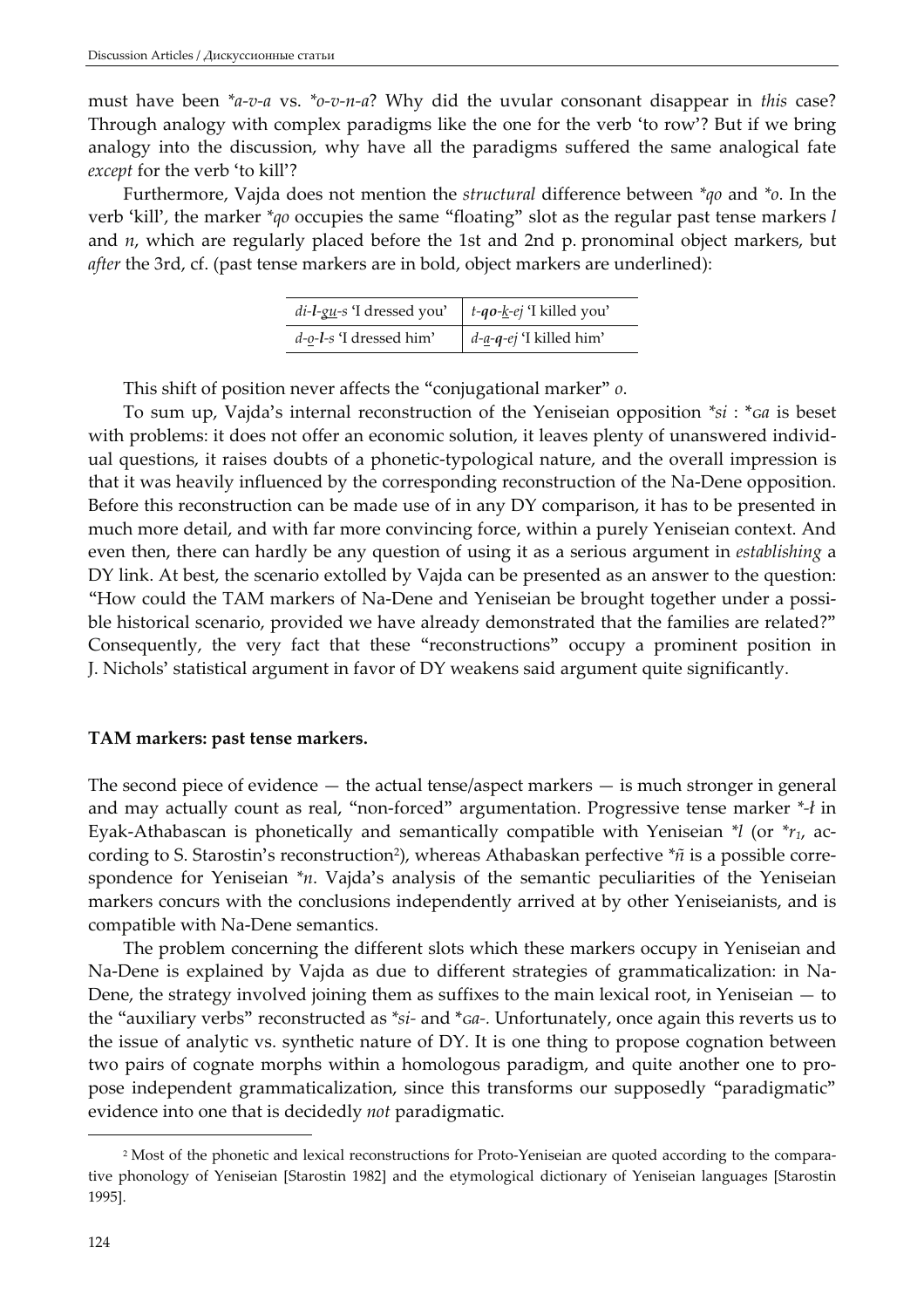Nevertheless, the parallels between this binary contrast in Na-Dene and Yeniseian are undeniable and may be accepted as evidence for genetic relationship.

### Shape prefixes.

The bulk of this argument (pp. 53–55) revolves around the issue of cognation between the socalled "shape prefixes"  $n$ -,  $d$ -, and  $h$ - in Ket (which, following an alternate tradition, I will be calling "preverbs" for short), and their supposed equivalents in Proto-Athabaskan, reconstructible as  $n-$ ,  $d-$ , and  $n-$ . On the surface, the argument may look convincing: a quasiparadigmatic homology is found between three prefixes that share comparable phonetics, similar semantics, and the same slot in the verbal paradigm. Thorough analysis, however, shows that on the Yeniseian side at least, the argument runs into the same problem as usual: a selective approach to evidence, allowing to draw generalized conclusions that are not supported by the total weight of the data.

Of the three morphemes discussed, Ket  $n-$  is the most unusual one. First, it is very rare; in his seminal monograph on the Ket verb [Krejnovich 1968], Ye. Krejnovich, at best, lists a tiny handful of verbs in which it is attested, and that number has not increased significantly since then. Second, it is never found in Kott, let alone met in a paradigm that can be historically associated with a Ket correspondence. Third, the consonant \*n, easily reconstructed for Proto-Yeniseian in the word-medial position, is never reconstructed word-initially.

These considerations alone would make any comparison with Na-Dene material highly dubious. But the main problem is centered around semantics: to reconstruct the meaning 'round' for this prefix is to beg the issue. The two examples quoted by Vajda,  $n-a-b-hil$  'cuts it around the edges' and  $n-a-b-do$  'hews, chisels it (a round object)' may convey the impression that such a reconstruction is obvious, but it is not. The form  $n-a-b-hil$ , where the root is \*kil-, is not part of a minimal verbal pair, so there is no certain way of knowing whether the meaning 'round' is really conveyed by  $n$ - or is contained in the root itself.

For the form nabdo, minimal pairs do exist, but the form itself is dubious: I have not encountered it in either Krejnovich's, Dulzon's, or my own materials, nor could I locate it in any of H. Werner's three quite extensive vocabularies; neither is it found in [Vajda 2004], a grammatical description of Ket, where such a perfect form should have been adduced as evidence. According to Vajda (p.c.), the form *nabdo* comes from his own field records, and I have no reason to distrust this, but still, a proper reference would be in order here, considering that Ket has been rather extensively studied, with vast corpora of textual evidence, for the past fifty years.

Finally, there are other examples with the preverb  $n<sub>z</sub>$ , most of them not mentioned by Vajda, for which the suggested semantics is completely inapplicable. One particularly unsettling example is in the verb 'to give', cf.:  $d-a-n-b-o$  'I give it to him'. Vajda mentions this case in a footnote ( $N<sub>2</sub>$  27, p. 54), but brushes it away, noting that "round-shape *n*- never follows the object marker and is probably a different morpheme". However,  $-a$  (to) him' in this particular case is not a direct object marker; it is an indirect object marker, belonging to a different series, as is clearly proven by such forms as  $d-ba-n-b-o$  'he gives it to me', etc. The regular slot occupied by these markers is always before the preverb, not after, so the counterargument does not work, and there is no easy way to prove that *n* in  $d-a-n-b-o$  is not the same *n* as in *n-a-b-hil*. A handful of other examples may be found both in Krejnovich's monograph and Werner's dictionary that also do not suit the semantics of "roundness" at all. With such flimsy positive evidence, the reconstruction seems to me semantically untenable on internal Yeniseian grounds.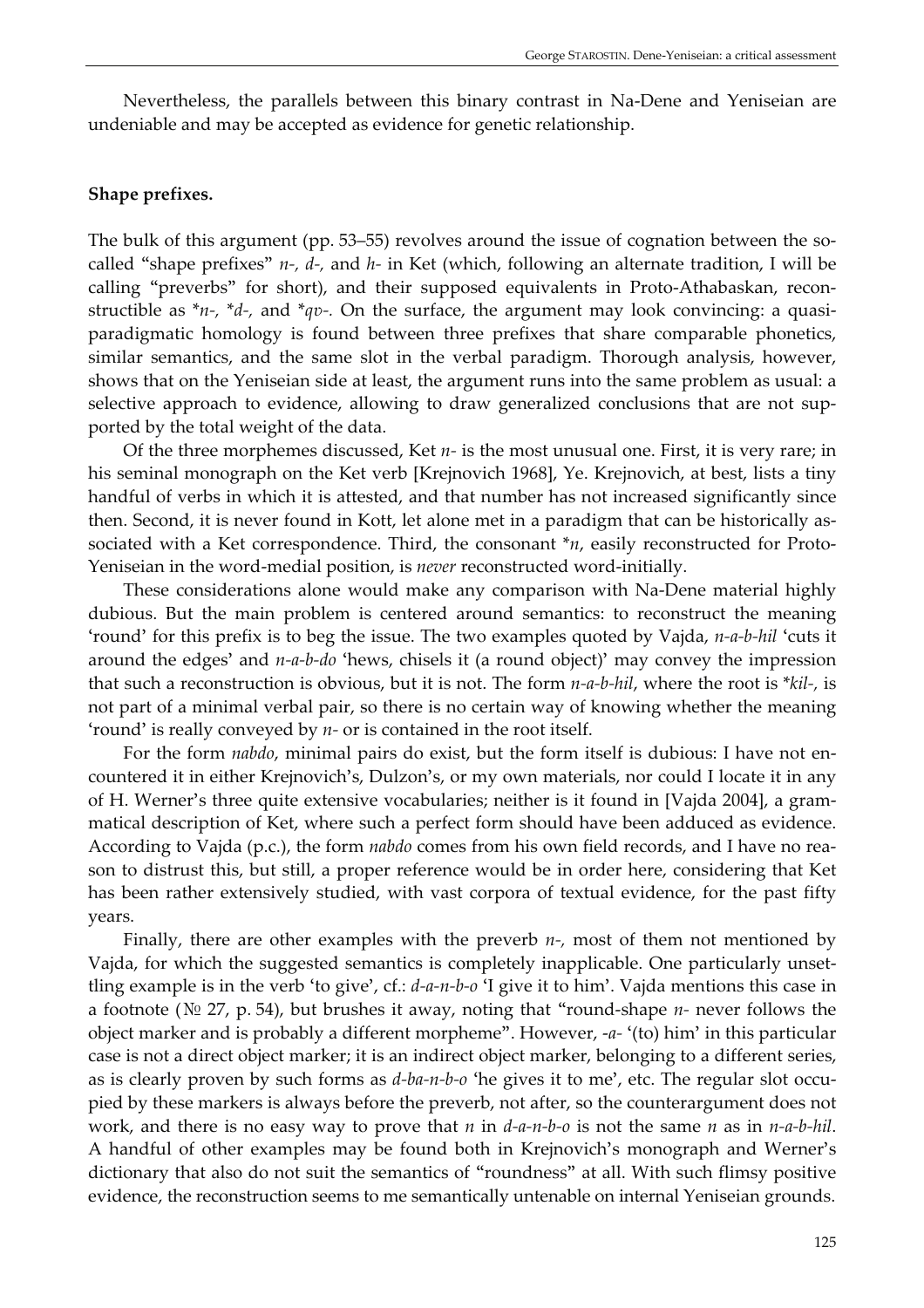Ket  $d$ -, on the other hand, is a rather frequent prefix; however, again, there is about as much evidence to suggest the original meaning 'long' as there could be to suggest an original meaning 'wide' or 'high' or 'narrow' or 'low'. The form d-a-b-do 'hews, chisels it (a long object, such as a log)', adduced by Vajda, generally means 'cuts it out (as a boat)', if dictionaries are to be believed. This is not a problem: a boat is a long object. But many other verbs with Ket dhave nothing to do with long objects: for instance,  $d-a-v-til$  'he warms it' (said of a shaman's tambourine, hardly "long" in shape).

Likewise, for the corresponding Kott marker d- Vajda only quotes the form dati 'subject hits with long object, such as a whip', but what about such paradigms as *d-ājaŋ* 'to expel', past tense d-ōnajaŋ, or d-ašiaŋ 'to dress up', past tense dalašiaŋ, etc.? How is it possible to boldly draw the proto-semantics of a clearly desemanticized morpheme, when the counterexamples for our hypothesis outnumber the examples?

The situation with Ket  $h$ - = Yugh, Kott  $f$ - is equally unsatisfactory. The equation of this prefix with the idea of 'flat surface' is highly subjective, and I cannot refrain from pointing out that in [Vajda 2004: 62], this exact morpheme was defined as follows: "probably derives from a classifier of straight or long objects" — whereas "superficial contact with a surface" was actually a meaning associated with an entirely different preverb  $t$ -! Clearly, this is a situation in which multiple interpretations are possible, but not a single one will be highly convincing.

Consequently, I insist that the "spatial prefixes" comparison should be abandoned in its entirety. The semantic treatment of Yeniseian preverbs is forced and seems to have been heavily influenced by the corresponding meanings of the compared prefixes in Na-Dene. This does not necessarily invalidate the homologies (as long as we are unable to precisely define the functions of Yeniseian preverbs, Vajda's treatment of their semantics is as good as anybody's), but it makes them irrelevant as first-order evidence for demonstrating the common origins of DY morphology.

One final point is necessary. The "spatial prefixes"  $n-$ ,  $* -$  ( $\rightarrow$  Ket  $d$ -),  $* p$ - ( $\rightarrow$  Ket  $h$ -) = Athabaskan \*n-, \*d-, \*qv- play a significant part in J. Nichols' statistical test, where, among other things, the following is mentioned: "I gather these exhaust their paradigm, i. e. there is no search among a larger set of forms" (p. 305). This is an incorrect assumption: not only are these three Yeniseian preverbs only a part of a much larger subset, which also involves such morphemes as  $k<sub>z</sub>$ ,  $t<sub>z</sub>$ , and  $q<sub>z</sub>$  occupying the same slot, but at least two of them,  $n<sub>z</sub>$  and  $*p<sub>z</sub>$ , happen to be very rare, compared to the ultra-frequent  $k$ - and  $t$ -, for which no cognates have been discovered in Na-Dene. Clearly, even if we accept Vajda's highly dubious semantic reconstruction, this circumstance has to be reflected in the application of the statistic algorithm.

#### Pronouns.

The pronominal evidence for Dene-Yeniseian, contrasted with pronominal evidence on a much larger, "Dene-Caucasian" scale, has already been discussed in brief in my previous publication on the subject [G. Starostin 2010a], where it was shown that the paradigmatic connections of Yeniseian 1st and 2nd p. pronouns and pronominal markers are much easier to establish with the "Western" area of this macrofamily (Burushaski and North Caucasian) than with its "Eastern" part (Sino-Tibetan and Na-Dene).

If we restrict ourselves to a narrow investigation of the Dene-Yeniseian connection and nothing else, the only plausible isomorphism between the pronominal systems that emerges "on its own" is the parallel between Yeniseian  $*2aw$  'thou' and Tlingit wa- in wa?e 'thou', but, remarkably, it is dismissed by Vajda as a "chance resemblance" (p. 50). What remains is a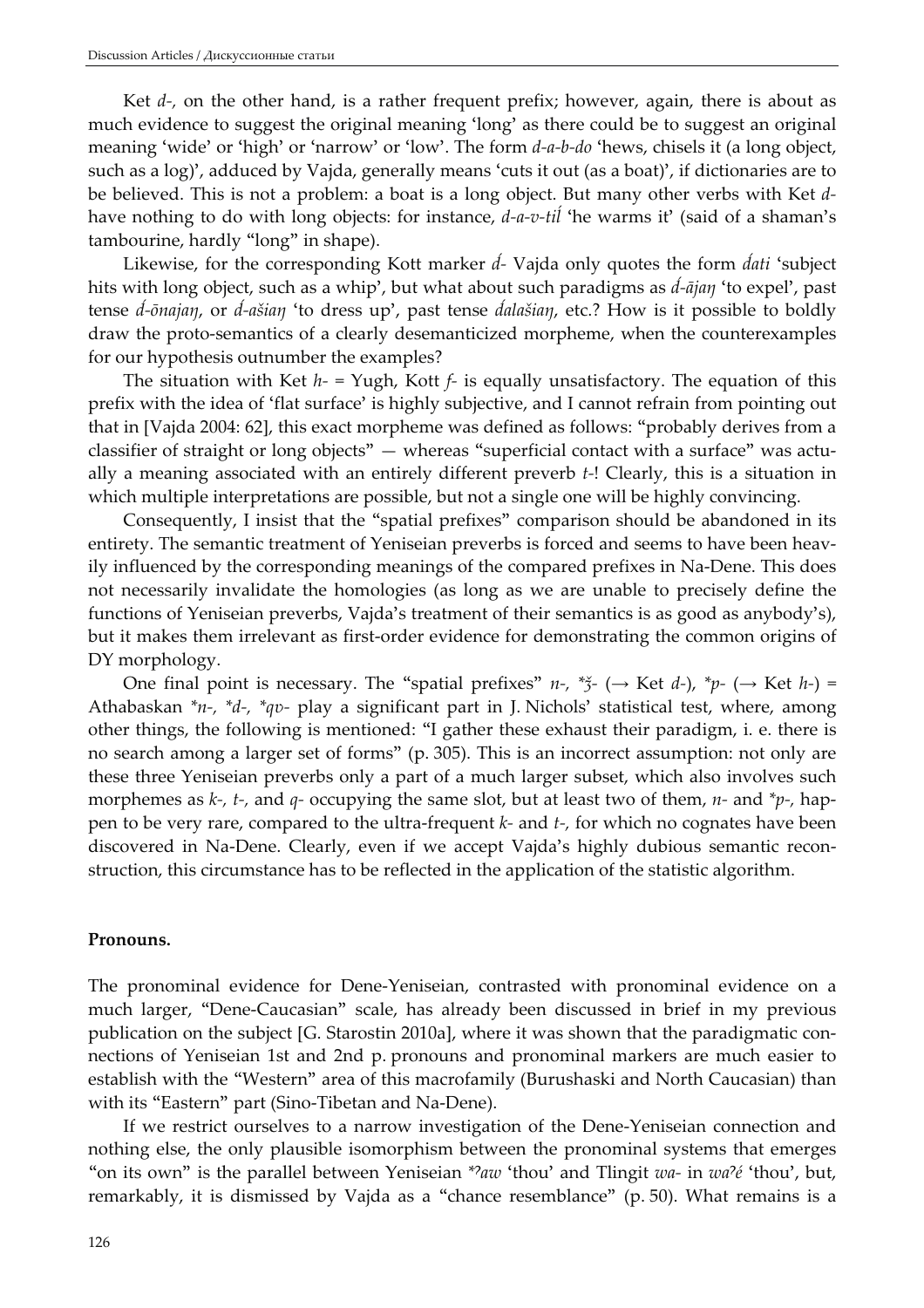long, complex, and not highly probable scenario based on a series of internal assumptions which I will not analyze in any details, since even Vajda himself is ultimately forced to admit that "Dene-Yeniseian differs from established families... in the relative inscrutability of its pronominal morphology... In fact, understanding Yeniseian pronoun morphology from a historical perspective may require perspectives gained from an already well-demonstrated external genetic connection, rather than pronominal forms helping to demonstrate the connection beforehand" (p. 53).

To which I would add that this is one of the more transparent areas where it really helps to view Yeniseian languages in a broader "Dene-Caucasian" context; in particular, some of the homologies that can be easily and without too much speculation be established between Yeniseian, Burushaski, and North Caucasian pronominal systems go directly against some of the hypotheses suggested by Vajda in the "pronominal" section of his paper (see [G. Starostin 2010a] for more details).

## Conclusion.

For space reasons, I omit specific comments on two other subsections of Vajda's paper that deal with verbal morphology ("Classifiers" and "Action nominal derivation"). The parallels discussed on those pages are not dealt with by J. Nichols in her statistical tests, have no "paradigmatic" value on their own, and suffer from the same problem: inconclusiveness of the evidence, which usually has to go through the filter of internal reconstruction, based on subjective assumptions.

All said, I find it impossible to believe that the basic structure of the verbal form in Yeniseian and Na-Dene could have been inherited from a common ancestor. Two of the most important counterarguments are (a) the fate of Na-Dene "transitivity indicators", brought up by A. Kibrik and (b) the puzzling difference in the relative position of the perfective/progressive markers  $-$  essentially the *only* piece of verbal evidence that can boast immediate credibility, but only on a "segmental" level, never on a morphosyntactic one. This "migration" of the compared morphemes within the form is never explained by Vajda, and I do not think it can be explained through any reasonable historical scenario.

If a "Dene-Yeniseian" ever existed, there is no need to insist that it must have been morphologically simple. Complex morphological patterns do not generally tend to be stable over periods of several millennia, and it is possible that either the Yeniseian system, or the Na-Dene system, or both, could have undergone the process of erosion of the original patterns and rebuilding of new ones in the meantime. (Even such closely related languages as Ket and Kott show significantly different patterns of affixation that turn the reconstruction of the original verbal morphology into a serious chore). This could, in particular, explain the typological similarities between the families.

However, attempts to use the evidence from verbal morphology as "first-order" evidence, i. e. the principal argument in favor of Dene-Yeniseian as a historic reality, cannot be called successful. Since evidence provided by morphological paradigms is frequently (but not universally) regarded as "definitive proof" of genetic relationship, I can understand Vajda's thoroughness in presenting his argument. But let us not forget that, whatever be the case, we are at best dealing with a "macro-level" relationship here, with Dene-Yeniseian going much deeper than Indo-European (I will return to the dating issue later). Common verbal morphology of such tremendous complexity at such a deep level goes beyond "amazing": it is, as far as my entire experience suggests, impossible. Those few isomorphisms that can be salvaged from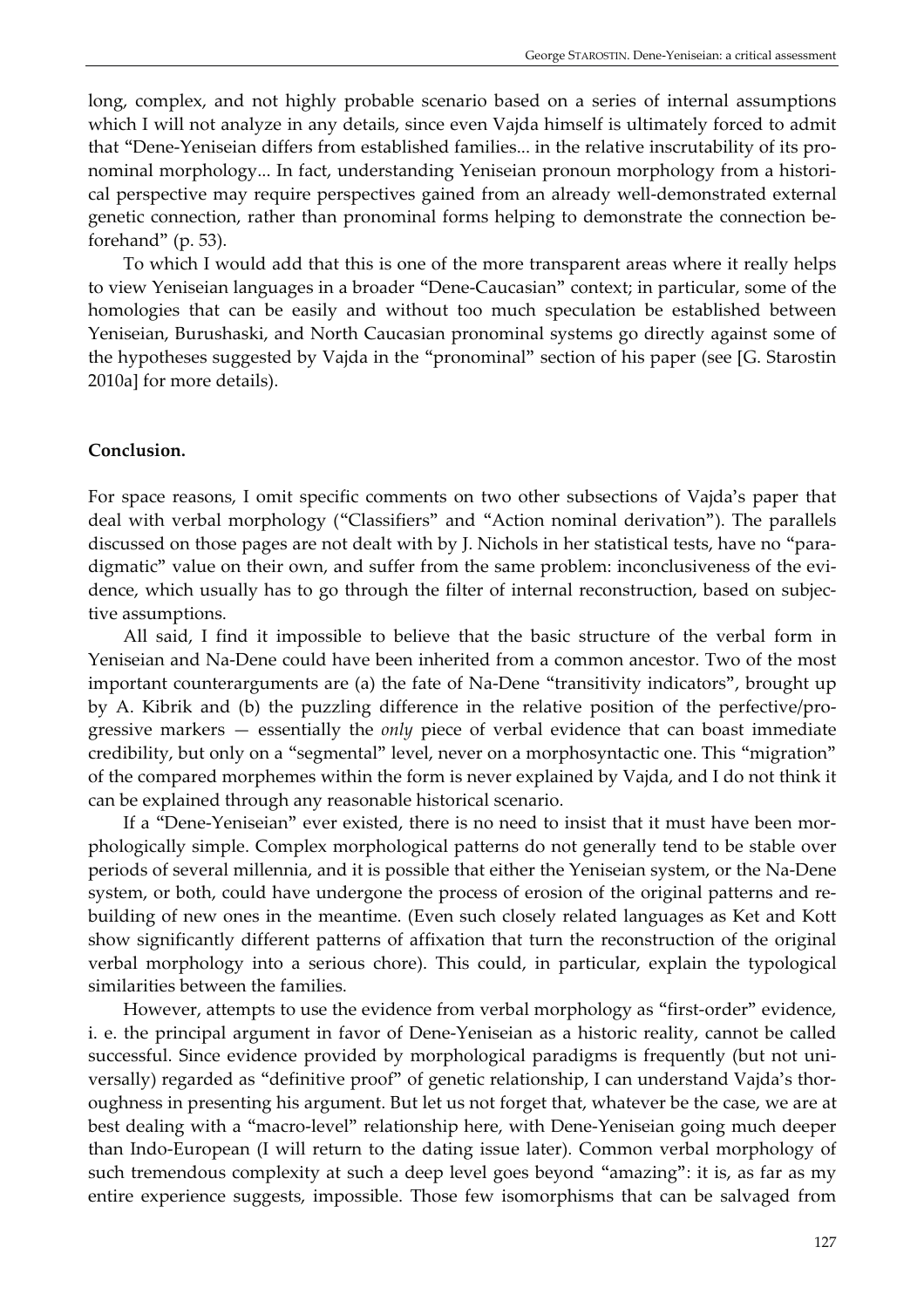Vajda's verbal morphology evidence, such as the tense markers, should rather be regarded as relics of old auxiliary verbs or adverbs that have undergone independent grammaticalization in both families. The rest should be shelved until further progress is made in other areas.

## Lexical and phonological evidence for "Dene-Yeniseian"

The entire second half of Vajda's paper is dedicated to the issue of regular phonetic correspondences between Proto-Yeniseian and Proto-Na-Dene, which are established on the basis of around one hundred common etymologies — a number that J. Nichols considers sufficient for exceeding chance expectations when the compared lexical corpora on both sides do not exceed 1000 units.

A detailed analysis of each of these etymologies would take up an enormous amount of space, and would probably be superfluous for our current purposes. Vajda strongly emphasizes the fact that, in order to be convincing, lexical parallels between the compared families must fit inside the patterns of regular phonetic correspondences, rather than simply display different degrees of phonetic similarity, as well as share semantically identical or close meanings. The first of these "filters", in particular, makes his work more methodologically sound than the parallels assembled in [Ruhlen 1998].

That said, although I find the lexical part of his argument far more efficient for the purposes of demonstrating a genetic link, there are some serious problems with it as well problems that, at worst, could make Dene-Yeniseian lose credibility in toto, or, at best, shatter the idea of a "lowest common ancestor" for these language families (i. e. force us to turn our attention away from "Dene-Yeniseian" and look for much closer relatives to Yeniseian within Eurasia). These are as follows:

- 1. A suspiciously low count of reliable direct lexical matches in the basic lexicon. Extensive testing has clearly shown that no hypothesis of genetic relationship between two languages, historically attested or reconstructed, can pretend to historic reality without a statistically significant proportion of direct matches on the Swadesh list, and there are serious doubts as to whether Vajda's lexical evidence, especially when it is subjected to careful scrutiny, satisfies that demand.
- 2. Some of the presented correspondences strongly disagree with the usual typology of phonetic change, ranging from typologically rare to typologically unique, and it is not clear that the supporting evidence is robust enough to justify setting up such "odd" phonetic developments from "Dene-Yeniseian" to the daughter languages.

For our critical analysis, it will be sufficient to concentrate on these two issues, because the scarcity of lexicostatistical matches by itself suggests that at least a certain share of semantically and distributionally weaker etymologies may really be chance resemblances; and the unusual oddness of certain correspondences strongly indicates that some of them could have been set up only to justify one "impressive" look-alike. These statements will be further clarified below.

## Evaluating Dene-Yeniseian lexicostatistical matches.

The question of how many direct lexicostatistical matches (i. e. words with the exact same "Swadesh meaning" going back to a common ancestral word and linked through regular pho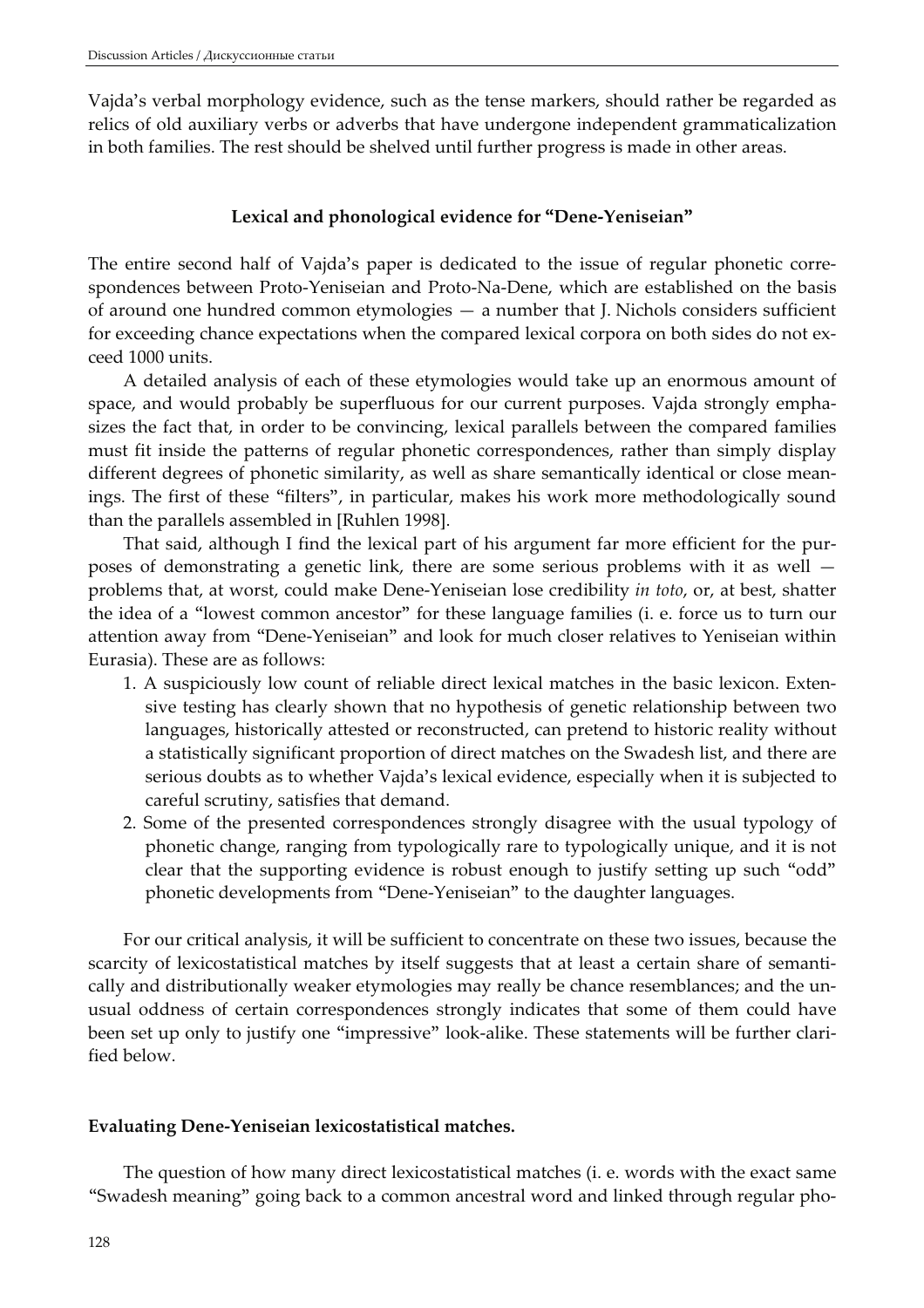netic correspondences) one should discover between two languages or reconstructed protolanguages in order to confirm their genetic relationship beyond reasonable doubt, remains open. If we tentatively set the age of the hypothesized "Dene-Yeniseian" at around the same time period as Indo-European, a reasonable number would be something like 25–30% exact matches (cf. a comparable number between Hittite and Old Indian, whose relative dates of attestation are not far removed from the glottochronological and "intuitive" datings of the reconstructed Proto-Yeniseian and Proto-Athabaskan, although Proto-Na-Dene itself seems to be much older). This number is unattainable in Vajda's lexical evidence even if all of it is accepted unequivocally: not a problem if the real age of "Dene-Yeniseian" is much older than, say, six thousand years, but one must also keep in mind that, the older the age of the genetic connection, the more difficult it becomes to distinguish between data that are statistically relevant and those that can hardly be distinguished from chance. Something like a figure of "5% matches" would be useless.

Below, one by one, I shall consider all of Vajda's etymologies that satisfy the following conditions: (a) follow the proposed system of correspondences on both the Yeniseian and the Na-Dene sides; (b) are reconstructible with the semantics of a "Swadesh meaning" on the Proto-Yeniseian level; (c) are reconstructible with the semantics of a "Swadesh meaning" on the Proto-Na-Dene level, or on the Proto-Athabaskan level, or at least have this meaning in either Eyak or Tlingit (keeping in mind that the overall number of reliable Tlingit-Eyak-Athabaskan cognates is not very large, and that meticulous semantic reconstruction on the Proto-Na-Dene level is only possible in exceptional cases).

If the word is only reconstructible in a "Swadesh meaning" on one side of the equation (Yeniseian or Tlingit/Eyak/Athabaskan), the comparison does not constitute a proper lexicostatistical match, being weakened by semantic inexactness. However, if the difference in semantics is "trivial", that is, follows a typologically common, well-attested semantic development (e. g. 'see'  $\rightarrow$  'eye', 'black'  $\rightarrow$  'night', etc.), I will include the comparison in a separate group.

Finally, although the evaluation focuses first and foremost on the validity of "Dene-Yeniseian", I find it useful to occasionally list potential external cognates to Yeniseian or Na-Dene etyma in other branches of the larger "Dene-Caucasian" macrofamily (most importantly, Burushaski and Sino-Tibetan), particularly in those cases where they seem less "forced" than Vajda's DY etymologies.

#### 1. 'liver': PY \*se $\eta$  (Ket sē $\eta$ ) — PEA \*=sant' (p. 66).

Acceptable. This example illustrates Vajda's rule of nasal coda simplification in Yeniseian and also agrees with his main prosodic correlation: glottalic coda in ND = high level tone in Yeniseian. It should, however, be noted that the particular correspondence "PY  $_{\tau\eta}$ : PEA  $_{\tau}^*$ - $_{\eta}$ t'" is unique, and Vajda avoids setting up a DY reconstruction  $-$  should it be  $*sV\eta t'$ , with assimilative fronting of the nasal in EA, or something else?

This does not invalidate the comparison, but it is still a question waiting to be answered. In the meantime, both words are also comparable to Sino-Tibetan \*sin 'liver'<sup>3</sup>, where the quality of the nasal is closer to the EA equivalent — a hint that, if all three families are ultimately related, it is perhaps the ST and ND forms that share a "lowest common ancestor", not the ND and Yeniseian ones. (Vajda mentions the comparison on p. 114, but does not draw attention to the nasal consonants).

<sup>&</sup>lt;sup>3</sup> All Sino-Tibetan reconstructions are drawn from [Peiros & Starostin 1996].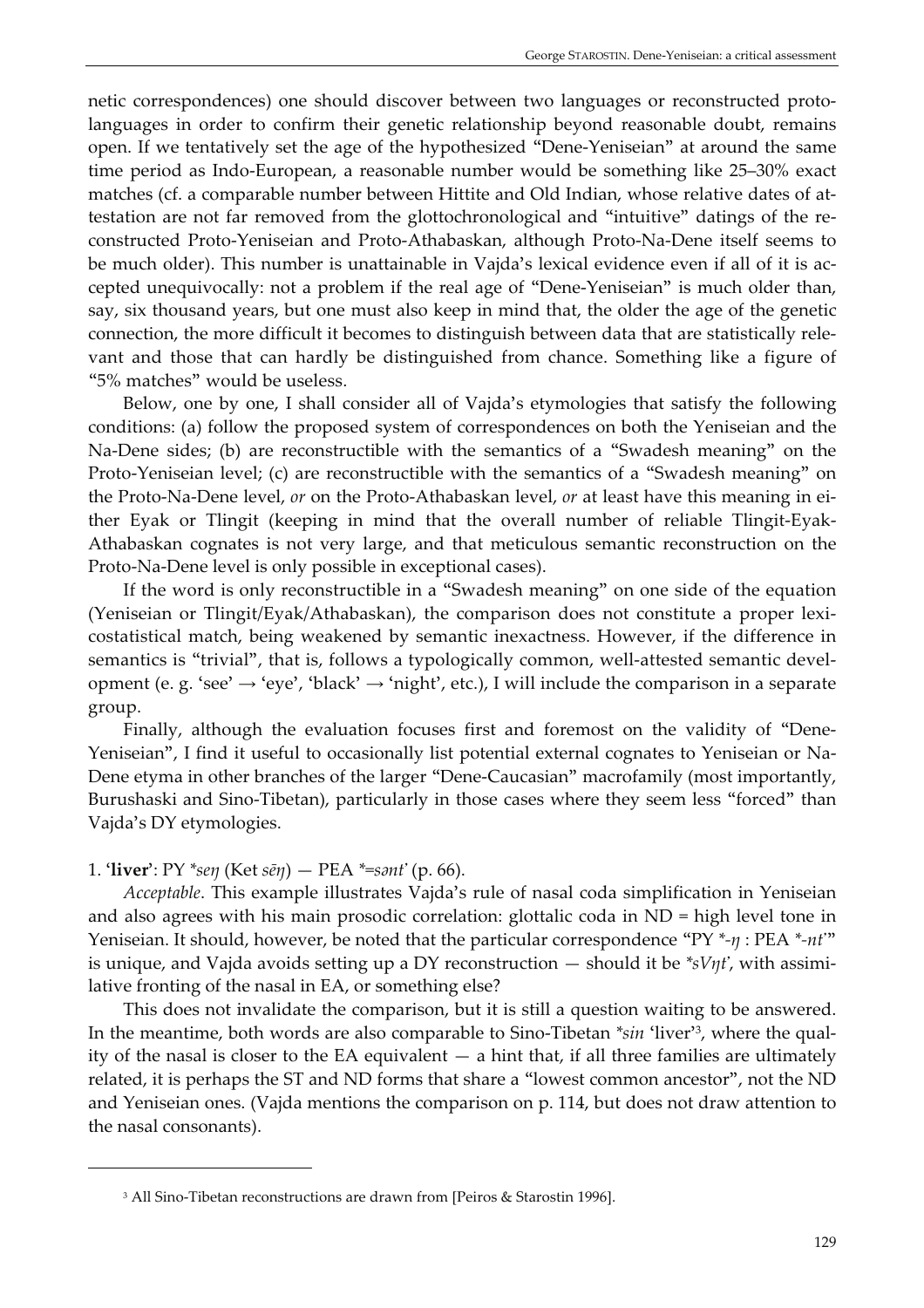2. 'head': PY \*ci^o = (S. Starostin) ~ \*či^o = (Vajda) — ND \*k<sup>y</sup>en' ~ \*k<sup>y</sup>in' (PA \*=tsi') (pp. 66, 83).

Dubious. This is a complicated case that raises several problems at once. First, I must voice a general concern about the phonetic reconstruction on the Na-Dene side of things. Vajda devotedly sticks to J. Leer's reconstruction of a set of five back consonantal series for Proto-ND: palatal \*k<sup>y</sup>, velar \*k, uvular \*q, labialized velar \*k<sup>w</sup>, labialized uvular \*q<sup>w</sup> (see the table of correspondences on p. 170 in Leer's paper). The principal "novelty" in this system is the palatal series, based on such correspondences as:

| Na-Dene            | PAE            | <b>PA</b>       | Eyak | Tlingit        |
|--------------------|----------------|-----------------|------|----------------|
| $*_{k}$ y          | $*_{ts}$       | $*_{{\it ts}}$  | ts   | $k$ (or $sh$ ) |
| $*_{\mathcal{O}}y$ | $\overline{z}$ | $\overline{d}z$ | dz   |                |

i. e. the phonemes in question shift to plain velar articulation in Tlingit, but become front affricates in PAE through palatalization.

The reconstructed system does not seem too realistic from a typological point of view: languages that show a strict phonological opposition between  $k^y$ , k, and q are extremely scarce. It may be more productive, after all, to regard this special "palatal" series as having more in common with the affricate / sibilant series than the "back" series, i. e. reconstruct \*ts", \*ts", \*dz", \*s<sup>y</sup> with subsequent velarization in Tlingit than \*k<sup>y</sup>, k<sup>y</sup>, \*g<sup>y</sup>, \*x<sup>y</sup> with subsequent affricativization in PAE.

Although this is essentially just a question of phonetic interpretation and it need not have any direct bearing on the proposed system of correspondences, in this particular situation, reinterpretation of ND  $*k^y e \eta' \sim *k^y i \eta'$  as  $*ts^y e \eta' \sim *ts^y i \eta'$  would actually help the comparison, bringing the Yeniseian and ND forms phonetically closer to each other without the noneconomic necessity of postulating independent affricativization on both sides of the Bering Strait.

There are, however, additional, more serious problems with the comparison. Reconstruction of the final nasal in ND is far from certain, since it is extracted only from certain morphophonological variants (Eyak tsĩ-de 'neck', etc.); but evidence for a former nasal in the Yeniseian form is utterly lacking. Vajda's attempt, following H. Werner, to postulate a common etymological background for  $*ci_0 - (*ci_0 -)$  'head' and  $*c_0 -$ ' hair', deriving the latter from  $*c_0 -$  + 'fur' (a morpheme that is actually reconstructible as  $\frac{k}{a^2}$  [Starostin 1995: 300] and does not mean 'fur' as much as it means 'overcoat', which, admittedly, is mostly made of fur in a Siberian background), runs into too many problems at once to be qualified as anything other than a folk etymology.

If the ND word is truly to be reconstructed as  $*ts\ell en'$  'head', I would rather be inclined to compare it with such a ST parallel as  $*ts<sup>h</sup>ax\eta$  'high'  $\rightarrow$  Jingpo  $n=sa\eta$  'great, noble, exalted', Lushai sa:n 'high, lofty', Garo tsa:n 'high', Rawang ts<sup>y</sup>a:n 'up' [Starostin & Peiros 1996: IV, 19– 20], and the same word may have independently shifted to the meaning 'head' in Konyak: san  $\sim$  šan.

Still, for objectivity's sake, we should tentatively keep the comparison for now, as there is a remote possibility that both codas could eventually stem from another cluster, i. e. the DY reconstruction could look something like \*ts<sup>y</sup>end with cluster simplification in both branches.

#### 3. **'earth'**: PY \*baη — PA \*ñôn' (p. 71).

Implausible. This etymology is mentioned only "in passing", with the following note: "plausibly cognate if from earlier  $*m$ -y $\hat{\partial}n$ ". The nature of the hyphen is unclear (is m- a pre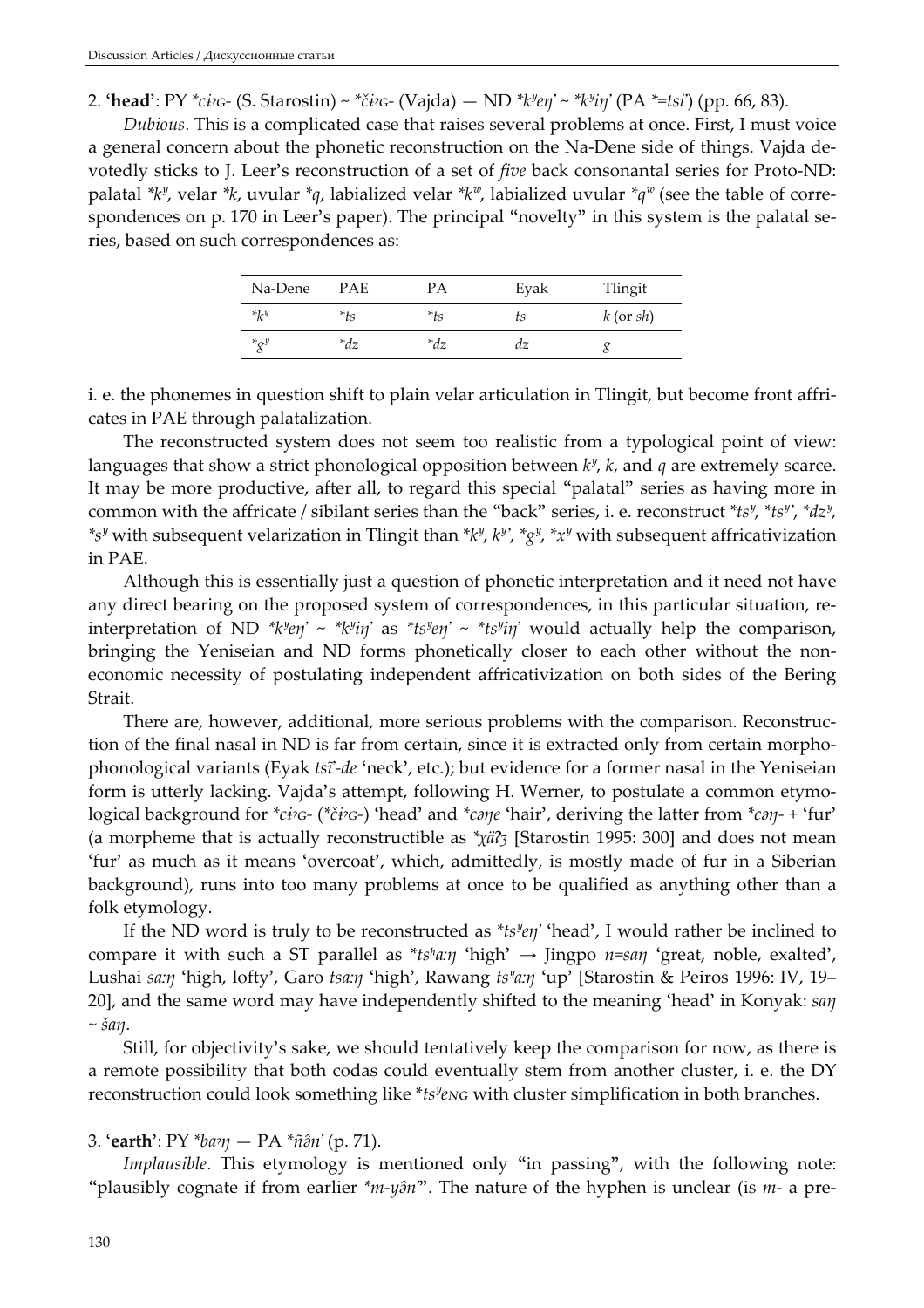fix?), and in any case, the initial correspondence is not corroborated by additional examples (in Vajda's version, Yeniseian  $b$ - is supposed to correspond to ND  $C$ -).

### 4. 'stone':  $PY * \check{c}i-S - ND * k'ay (PA * tse') (p. 72)$ .

Acceptable. This is probably the strongest etymology in the whole bunch, since it does not violate any consonantal correspondences, is fairly well reconstructible on deep levels in both families, and belongs to a generally stable lexical layer. The ND reconstruction should, perhaps, be amended to  $*ts^y a y$  (see notes on 'head' above);  $*$ -s in PY is most likely a fossilized singulative marker (cf. the plural form  $* \check{c} \partial \neg \eta$ ).

It should be noted that a very close semantic match can also be found in Burushaski: Yasin ts<sup>y</sup>is, Hunza, Nagar ts<sup>y<sub>h'is</sub> 'mountain' (with the same fossilized marker as in Yeniseian?).</sup>

#### 5. 'foot':  $PY * qi's - PAE * qe' (p. 72)$ .

Rejected first and foremost because this is not a proper lexicostatistical match: the proper PY word for 'foot' must have been *\*bul*, which has this meaning in Ket, Yugh, Kott, and Arin, whereas \*gis is primarily a Ket/Yugh isogloss with the meaning 'leg'. This does not exclude an etymological connection, but there is an additional phonetic problem: this time,  $PY - s$  is clearly part of the root rather than a fossilized suffix — cf. the paradigm in Ket: sg.  $kirs$ , pl.  $kis-*en*$  — yet there are no traces of a sibilant in PAE, which does not correlate with any recurrent pattern in Vajda's system.

#### 6. 'stand': PY \*?ipin (Ket i:n, Yugh ifin)  $-$  PA \*he:n (p. 76).

*Implausible,* because the correspondence "PY  $^*p$  : PA  $^*h$ " is clearly irregular: on p. 89, it is stated that "comparison with Yeniseian strongly suggests that  $\partial^* p$  and  $\partial^* p$  merged with labialized velars and uvulars in Pre-Proto-Na-Dene", and  $*h$  is clearly not a labialized velar or uvular. On p. 74, it seems to be suggested that  $\gamma$  in the Yeniseian verb is a fossilized "thematic prefix", but such segmentation is quite arbitrary (one could just as well claim, instead, that  $-n$ is a fossilized suffix, and reconstruct the original root as  $\alpha^{2}$ ip-).

#### 7. **'belly'**: PY \*pəj (Ket h<del>i</del>:j) — PA \*wât' (p. 76).

Dubious, because the consonantal codas do not constitute a regular match and are quite distant phonetically. Coronal consonants in Yeniseian do not "lenite" that easy, so, unless it can be demonstrated somehow that  $*$ - $t'$  in PA is a fossilized suffixal extension, the entire comparison rests upon the word-initial consonants. In that case, one might just as well drag Sino-Tibetan \*puk 'belly' into the comparison.

#### 8. 'many': PY  $*2$ oːn (Ket  $22n$ ) — PA  $*=l\pi$  $n$  (p. 76).

Acceptable, although the note that "l is fused classifier" in PA needs clarification: it is not evident on what basis the segmentation is performed (all of the Athabaskan reflexes feature an initial lateral consonant in this root). S. Starostin's comparison of the Yeniseian form with Burushaski =jóːn 'all', although it does not constitute a lexicostatistical match (but features a trivial semantic shift), seems more plausible on phonetic grounds.

#### 9. 'blood': Ket  $del - PAE * d\vartheta t$  (p. 80).

Rejected as a statistical match, since Ket del is by no means the basic Yeniseian word for 'blood' (which is reconstructed as \*sur and attested in all major languages); the analysis of the compound expression *del-es* as 'blood-sky', the "malevolent God of the West" is not be based on any explicit philological argumentation and seems arbitrary. Theoretically, an etymological connection could be possible, but the parallel may not be used as "first-order" evidence.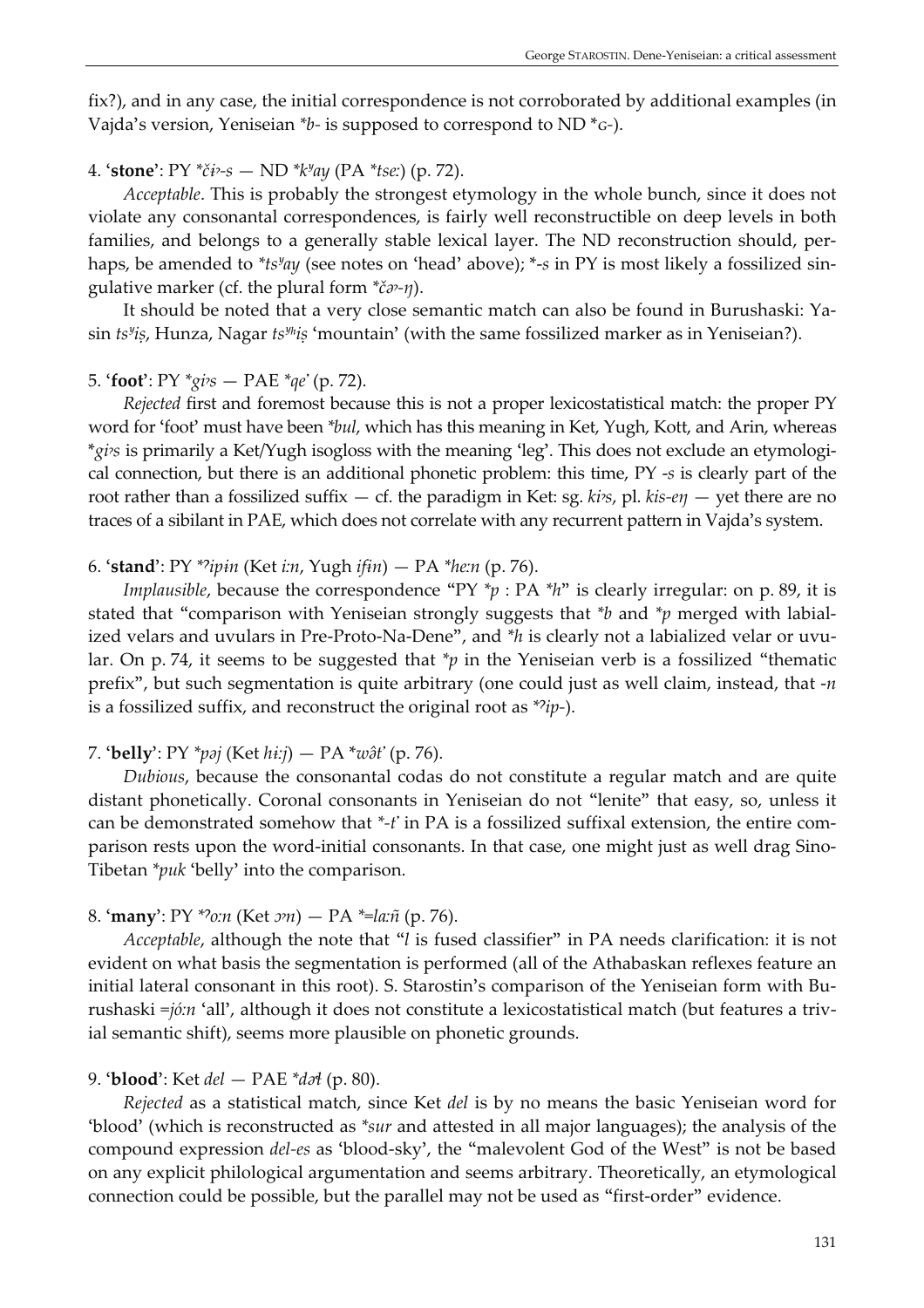10. 'water': Ket tu ~ to 'water, moisture' (in cpds.)  $-$  PA  $*$ tu: (p. 81).

Rejected as a statistical match, since the main Yeniseian word for water is  $*xur$  (Ket u:l); Vajda actually lists three different Yeniseian morphemes as potential cognates, with no clear preference. Etymologically, the comparison is possible, but it should be noted that PA \*tuː finds a near-perfect correlate in Sino-Tibetan  $*tuj(H)$  'water' (as a direct lexicostatistical match, since distribution in daughter languages shows that  $*tuj(H)$  is the best candidate for the basic meaning 'water' in PST).

11. 'lie':  $PY * te-(n) - PAE * te: (p. 81)$ .

Acceptable; a straightforward match without any phonetic, semantic, or distributional problems.

12. 'dry': PY \* $qV[G]$ i- — PND \* $k^y o(x (p. 84)$ .

13. 'ashes': Ket qolan — PND  $* k \ddot{v}$ i()t $\ddot{t}$ ' (p. 84).

These two examples are tackled together because they share a common problem: namely, I hold the gravest doubts about the correctness of the word-initial correspondence. If the Na-Dene reconstructions are reinterpreted as containing palatal affricates (i. e. \*ts<sup>y</sup>o()x, \*ts<sup>y</sup>i()t<sup> $\ddagger$ </sup>), the discrepancy becomes all the more obvious: but even if they were actual "palatals", a shift to uvular rather than simple velar articulation in Proto-Yeniseian, even "before back vowels", as Vajda's rule stipulates, is highly unlikely.

Furthermore, the relative antiquity of uvular articulation at least in the Yeniseian form for 'dry' is confirmed by an impressive match in Burushaski: *qaq*- 'dry', also 'hungry' (note that in Yeniseian, the word for 'hunger' is derived from the same root as well: it is reconstructed by S. Starostin as \*q2q-ante).

Out of three other examples supposed to confirm this correspondence, only PY \*tix 'snow' vs. PND \*t'ik" (\*t'its"?) 'ice' is sufficiently impressive. Perhaps this etymology can somehow be salvaged by suggesting a dissimilative or assimilative process in the coda either in PY or in PND; in any case, the phonetic context here is entirely different from the one in examples 12 and 13 (word-final after a front vowel).

Considering also that Ket qolan 'ashes' is not easily reconstructible for PY, both of these examples are, at best, highly dubious, and, at worst, implausible.

14. 'sun': PY  $*_{xiga}$  — PND  $*_{x^wa}$ : (PA  $*_{\check{g}a}$ ) (p. 87).

Implausible. There are simply too many phonetic problems with this comparison. First, within Na-Dene the word is attested only in Athabaskan, so there is no knowing if \*sation really goes back to an earlier  $\alpha x^w a$ : or not (diagnostic Eyak and Tlingit parallels that should have retained velar articulation are not attested). Second, the special rule "DY  $^*x^w - PY^*x - iS$  is set up on the sole basis of this example (in other cases, DY  $^*x^w \rightarrow PY^*s$ -). Third, the word-medial back consonant, well preserved in Kott  $e$ :ga and Ket. pl.  $i$ ya-n, is left unaccounted for in PND (Vajda transcribes the Kott form as  $e$ -ga, possibly implying morphological segmentation into \*xi-Ga, but this is impossible  $-$  -Ga is not a productive suffix, and, furthermore, the word \*xiGa is clearly a morphological extension of PY  $*xyz$  'day', so the segmentation should really be  $**x*ic-a$ ). The comparison is clearly forced.

15. 'name': PY \*?i (Ket i:, Kott ix) — PND \*=u:=sxe(w) (PA \*=u=že:) (p. 88).

Implausible. Even if the word-initial correspondence were correct (which is impossible to prove, since it seems to be unique), Vajda once again leaves open the issue of the root-final back consonant that has no parallels in ND. At the same time, the Yeniseian word has a fan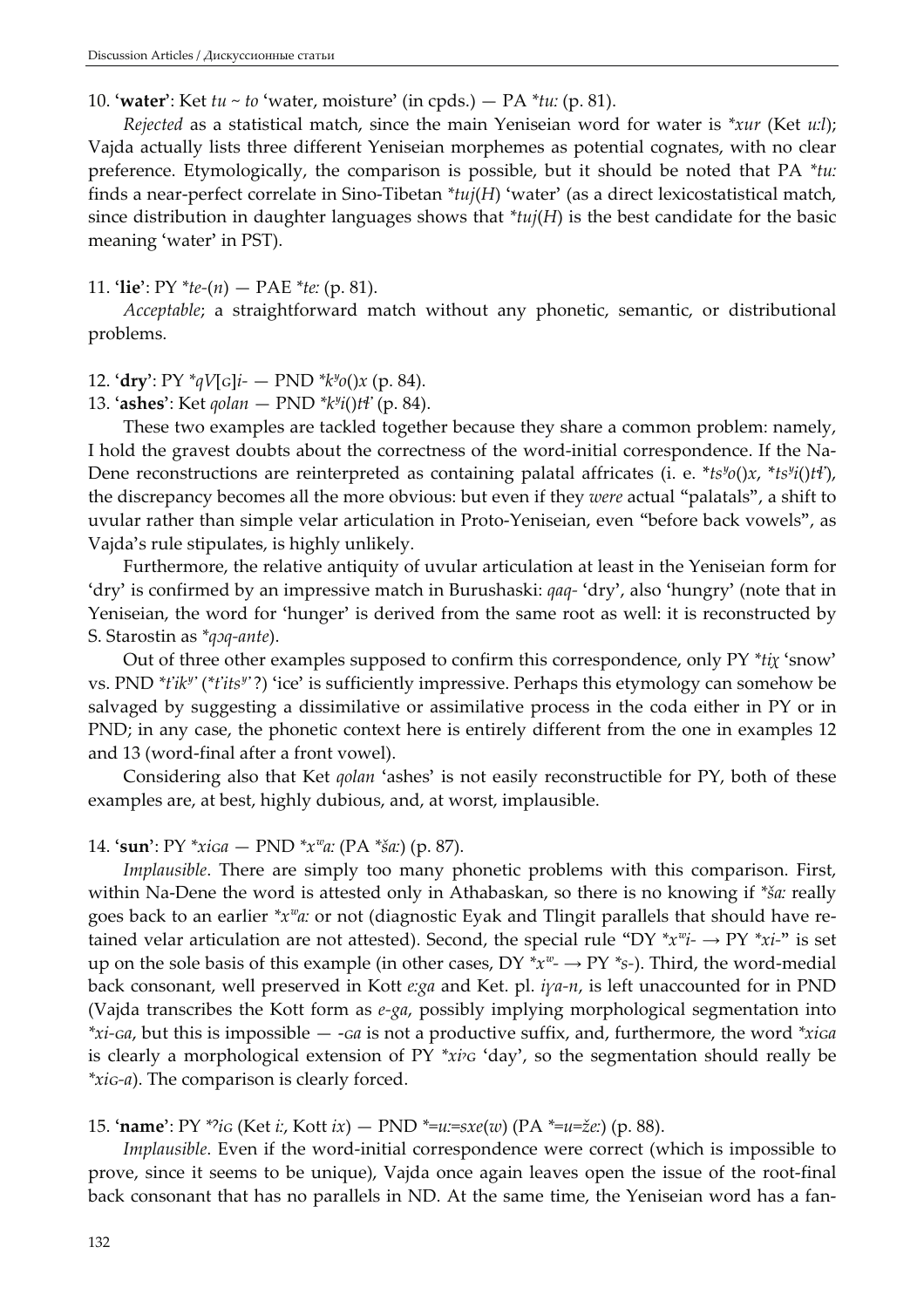tastic parallel in Burushaski, with even the grammatical paradigms matching: cf. Kott  $ix$ , pl. i:k- $\eta$  vs. Hunza, Nagar =ík, pl. =itś-i $\eta$  (palatalized from earlier \*=ik-i $\eta$ ). In the light of this connection, the ND comparison looks even weaker than it already is.

## 16. ' $dog$ ': PY \*čip — PA \* $4a\tilde{n} \sim$  \* $4i\tilde{n}$ - $k^y$ 'e: (p. 92).

Implausible. Even if the word-initial consonant correspondence is correct (which is dubious, since the discussed set concerns PND \*t# rather than \*#), the word-final consonants clearly do not match. Vajda notes that "cognate status of this set hinges on the possibility that final PY \*b is homologous with the unstable guttural in Athabaskan", but even if the unstable guttural was originally part of the root (which is not obvious), there is no explicit evidence for it ever having been a *labialized* guttural. Overall, there are too many phonetic problems with the "consonantal skeleton" of this word for the etymology to be credible.

Additionally, Vajda implies that the unclear "extra" syllable  $al - \sim il$ -, found in this word in certain southern Yeniseian languages (Kott *al-šip*, Arin *il-čap*, etc.), also reflects the presence of a former lateral affricate, i. e. that word-initial sequences  $ilt - \alpha l$   $il \dot{\epsilon}$  ~ als have all developed from original \*t<sup>*+*</sup>. The idea is elegant but, unfortunately, quite untenable, since the "presyllable"  $al - \sim il$ - may just as well be found before back consonants in these languages  $-$  the most famous example being the word for 'star': Ket  $q_{2}$ <sup>2</sup> ~  $q_{2}$ K, Yugh xxx, but Kott al-aga, Arin *il-koj* ← PY *\*qxqa*. This and similar cases clearly show that  $al$ - / *il*- is a specifically Kott/Arin morphological element, a prefix of unclear origin, and any attempts to trace it back to an original lateral affricate are futile.

### 17. 'fish': PY \*ci:k 'fish / snake'  $-$  PA \* $t uq'e$ : 'fish / salmon' (p. 93).

Dubious. First of all, Vajda's equation of Ket  $t u y$  'tugun, a species of fish' with Kott te:g 'fish' is not as convincing as S. Starostin's earlier comparison of Kott teig with Ket tiy 'snake' because the vocalic correspondence "Ket  $u$  : Kott  $e$ " does not exist ("Ket  $i$  : Kott  $e$ " is also not entirely regular, but there are at least a couple other examples, and in any case, the phonetic distance between i and e is much shorter). The need to demolish the earlier etymology is triggered by Vajda's desire to compare Ket tiy instead with Tlingit \*t#'ik'<sup>w</sup>x 'worm' and get two Dene-Yeniseian cognate pairs instead of one.

Of course, this can still be done by comparing PA  $*$ *uq'e*: 'fish' with Ket tuy 'tugun', and Tlingit  $*t\ddot{i}$ ' $\ddot{k}$ '' $x$ ''worm' with Proto-Yeniseian  $*c\dot{i}$ : $k$ 'fish, snake, worm'. From a phonetic point of view, this is probably the best solution; however, it destroys the lexicostatistical matching.

NB: concerning Vajda's hypothesis that "both Yeniseian and Na-Dene words for 'snake' and 'fish'" may be "ultimately related to a root  $*tVl$  referring generically to animals that crawl, slither, or move from side to side" (ibid.), I think that the situation requires a more thorough investigation in order to formulate a precise scenario, but, to add to the general picture, I cannot help but mention the Burushaski word for 'snake' — Yasin tul, Hunza/Nagar tol, which also fits perfectly in this paradigm (in Yeniseian, the most phonetically direct parallel would be Ket tuln 'lizard').

Altogether, there are between 7 and 9 matches on the Swadesh list that are not definitively rejected for various reasons (i. e. in the "acceptable" and "dubious" categories). To these we may, perhaps, add two more matches for the 1st and 2nd p. pronouns ('I', 'thou'), but only on the conditions that: [a] the ND 1st p. pronoun is to be reconstructed with a sibilant (phonetically close to PA \*ši:, which would bring it closer to PY \*?a3), [b] PY \*?aw 'thou' is actually cognate with Tlingit  $wa^2\acute{e}$ , although this is viewed by Vajda himself as a chance resemblance. As I already mentioned above, the pronominal links between Yeniseian, Burushaski and North Caucasian seem much more robust than between this family and Na-Dene.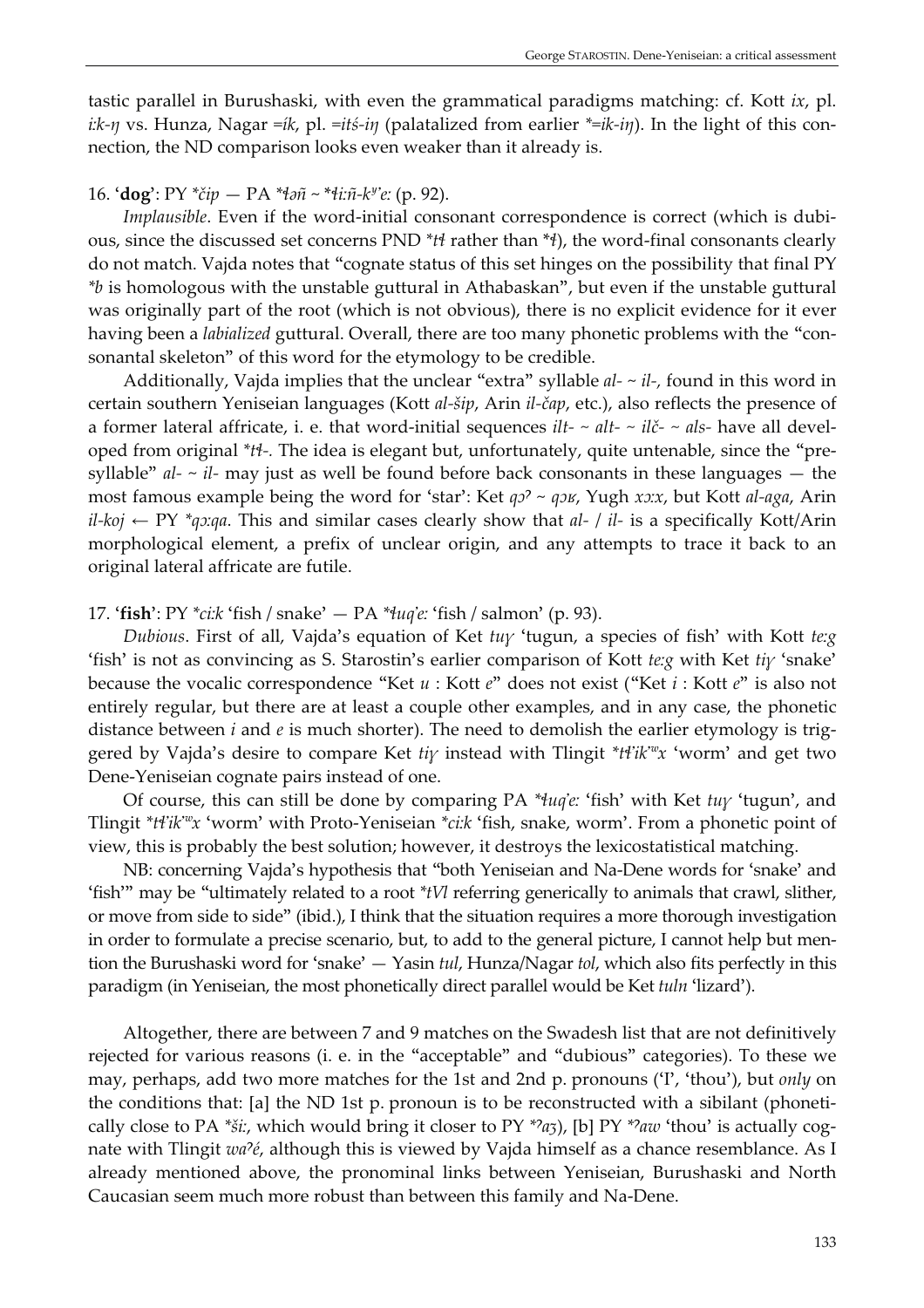At best, this gives us 11 matches, 4 of them viewed as acceptable ('liver', 'stone', 'many', 'lie') and  $7 -$  as dubious to various degrees ('belly', 'head', 'dry', 'ashes', 'fish', 'I', 'thou'). Furthermore, it must be stressed that the criteria of "acceptance" were relatively lenient: for instance, I agree that detailed vowel correspondences, at this level of research, are an unaffordable "luxury", and that certain assumptions on internal segmentation of the morphemes may be made without direct proof (e. g. 'belly'). It is also not yet obviously evident that all the 11 comparanda on the ND side are optimal candidates for the "Swadesh meaning" on the Proto-ND level.

A figure of 11% matches on the Swadesh list between two reconstructed proto-lists is, to put it mildly, not very encouraging. Put together with what I regard as a general failure to demonstrate the common origin of the basic verbal morphology of these languages, it should lay to rest any idea of a "Dene-Yeniseian" family comparable in time depth to Indo-European, because not even any two modern Indo-European languages, let alone ancient ones or the reconstructed Proto-Germanic, Proto-Celtic, etc., fall as low as 11% common matches.

I am not able to say if this number, in this particular context, exceeds or does not go beyond what should be expected by random chance. Normally, random phonetic similarities on Swadesh lists that have been transcriptionally unified and automatically analyzed within the framework of the "Global Lexicostatistical Project" database cluster around a figure of 5–8%, so that 11% may be statistically relevant, after all. Granted, these particular matches at least claim to be rooted in regular phonetic correspondences, some evidence for the regularity of which is presented in Vajda's paper.

One thing, however, that presents an additional serious bother is that, of the 4 fully acceptable matches, only 'stone' belongs to the most stable 50-item half of the Swadesh list, and the total ratio is "6 items from the first half ('stone', 'head', 'dry', 'ashes', 'I', 'thou') : 5 items from the second half ('liver', 'many', 'lie', 'belly', 'fish')" — not a very credible proportion, since non-stable elements are usually expected to drop out at higher rates than stable ones (see [G. Starostin 2010b] for details of this gradation). For comparison, the number of phonetically convincing and semantically exact matches on the 50-item "stable" half of the Swadesh wordlist alone between Proto-Yeniseian and Burushaski amounts to 9 units (T, 'thou', 'dry', 'eat', 'egg', 'eye', 'hand', 'leaf', 'name'; thorough calculations for the second half of the list have not been performed as of yet).

At best, the presented figures may be interpreted as reflecting an impressive chronological gap between DY and its immediate daughters (Proto-Na-Dene and Proto-Yeniseian, not modern languages) — a gap that could easily exceed  $6-8$  millennia, which could throw DY as far back as the tenth or twelfth millennium B.C. To a hardened skepticist, this would be the end of the hypothesis; to those who are more benevolently inclined towards research on "macrofamilies", this would simply confirm that "Dene-Yeniseian", in all likelihood, is a historical non-reality, and that one needs to focus on finding *closer* relatives to both families (such as Sino-Tibetan for Na-Dene and Burushaski for Yeniseian) in order to confirm the fact of their ultimately being related on a higher level.

#### Some notes on the typology of proposed phonetic changes.

One last concern needs to be voiced in conjunction with the regular phonetic correspondences that Vajda claims to have been able to establish between ND and Yeniseian. It is regrettable that the paper, despite its overall length, allocates no space to a concise, summarizing table,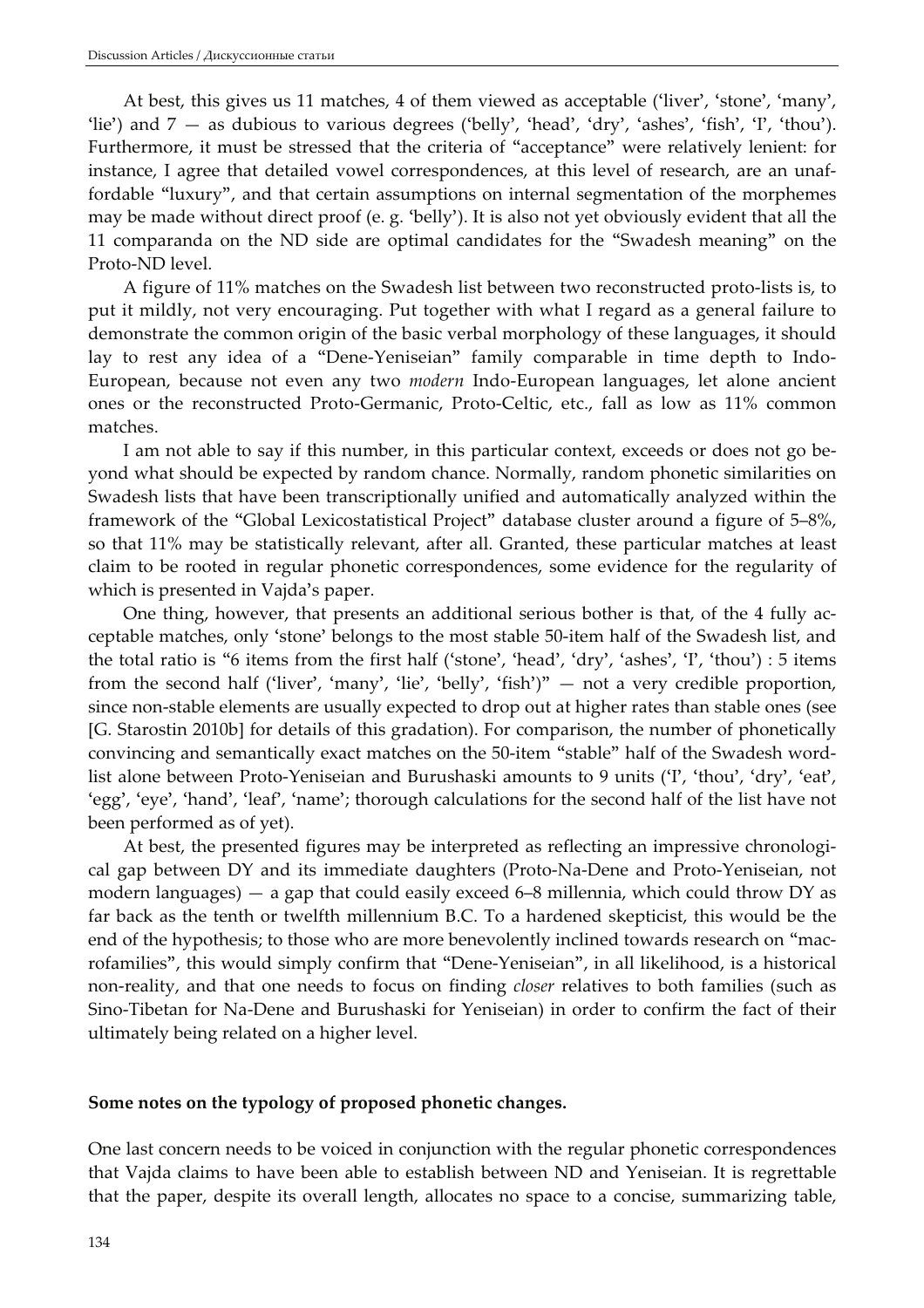despite the fact that almost all of the well-represented and reliably reconstructible consonantal segments of Proto-Na-Dene and Proto-Yeniseian are ultimately aligned with each other, one way or another.

Some of the elegant solutions presented along the way  $-$  such as the suggested explanation of Yeniseian tonogenesis from the influence of formerly glottalic or simple consonantal codas — are indeed worthy of attention, and have justifiedly impressed specialists. However, they have also taken attention *away* from certain areas where the correspondences are far more speculative, and sometimes violate typological standards without sufficient justification.

One major problem, in particular, concerns the Yeniseian correspondences for the ND "palatal" series (\*g, \*k, \*k, \*x, which, as I already stated earlier, could perhaps better be regarded as an affricate/sibilant series  $dz^y$ ,  $dz^y$ ,  $dds^y$ ,  $dds^y$ . These are presented as follows (pp. 83–84):

| Na-Dene            | Proto-Yeniseian                                                       |
|--------------------|-----------------------------------------------------------------------|
| $*_{\mathcal{O}}y$ | *ž                                                                    |
| * $k^y$ , * $k^y$  | *č (before original front vowels)<br>*q (before original back vowels) |
| $*_{\gamma}y$      | $*_{S}$                                                               |

This series contains a significant violation of the principle of systematicity: standard typology of phonetic change dictates that the most common type of change is "feature-change", not "phoneme-change", and the expected change for an obstruent consonantal series sharing a single feature usually consists of a mutation of that feature (e. g. "voiced stops"  $\rightarrow$  "voiceless" stops", "aspirated stops"  $\rightarrow$  "fricatives", "velarized stops / fricatives"  $\rightarrow$  "palatal stops / fricatives", etc.). Three out of four proposed correspondences follow a single, typologically plausible pattern, namely, a process of fronting and affricativization of the palatal series, in which two of the developments are almost predictable if we know a third one (if  $\gamma g^y \rightarrow \gamma g^z$ , it is highly likely that  $*k^y \rightarrow *k^z$  and  $*x^y \rightarrow *k^z$ ; since Proto-Yeniseian lacks a separate  $*k^z$ , an additional merger of \*š with \*s is not out of the question). As a matter of fact, they also indirectly support the reinterpretation of Na-Dene  $*g^y$ ,  $*k^y$ ,  $*k^y$ ,  $*x^y$  as  $*dz^y$ ,  $*ts^y$ ,  $*ts^y$ ,  $*s^y$  (such a solution would be more economic).

However, the fourth correspondence  $-$  a completely unforeseen and hard to explain split of  $*k^y$  depending on vowel quality — is utterly confusing. If, before losing its "back" qualities, original  $*k^y$  actually underwent back vowel influence and switched to the uvular series (apparently, "skipping" simple velar articulation), why did not its voiced stop and fricative counterparts,  $*\gamma$  and  $*\gamma$ , undergo the same procedure, and develop into  $*\sigma$  and  $*\gamma$  accordingly in the same contexts?

I find no explanation for this mystery whatsoever, other than the desire to accommodate a few comparanda that look impressive on paper (see above for notes on 'dry', 'ashes', and 'snow'), but are hardly robust and numerous enough to warrant such a jarring typological inconsistency. Of course, exceptions from "typologically common" situations do happen, and sometimes the abundance of comparative data easily forces us to admit them. But the data presented to support the  $*k^y \rightarrow *q$  shift could hardly be called "abundant", and I would think twice before admitting this correspondence as positive evidence.

Even worse is the situation with Yeniseian counterparts to the Na-Dene labialized velar series: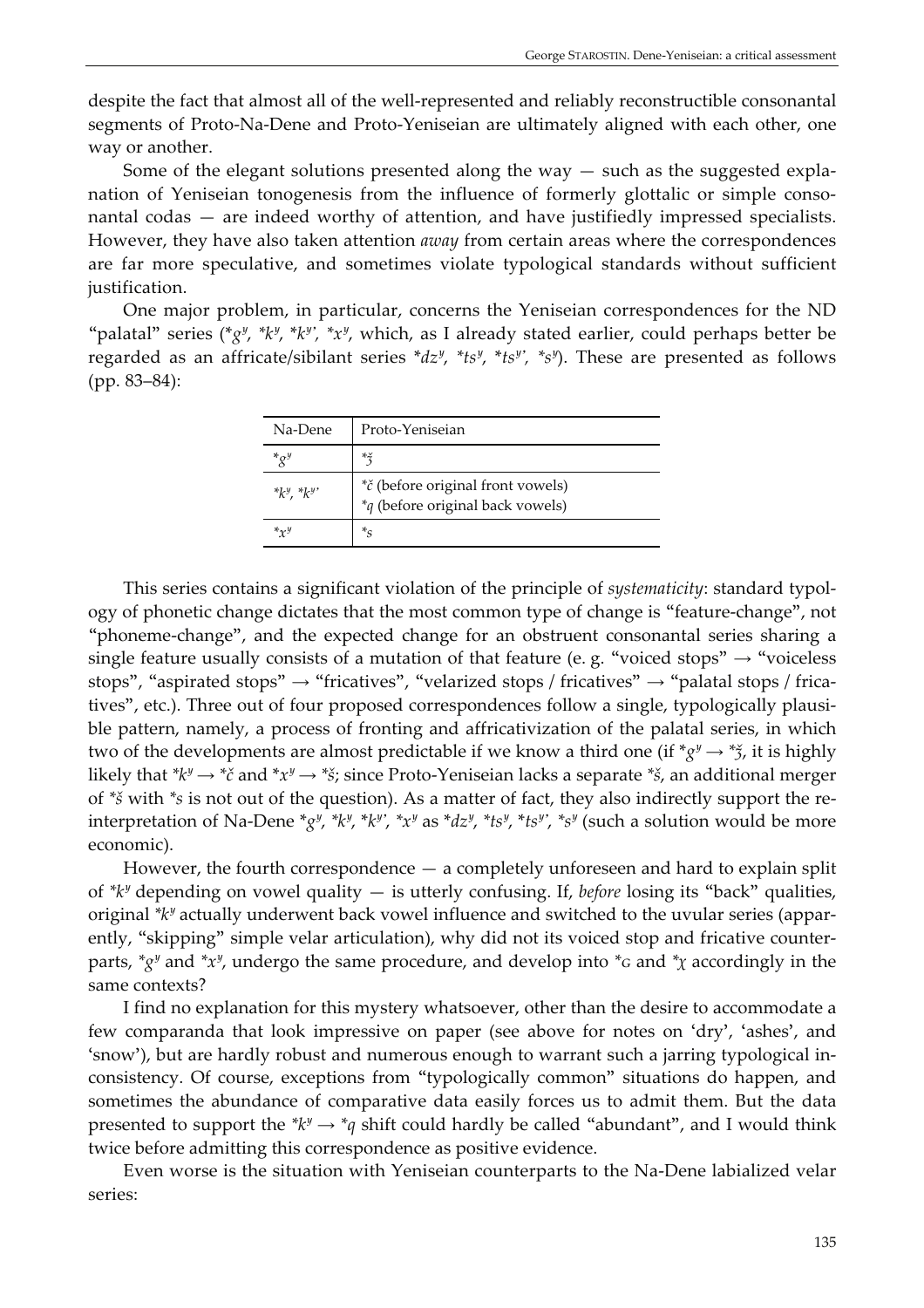| Na-Dene     | Proto-Yeniseian                                                                  |
|-------------|----------------------------------------------------------------------------------|
| $*_g^w$     | * <i>ž</i> (before front vowels)<br>*g (before back vowels)                      |
| $*_{k}$ w   | <i>*t</i> (before original voiceless fricative auslaut)<br><i>*d</i> (elsewhere) |
| $*\gamma^w$ | $*_x$ (before $_{-i-}$ )<br>*s (elsewhere)                                       |

This looks seriously messy. Again, we see conditioned split of reflexation, which is good; what is not good is that the conditions are different for each of the three members of the same series, and, furthermore, the outcomes of the splitting are even *more* different - the voiced phoneme either retains its velar or quality or undergoes affricativization, while the voiceless phoneme, for no clear reason, becomes dental. How did this happen?

The most probable answer is that it happened in order to accommodate two strikingly delicious look-alikes: Tlingit \**tš'á:*ť 'willow' (= PA \**tš<sup>r</sup>ôtť* 'shrub, plant', a correspondence that points to original  $* k^w$ ) = Ket dvl 'willow' ( $\leftarrow$  PY  $* d \dot{a} i$ ), and PA  $* t \dot{s}$ "i: $x^y$  'canoe' = Ket ti:, Pumpokol tig id. The second comparison in particular produces a "grand" impression on people (cf. article titles such as "Words for 'Canoe' point to long-lost family ties", reprinted by several Canadian media sources in 2010). Since J. Leer traces the word-initial phonemes in both words to  $*k^w$ , it becomes necessary to explain why they "correspond" to different segments in Yeniseian, and the current explanation is assimilative influence of a voiceless fricative.

This is already uncomfortable, but the ultimate irony of the situation is in that both Yeniseian forms actually have rather transparent internal etymologies. PY \*dali 'willow', as Vajda mentions himself, may be explained as a borrowing from Turkic (cf. Proto-Turkic \*dal 'willow'); Vajda himself (p.c.) considers the borrowing hypothesis inconclusive, but there definitely are examples of Turkic borrowings into Proto-Yeniseian, and the forms bear a far more striking resemblance to each other than to the ND counterpart — at the very least, this is not an item that could serve as "first-order evidence" for the correspondence in question (a side issue is whether the semantics of Tlingit 'willow' and PA 'shrub' are close enough to merit being joined in a single etymology, but this is ultimately irrelevant to the DY connection).

As for the (in)famous 'canoe', there are multiple signs in Yeniseian suggesting that the meaning 'boat' for this word is secondary. In Pumpokol, the form tig is glossed as both 'boat' and 'vessel'. In Kott and Arin we also see the compound formation ul-tej (Kott), kul-tej (Arin) 'vessel', reflecting an original  $*xur-tV\chi V$  'water + vessel'. It is hard to imagine the word 'water' added to the original word for 'boat' and modifying it to 'vessel' (!). Much more probable is the scenario, according to which the original meaning of the word was simply 'vessel', later broadened to include 'boat (= delved vessel)', after which the word 'water' was added in some dialects to the original word for 'vessel' in order to distinguish between the two meanings. Finally, there is little reason to doubt that the same root is found in Ket/Yugh tīj 'to scoop water', which, again, fits in much better with 'vessel' than 'boat'.

Thus, even if the Yeniseian and ND roots do belong together from an etymological perspective, it can hardly be supposed that their modern semantics reflects a common DY idea of a 'boat'. At best, the word could have meant 'vessel' ('birchbark vessel'?) in the protolanguage, with the semantics of 'boat, canoe' a later independent development in both daughter branches. But the non-systemic character of the observed "correspondence" makes me suspect that the word is really just a look-alike (and not even a particularly striking lookalike at that).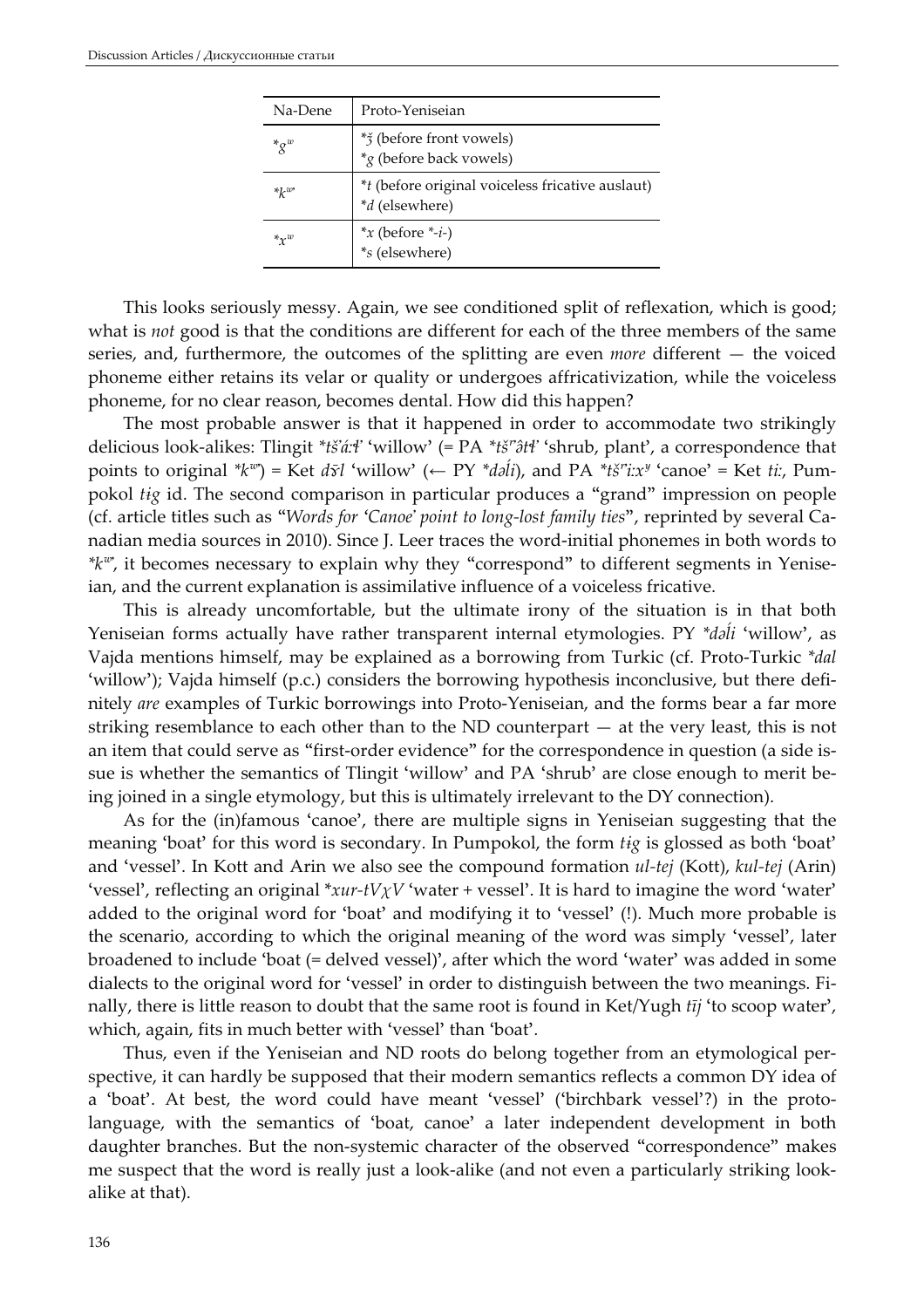#### Conclusion

The examples presented in the previous section are meant to illustrate a major, if perhaps somewhat controversial, point: Vajda's "regular correspondences" are not, or, at least, not yet properly "regular" in the classic comparative-historical sense of the word. Most of them seem to be based around one "psychologically impressive" example, which is then backed up by 1– 2 supporting comparanda that are usually weaker from either the semantic, or the phonetic, or the distributional points of view, but still manage to produce an aura of "regularity". The same could be extended to his treatment of the verbal morphology, where a tiny handful of intriguing isomorphisms are surrounded by an impenetrable sea of assumptions and highly controversial internal reconstructions that create an illusion of systemic reconstruction where there really is none.

Yet none of this should be blamed exclusively on Vajda, whose sincere dedication to the issue of clarifying the historical relations of Yeniseian languages cannot be doubted. To a large extent, he is simply attempting to strictly follow the "rules of the game" that have been set out for proving "long range relationship" by mainstream specialists in comparative linguists who hold everything and everyone to the "Indo-European standard". According to these criteria, no theory of genetic relationship will ever gain acceptance unless it is supported by paradigmatic morphological evidence (hence the verve applied to the reconstruction of the "Dene-Yeniseian verbal template") and a corpus of lexical parallels where all the segments are mechanistically correlated with each other in full accordance with the ideal Neogrammarian model (cf. the idea of total accountability, raised in Eric Hamp's paper).

In its ardent attempt to satisfy everyone and everything, "A Siberian Link with Na-Dene Languages" may have "officially" succeeded in the short run, but, I am afraid, will eventually prove to be a disappointment in many respects for those who have prematurely embraced all of its conclusions. The most troublesome aspect of it is that the prehistorical picture that it paints is not realistic. It presents "Dene-Yeniseian" as a language whose descendants on both sides of the Pacific have, for several millennia, carefully preserved its complex morphological features, with Proto-Yeniseian at least losing or reshuffling most of them only recently, on the verge of disintegrating into further descendants; as a language whose descendants have undergone typologically rare, sometimes even unique, phonetic shifts; as a language where technical, cultural terms like 'canoes', 'belts', and 'sled-runners' were carefully nurtured and preserved, whereas basic terms like personal pronouns were consistently either dropped or at least "mutilated" beyond easy recognition. None of this readily agrees with what we have learned so far about language change all over Eurasia, and even beyond. And much of the blame lies on the Procrustean "requirements" traditionally imposed on the "long-ranger", who is often held to a more rigorous standard than the "short-ranger", and made to concentrate his attention on finding isomorphisms among the less stable layers of language than among the more stable ones (e. g. paradigmatic verbal morphology instead of basic lexicon).

That said, I am a firm believer in the art of separating wheat from chaff. There is nothing in Vajda's paper on its own that would make me join Prof. Hamp in a chorus of "Yeniseian-Dene of Edward Vajda is correct"; and, because of all the flaws described above, I definitely cannot view it as a giant leap in quality over all the previous work performed on the issue, e. g. by H. Werner and M. Ruhlen. But it is, by all means, a step forward. The few acceptable comparisons between grammatical markers may eventually point the way towards research on grammaticalization paths in Yeniseian and ND. The prosodic hypothesis offers a scheme of tonogenesis in Yeniseian that is worth exploring, even though it may not necessarily turn out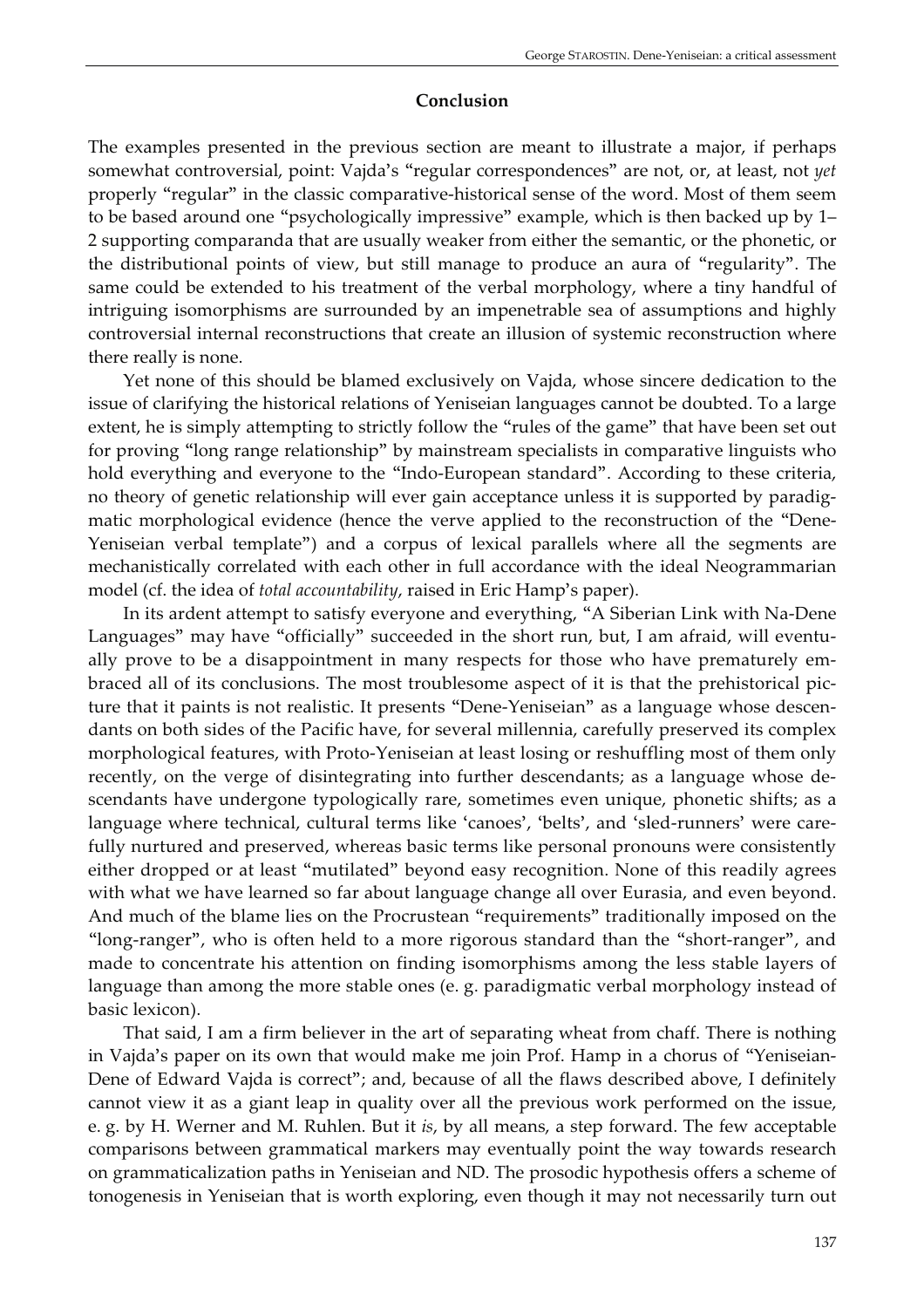to be true<sup>4</sup>. The small handful of etymologies that puts together Yeniseian labial consonants and ND labiovelars looks promising. If this is not yet "proof", by any means, of a "Dene-Yeniseian" relationship (much as I dislike the use of the word "proof" in demonstrations of such relationships), it does offer some clues as to how we could eventually obtain one — clues that, I hope very much, will be used in conjunction with those offered by other potential members of the same macrofamily.

It is also pleasant to notice that Edward Vajda is not rigidly conservative in his research, and is always willing to abandon or modify certain hypotheses when they turn out to contradict facts or more realistic solutions. For instance, the first draft of his paper that was available on-line for some time after the Symposium, almost completely ignored Proto-Yeniseian reconstructions (the comparison was essentially between ND and Ket/Yugh) and contained a much higher percentage of unacceptable etymologies and typological inconsistencies. The final draft has corrected many of these problems; although the verbal morphology section, I am afraid to say, has remained as unconvincing as it used to be, the phonetic / lexical section has become far more robust and difficult to criticize. I can only hope that this new round of constructive criticism will benefit the theory some more.

Finally, the "negative" aspects of Vajda's work are, in and out of themselves, "positive" in that consistent poking at its soft spots ends up pointing the ways in which we should proceed from here and those that should probably be abandoned. "Typologically suspicious" correspondences turn out to have been established for etymologies that fall apart for other reasons as well, whereas typologically healthier correspondences work on lexical comparisons that hold up much better. Verbal morphology is a dead end unless we stop talking in terms of synthetic paradigms and begin talking in terms of grammaticalization (being very careful in the process and trying not to use such talk as "first-order evidence"). And the very fact that "something" remains of the hypothesis even after the harshest critique — "something" that does not seem right to abandon, but is not enough on its own to constitute a complete historic scenario — shows that "Dene-Yeniseian" should, by all means, be put back from where it was taken: the much larger context of "Dene-Caucasian", which might produce quite a few answers where "Dene-Yeniseian" cannot.

Edward Vajda Western Washington University

The Dene-Yeniseian connection: a reply to G. Starostin

This reply elaborates on the many useful observations in George Starostin's critique. A traditional "rebuttal" is unwarranted for three reasons. First, his Yeniseian

data are, in my estimation, completely accurate. This is no trifle, since these are languages few linguists have studied in depth and fewer have worked with in

<sup>4</sup> It is interesting to note that a somewhat similar, yet substantially different scheme of correspondences was spotted by S. Starostin between Yeniseian tones and the feature of "tense / lax articulation", reconstructed for Proto-North Caucasian, where NC lexical items with "tense" phonation of the first root obstruent seem to regularly correspond to words with a glottal stop in Yeniseian, and vice versa [Starostin 2005].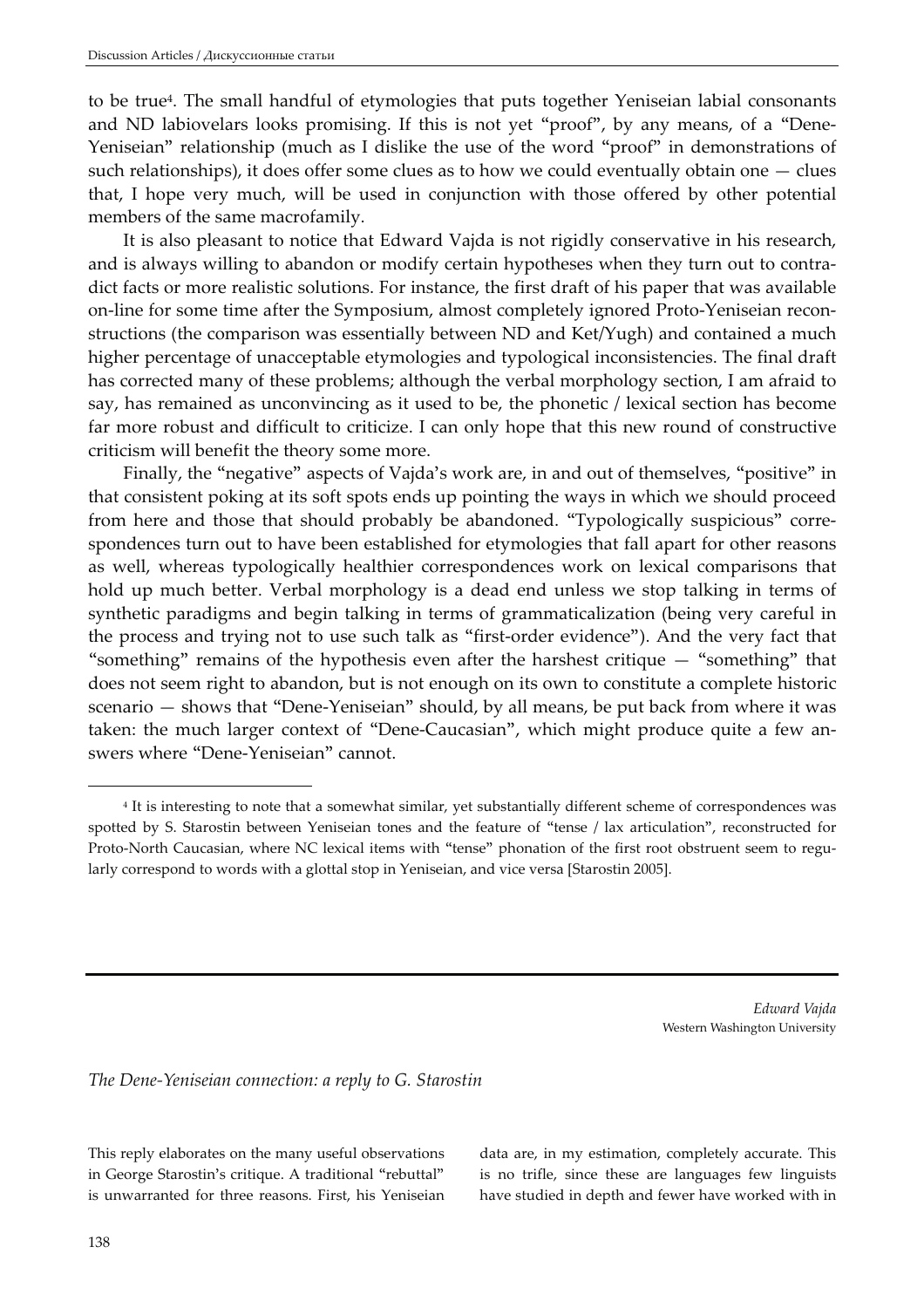the field. Second, his judgments regarding Yeniseian are authoritative and articulated in a way that makes it easy to expand on them where needed, agree with them outright where not, and argue for my earlier interpretation where our conclusions remain at variance. Finally, I do not believe the results of my binary Dene-Yeniseian (DY) linguistic comparison contradict G. Starostin's current position on Dene-Caucasian (DC), which would otherwise be a source of major disagreement.

At the outset it might be useful to clarify my view on the external classification of Yeniseian. G. Starostin concludes that even the "harshest" (I would substitute "most informed") critique of the DY hypothesis leaves "something that does not seem right to abandon". This has essentially been my position for over twenty years — that there is some detectable historical connection between these families that is fruitful to investigate. I haven't yet formulated a firm opinion on the extent to which the broader DC hypothesis is correct. I have certainly offered nothing to disprove that Yeniseian and Na-Dene (ND) somehow fit into a larger family. In the past I have been highly skeptical of parts of DC and optimistic about other parts, though without ever having thoroughly studied all of the assembled evidence. In light of what I have found (or not found) in my own comparison of ND and Yeniseian, and in particular thanks to my correspondence with G. Starostin during the past few years, I increasingly view many aspects of DC as promising for the same sort of reasons that led me to the DY comparison in the first place. Awareness that my study was not properly taxonomic without a principled assessment of the available DC evidence has led me to refer to a "DY link" or "DY connection" rather than a "DY family" (see in particular Vajda 2011b: 113–115), leaving open the possibility that either Yeniseian or ND (or both) might have a closer relative elsewhere in Eurasia. DY as it currently stands is a hypothesis of language relatedness, but not yet a proper hypothesis of language taxonomy. The articles in The DY Connection investigated only one specific relationship, and their results cannot answer questions requiring analysis of additional families. I see nothing in my DY linguistic findings so far to rule out the possibility of my adopting some (or all) of G. Starostin's current views on DC. Below I will point out a few areas where a broader DC context does appear potentially more fruitful than binary DY, touching on specific observations made by G. Starostin in his critique. I would be eager for the opportunity to write a review of The Dene-Sino-Caucasian Hypothesis: state of the art and perspectives (Bengtson & Starostin 2012) when it appears, with the aim of providing a long overdue assessment from an "outsider's" vantage.

The key difference between my and G. Starostin's work on Yeniseian derives, in my view, from our differing individual interests and objectives. I have devoted much of my career to studying a single microfamily (Yeniseian), attempting to make contributions to the synchronic description of Ket before it disappears and also to elucidate the historical processes that created the remarkable structures found in Ket and its extinct sister languages. My forays into comparative linguistics have been motivated by a desire to trace the specific historical development of Yeniseian and discover facts about North Asian prehistory. Demonstrating how Ket-Yugh phonemic prosody arose or how the verb's complex template and idiosyncratic agreement system developed seems at least as important as helping demonstrate external genealogical connections with other families. This "insideto-outside" focus is what led me to compare Yeniseian specifically with ND. My motivation was not taxonomy but rather to investigate the origins of particular Yeniseian linguistic systems through the use of promising external comparanda.

By contrast, G. Starostin's work has centered more widely on historical-comparative linguistics and language taxonomy. While his publications specifically devoted to Ket and Kott (most notably Reshetnikov & G. Starostin 1995 and G. Starostin 1995) represent seminal contributions to Yeniseian-internal linguistics (and are unanimously recognized as such within the small community of Ketologists), his real passion and focus is broader, encompassing much of Eurasia as well as Africa. His impressive command of linguistic data from diverse families strengthens his ability to formulate and test hypotheses regarding how Yeniseian fits into the overall world classification of languages in ways that work on one family would not.

Now to the "meat" — the morphological and phonological comparanda. There are three areas to discuss. The first two are properly linguistic: parallels in templatic verb morphology and lexical cognates. G. Starostin treats them in this order, following their presentation in Vajda (2011a). The third is the broader extra-linguistic context of archaeology, human genetics, and anthropology that formed a large part of the original 2008 DY Symposium as well as the published volume. None of the critiques of the DY volume published so far, including G. Starostin's, have given these articles more than a passing comment. I view them as extremely important. Although only linguistic evi-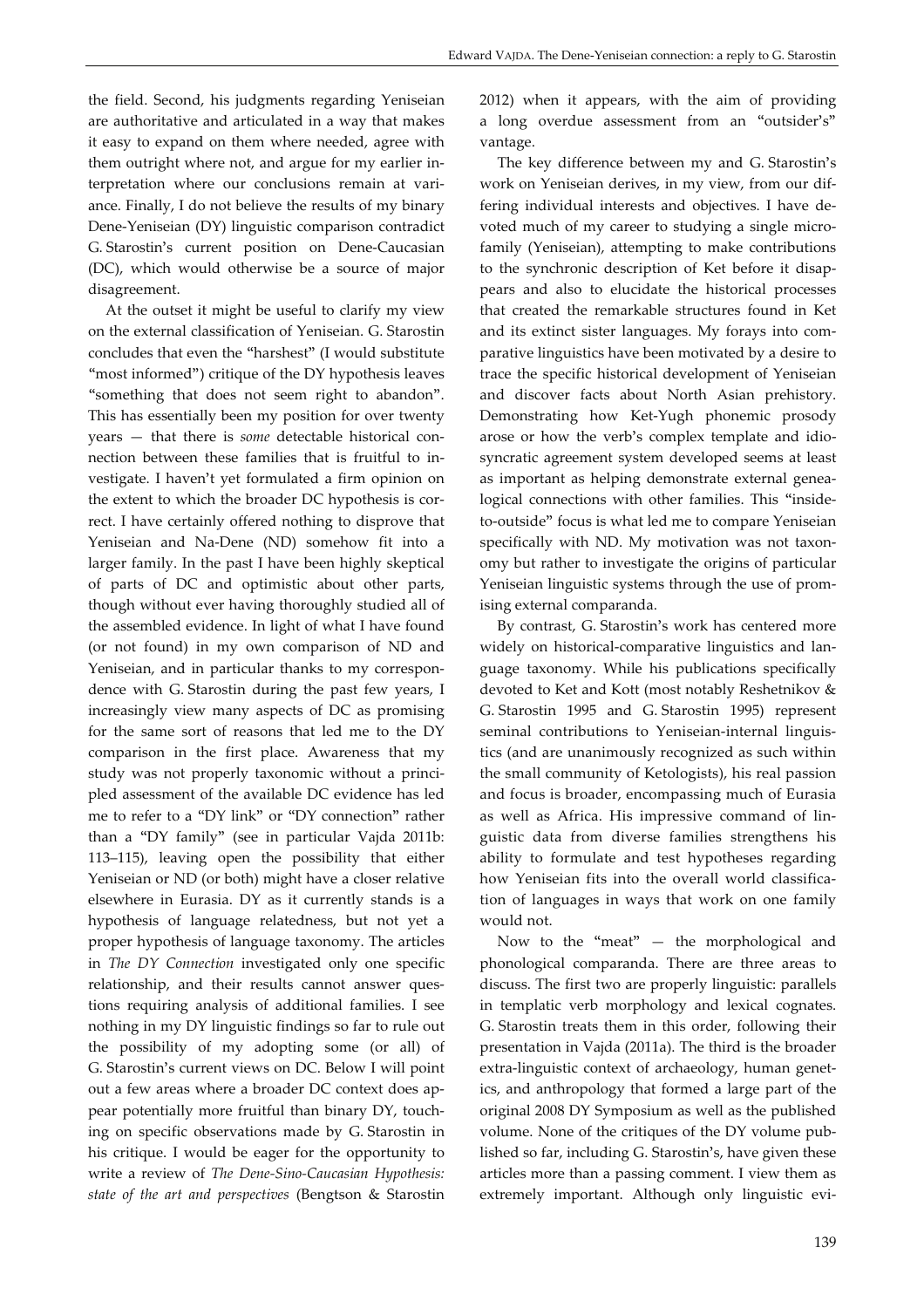dence can demonstrate a language relationship, knowledge from reconciling multiple ways of studying prehistory, of which linguistic comparison is only one, can provide valuable insights into when and where a language community might possibly have existed. My subsequent analysis of the non-linguistic evidence in The DY Connection, given as a two-hour lecture available online (Vajda 2012), concludes that the time depth for a common ancestor to modern Yeniseian and Na-Dene populations must have been at least 12,000 years. This is not at variance with G. Starostin's linguistics-based calculations for the timing of a DY language link.

DY evidence from morphology centers upon a comparison of the finite verb templates. There are several issues. How similar are the templates being

Fig. 1 Generalized Athabaskan model showing oldest prefix zones

| compared? What are the possible reasons for the        |
|--------------------------------------------------------|
| similarities? How far back in time can such structures |
| reasonably be expected to persist? And finally: how    |
| acceptable are the reconstructions of Yeniseian verb   |
| morphology used in Vajda (2011a)?                      |

Complex templatic verb morphology has not generally been regarded at a typical object for historicalcomparative study, and the comparisons in the DY volume were pioneering in several ways. No reconstruction of the Proto-Athabaskan (PA) template had been published before, and the generalized model in Vajda (2011a: 38) was developed in collaboration with Jeff Leer, Michael Krauss and Jim Kari. It is reproduced below in Fig. 1, followed by the Eyak (Fig. 2) and Tlingit (Fig. 3) templates from Vajda (2011a: 39):

|                                                             | oldest prefix positions                          |                                                                                               |                                                                                 |                                                    |                                     |                                       |                                                                        |  |
|-------------------------------------------------------------|--------------------------------------------------|-----------------------------------------------------------------------------------------------|---------------------------------------------------------------------------------|----------------------------------------------------|-------------------------------------|---------------------------------------|------------------------------------------------------------------------|--|
| derivational<br>or thematic<br>prefixes of<br>various sorts | objects and<br>deictic<br>pronominal<br>prefixes | lexical<br>"qualifier"<br>prefixes,<br>including<br>$*_n$ -round<br>$*d$ –long<br>$*av$ -area | tense/mood/<br>aspect marker<br>$*_S(\partial)$ , $*_G\partial$ , $*_n\partial$ | speech-act-<br>participant<br>subject<br>agreement | perfective-<br>stative prefix<br>ñi | classifier<br>$\emptyset$ , d<br>t, l | verb stem<br>$(root + TAM$<br>suffix)<br>*-t, *- $\eta$ <sup>y</sup> i |  |

Fig 2. Eyak verb (based on Krauss 1965)

| oldest prefix positions                                     |                                                  |                                                                                                             |                                                                                                                    |                                               |                              |                                                                                                             |                                                              |
|-------------------------------------------------------------|--------------------------------------------------|-------------------------------------------------------------------------------------------------------------|--------------------------------------------------------------------------------------------------------------------|-----------------------------------------------|------------------------------|-------------------------------------------------------------------------------------------------------------|--------------------------------------------------------------|
| derivational<br>or thematic<br>prefixes of<br>various sorts | objects and<br>deictic<br>pronominal<br>prefixes | shape or<br>anatomical<br>prefixes<br>(from incor-<br>porated body<br>part nouns),<br>and other<br>elements | tense, mood,<br>aspect $G\partial$<br>(prefix $s(a)$ )<br>has moved to<br>the right of<br>the subject<br>prefixes) | $1sg$ , $2sg$ , $2pl$<br>subject<br>agreement | tense mood<br>prefix<br>s(a) | classifier<br>$4 \sim \emptyset$<br>$4\partial \sim 4i$<br>$d\partial \sim di$<br>$(i <$ stative<br>prefix) | verb stem<br>$(root + TAM)$<br>suffix)<br>$*$ - $4, *$ - $4$ |

Fig. 3. Tlingit verb (based on Leer 1991)

|                                                             | oldest prefix positions                          |                       |                                                                                                |              |            |                                                                                             |                                                            |
|-------------------------------------------------------------|--------------------------------------------------|-----------------------|------------------------------------------------------------------------------------------------|--------------|------------|---------------------------------------------------------------------------------------------|------------------------------------------------------------|
| derivational<br>or thematic<br>prefixes of<br>various sorts | objects and<br>deictic<br>pronominal<br>prefixes | incorporated<br>nouns | tense/mood/<br>aspect<br>Ga, ÿu<br><i>iju</i> is cognate<br>with<br>Athabaskan-<br>Eyak $s(a)$ | distributive | subj. agr. | classifier<br>$(i <$ stative<br>prefix)<br>$4a - 4i$<br>$da \sim di$<br>$sa \sim si$ , etc. | verb stem<br>$(root + TAM$<br>suffix)<br>$*_{-n, *_{-i}i}$ |

The models are reproduced here to illustrate the key point that causal inspection can detect that these structures derive from a common prototype. Cognate morpheme subsystems occupy homologous concatenations of prefix positions. Because lexicostatistic estimates of vocabulary retention date Proto-Na-Dene at 5000–6000 years old, this degree of preservation of complex syntagmatic morphology would seem remarkable, if not "impossible". Still, despite the now uncontroversial acceptance of Athabaskan-Eyak-Tlingit (Na-Dene) as a valid family (Campbell 2011), a common "proto-template" has yet to be reconstructed.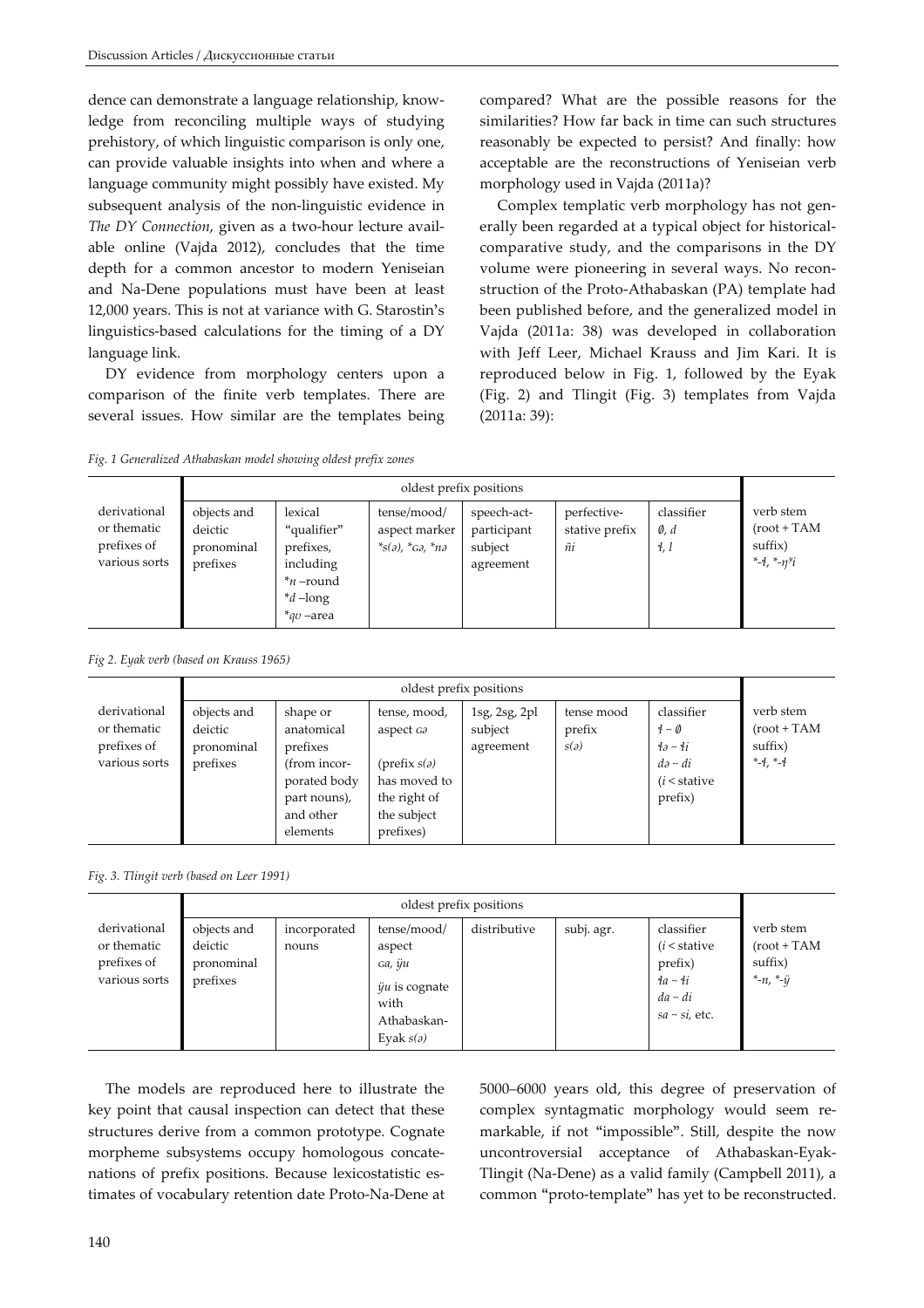Obstacles to reconstructing a clear-cut Proto-ND template include unexplained gaps (the lack of "qualifier" prefixes in Tlingit), unexplained insertions (the Tlingit distributive), metathesis of morpheme positions (most notably the migration rightward of the Eyak tensemood prefix ahead of the subject prefixes and the stative prefix ahead of the "classifier" consonants). The rigid template also gave rise to frequent reanalysis of morpheme functions (Leer 2009). Such changes, though found in concatenative morphology, may characterize the evolution of templatic morphology more fundamentally. Yet in the case of ND, none of the incongruities succeed in obscuring the common origin of these complex structures, even at a time depth of several thousand years. My opinion is that templatic morphology is typically much more persis-

tent than commonly thought and thus potentially valuable for historical-comparative study. Difficulty in reconstructing a PND verb template despite the overwhelming evidence that one must have existed suggests that methods for tracing the evolution of templatic morphology have not been worked out. Until this general problem is solved, it seems prudent to be cautious in equating homologies in templatic morphology with paradigmatic evidence from concatenative morphology. But ignoring their obvious value to historical-comparative linguistics, especially their potential for tracing shared innovations needed to establish subgrouping in a language family, is also unwarranted.

The PY template reproduced in Fig. 4 was published in Vajda (2011a: 40):

Fig. 4. Proto-Yeniseian verb morphology

|                                                               |                                                                                                                                                                     |                                                                                           | prefix positions                                                                                                                          |                      |                                                                                                                       | verb base                                                                                  |           |                                            |                         |
|---------------------------------------------------------------|---------------------------------------------------------------------------------------------------------------------------------------------------------------------|-------------------------------------------------------------------------------------------|-------------------------------------------------------------------------------------------------------------------------------------------|----------------------|-----------------------------------------------------------------------------------------------------------------------|--------------------------------------------------------------------------------------------|-----------|--------------------------------------------|-------------------------|
| obj. agr.<br>(proclitic<br><sub>or</sub><br>separate<br>word) | incorpo-<br>rated<br>body-part<br>nouns,<br>spatial<br>and shape<br>prefixes,<br>including<br>$n - round$<br>$\check{\tilde{\mathrm{3}}}$ — long<br>$*_{p}h$ – flat | 3p<br>$inan.*w-$<br>anim.? $*dj$ -<br>(anim.<br>preceded<br>by gender/<br>number<br>agr.) | tense,<br>mood,<br>aspect<br>combina-<br>tion AUX<br>$+$ suffix<br>$*_{l}$<br>$*_S$<br>s, i, a<br>VS.<br>VS.<br>$*_n$<br>$*qa >$<br>qo, o | 1p, 2p<br>subj. agr. | impera-<br>tive prefix<br>$*_{\widetilde{3}}$<br><sub>or</sub><br>perfective-<br>stative<br>prefix<br>$*_{j\partial}$ | verb-<br>deriving<br>prefix<br>$*_{\check{3},}$<br>also pos-<br>sibly<br>$*_{\mathcal{L}}$ | verb root | perf.-<br>stative<br>suffix<br>$(-ej, -η)$ | anim.-pl.<br>subj. agr. |

Ket and Kott, though separated by at least 2,000 years, have retained most of this overall structure, except for the addition of a new subject position: suffixed in Kott on the verb's rightmost edge, prefixed at the leftmost edge in Ket. The striking contrast of subject agreement at opposite ends of the verb complex tends to overshadow the even more striking fact that most of the rest of the template remains homologous, even down to vestigial features such as an imperative prefix before zero-anlaut verb roots, despite significant difficulty in reconstructing cognate morphemes in certain positional subsystems (about which more below).

Vajda (2011a) was a first attempt to describe homologies between the verb templates in Yeniseian and ND languages. The basic argument was that these structures all descend from a common prototype, though one that cannot be properly reconstructed as yet. Parallels between PY and the three ND templates include the general order of morpheme positions, as well as a system of tense-mood-aspect expressed through the interaction of three subsystems, one of them being a circumfix labeled "stative" or "perfective-stative in the models above.<sup>4</sup>

G. Starostin makes a number of astute observations about my verb morphology comparisons with which I

<sup>4</sup> G. Starostin does not critique this feature of my template, and I mention it to call attention to the overall similarity of morpheme positions and tense-mood morphology between the families. Still, I suppose it appropriate to supply some criticism of my own. A better name for these morphemes in Yeniseian would have been "intransitive affix", since in Yeniseian they appear not only in stative verbs denoting the result of a completed action such as  $il-u-k-s-aja-bed-ej$  'it is broken', but also vestigially in parts of the paradigm of action intransitives such as Kott "lie down" (see the full paradigm and discussion in Vajda 2011a: 48– 49). The probable Na-Dene cognate prefix  $*$ - $\eta$ <sup>y</sup>i is found only in resultatives, though the suffix  $*$ - $\eta$ <sup>y</sup>i is found in both resultatives and perfective verb forms, so my name choice for Yeniseian unduly equated the function of this morpheme across the two families. There is also the problem of explaining the Ket suffixal allomorphs  $-ej$ ,  $-\eta$ , and the counterargument that the prefix  $- j \partial \theta$ could be another morpheme. It is also not clear that the Na-Dene prefix and suffix are the same morpheme (Jeff Leer, p.c.), though their shape in Proto-Athabaskan is identical.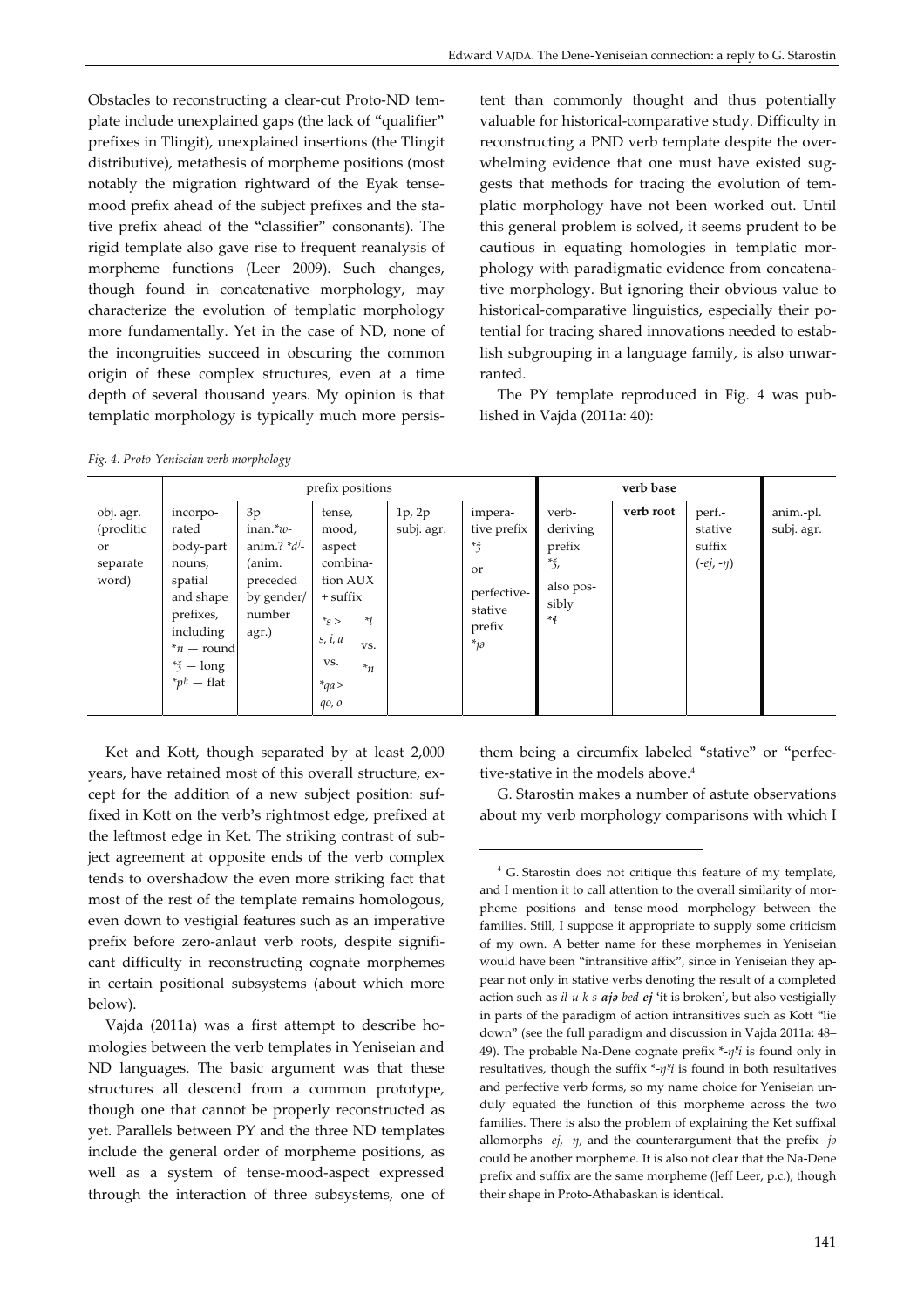can immediately agree. First, it is not helpful to call the tense-mood prefixes "auxiliaries" (AUX), since their earlier origin is conjectured and is not in any case relevant to the comparison; it is better simply to refer to them as "conjugation markers" or "tense-mood prefixes". Second, all of his reservations about the "shape prefixes" (second slot on the left in Fig. 4) are well spoken. The same problems were already acknowledged in Vajda (2011a: 55, third paragraph), where I wrote that "the shape markers represent only a minority of the prefixes found in this zone in both families" and "are not the best evidence of genetic relatedness". These single-consonant morphemes are located between agreement markers and conjugation (tensemood) markers in both families, a parallel that is probably relevant in tracing verb structure in both families to a common origin. Unfortunately, attempts by me (and others) to elucidate their origins and semantics have so far made only marginal progress. Ket shows only a few instances where these prefixes, traditionally called "determiners" after Krejnovich (1968), alternate in ways that clearly support the semantics I assigned to them (e.g.,  $d-n-a-b-do$  'I carve a round object', d-d-a-b-do 'I carve a long object'). Intensive fieldwork on Ket since the Feb. 2008 DY Conference produced little additional evidence. On the Na-Dene side, much work is still needed to compare Athabaskan "qualifier" prefixes with possible cognate prefixes in Eyak and Tlingit. I continue to suspect that some of the Yeniseian "determiners" and Athabaskan "qualifiers" are cognate, but without a better account of their origins in each respective family, this is one aspect of the comparison that probably should be "shelved" for the time being.

Closer to the verb root in the template, and presumably older, are various layers of tense-moodaspect morphology. In Vajda (2011a) I argued that TAM marking in both families is achieved through an interaction of three subsystems: the conjugation markers (infelicitously labeled in Fig. 4 above as AUX), the aspect markers (imperfective  $-l$ , perfective  $-n$ ), and the so-called "perfective-stative" circumfix (discussed above in footnote 1). The different location of the aspect markers in both families remains unexplained and this presents an obstacle to template reconstruction, though there are no problems with equating their phonetic form or semantics. With the conjugation markers, the opposite is true: their position in the two families is homologous, but establishing cognacy in their forms raises all of the problems described at length in G. Starostin's critique. I do not believe that my identification of Ket  $s$ - and  $qo$ - as tense/aspect markers is controversial or "forced". At least, it was

already proposed earlier and not in connection with the DY comparison. Krejnovich (1968: 14) interpreted s- as a tense-mood marker. Reshetnikov and G. Starostin (1995: 87) concluded that  $q \sim q_0$ - in the Ket paradigm 'S kills O' most likely represents an archaic tense marker, though one that is exceedingly rare. G. Starostin (1995: 165–166) further concluded that a šconjugation existed in Kott, where he cited the following partially cognate verb forms: Kott tha-č-a-pil-an 'I catch up' and Ket *d-ba-t-s-i-bil* 'he catches up to me' to illustrate an uncommon parallel between Kott šconjugation and Ket i-conjugation. I would claim the sequence of Kott tha-ča-pil- and Ket -t-si-bil as evidence for a PY \*si-conjugation, though I agree that tracing the internal development of Yeniseian conjugation markers remains problematic for precisely the reasons discussed in G. Starostin (1995). G. Starostin's interpretation of  $s$ - in Ket as connected with the agreement system (Reshetnikov & G. Starostin 1995: 45–52) is harder for me to support because it occurs in numerous transitive as well as intransitive verbs and only in the present tense (e.g., Central Ket d-sin-u-k-si-bäd 'I get it dirty', sin-u-k-si-bäj-aj 'it is in a state of having been made dirty'). The alternation between Ket si- and  $i$ - is conditioned morphonologically (Vajda 2001: 411– 415): si- occurs after certain determiners or singlesyllable incorporates when followed directly by the base morpheme with no intervening prefixes; in verbs of the same positional configuration with (historically) polysyllabic incorporates, -i- replaces si-, since such verbs are composed of two phonological words: e.g., d-don-si-bed 'I make a knife", d-donan#i-bed 'I make knives', where # marks a phonological word boundary. The fact that Ket conjugation marker s- obeys different phonological rules than Ket s elsewhere would seem to support the comparison with Na-Dene palatal  $*x^y$ . Yeniseian  $*s$  that corresponds to Na-Dene  $*s$  is stable word-initially, as evidenced by  $PY * s\bar{e}\eta$  and  $PAE$ \*snt' 'liver'.<sup>5</sup>

My claim of cognacy between Ket  $qo$ - and the widespread ND  $*$ Ga- is weakened by the rarity of the former marker in Yeniseian, a point already made in Campbell (2011). While the  $s$ - marker in Yeniseian is widespread (however it may be interpreted), only a

<sup>&</sup>lt;sup>5</sup> The three Yeniseian s-initial cognates to Na-Dene words with initial  $*x^y$  listed in (Vajda 2011a: 84) have irregularities within Na-Dene that were left unexplained in Leer (2011). It might be possible to explain this if the initial sound in pre-PND was not  $*x^y$  but velar  $*x$ , which merged with  $*s$  before front vowels in Yeniseian but in ND became š before front vowels and remained velar  $x$  elsewhere. If this is the case, Yeniseian cognates to genuine Na-Dene word-initial  $*x^y$  have yet to be found and would be expected to be zero-initial.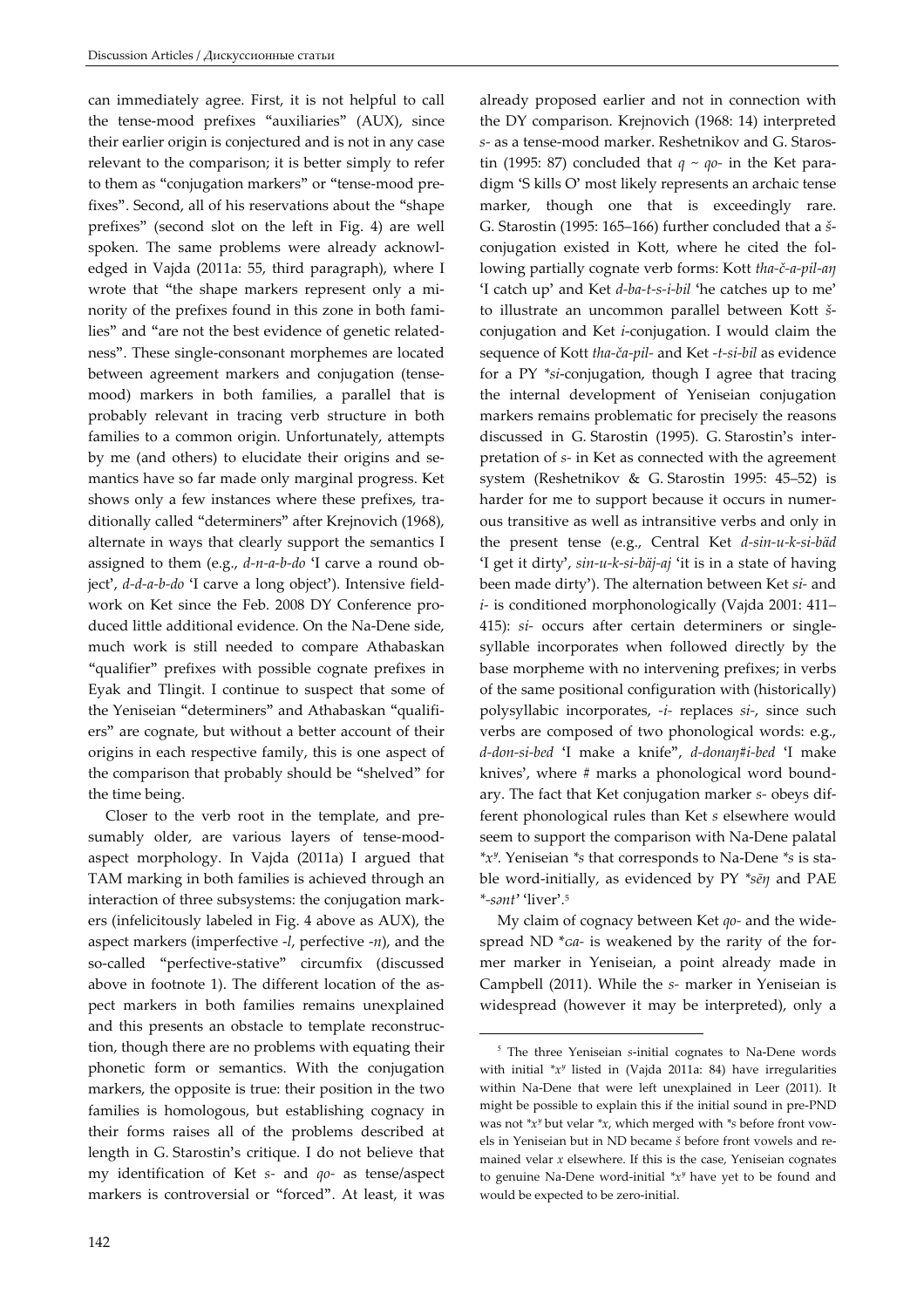few irregular Ket verbs appear to show a clear parallel to the sibilant vs. uvular opposition that is fundamental to ND conjugation marking: cf. Ket d-us-s-ej 'I do a bit of hunting'  $\sim$  'I kill (an animal) on a hunt',  $d$ -us-q-ej 'I did a bit of hunting' ~ 'I killed (an animal) on a hunt'<sup>6</sup>; d-i-k-ej 'I kill you' (where -s- is lost phonological-word initially,  $d$ - being a clitic),  $d$ -qo-k-ej 'I killed you'. What is new in The DY Connection is my attempt to explain the entire Ket conjugational opposition as  $(s)i$  ~ a- vs. o- from original PY  $^*s(i)$ - vs.  $^*q(o)$ -. G. Starostin's critique clearly demonstrates that this explanation, at the very least, must be re-argued more convincingly and in greater detail. Obviously, evidence from internal reconstruction used to support an external genetic relationship must first pass muster among specialists in each language family before it can be established as non-controversial. To ignore the experts in either family would quickly lead the hypothesis to a dead end. I would maintain that my comparison of Yeniseian  $*_s(i)$ -  $~*_q(o)$ - with PND  $*_x*_i$  ~ \*a was predicated on earlier work by other Ketologists and should be retained as promising in light of the positional as well as phonological parallels, even if we reject my present attempt to trace the entire Yeniseian conjugation system from these two markers. The problem of understanding the synchronic opposition between Ket  $i$ - and  $a$ -conjugations seems partly connected with the nature of the preceding determiner consonants (e.g., Ket determiners  $d$ - and  $h$ - are always followed by a-conjugation). If this is the case, then progress in explaining the distribution of Ket conjugation markers will first require a better understanding of the origin of the determiner consonants that precede them, and this, as explained above, remains a challenge.

To round out the discussion of component systems in the Yeniseian and Na-Dene verb templates, I concur with G. Starostin (and Andrei Kibrik) that my comparisons of pronouns and valency-changing consonants are inconclusive. G. Starostin's DC pronoun comparisons do appear more promising. My comparison of infinitive/gerund formation (Vajda 2011a: 60– 63) is one of the stronger pieces of morphological evidence for DY, and it too should be compared with similar structures in other putative DC languages. I would not agree that these infinitive forms have no bearing on discussions of verb structure, since they share a homologous derivational relationship to the finite verb template in both families.

What else can be concluded so far from my DY comparisons in verb morphology? I do not believe that early optimism about evidence from verb morphology is misplaced. The parallels in overall template structure far exceed change resemblance, though how precisely to quantify them remains problematic. I also continue to support the three interacting systems of TAM morphemes as homologous, while emphasizing the need to account for unexplained incongruities. Studying features of the templatic comparison that do not yet fit should lead to a better understanding of template evolution in both families. In the meantime, because more historical work with templates is needed before even uncontroversially related structures such as those inherited from PND into Tlingit, Eyak and Athabaskan can be fully reconstructed, it might be useful to develop a standard for assessing potentially inherited similarities in templatic morphology that represent "something that doesn't seem right to abandon", yet continue to defy clear-cut reconstruction. G. Starostin's suggestion to consider processes of grammaticalization seems very much worth pursuing. Because we already know that language families exist but don't yet understand how templates develop through time, discovering general historical patterns in template evolution may ultimately prove more important than the DY language link itself. Ancestral Na-Dene speakers need not have crossed into the Americas brandishing a stainless-steel template for the parallels between modern Yeniseian and Na-Dene verb structures to represent evidence of descent from a common prototype.

A few more comments in favor of the value of morphology to historical-comparative studies may be useful before moving on to the lexical and phonological correspondences. I would claim that reconstructing a proto-language's phonemic inventory requires morphological analysis, in addition to straightforward phonological comparison of basic vocabulary. S. Starostin's (1982) pioneering reconstruction of PY still stands as a benchmark for use in comparing Yeniseian with other language families. However, some details may eventually be amended based on evidence from Yeniseian-internal morphological reconstruction. S. Starostin (1982: 148) reconstructs five liquid phonemes for  $PY - r$ ,  $r_1$ ,  $\acute{r}$  [=  $r^j$ ], *l*, and *l'* [=  $l^j$ ] based on sound correspondences in basic vocabulary between the daughter languages. This is typologically unusual, and the number may be reduced through further study of PY morphology.

 $6$  The incorporate us- in this verb is found in a number of other syntactically transitive verbs, where it has a partitive meaning with respect to an object not marked by verb-internal agreement: d-us-a-dop 'I drink a bit (of it)' vs. d-a-b-dop 'I drink it', d-us-l-a 'I ate a bit (of it)' vs. d-b-il-a 'I ate it', d-us-si-bed 'I make a bit (of it)' vs. di-b-bed 'I make it'. (Examples from my August 2008 fieldwork.)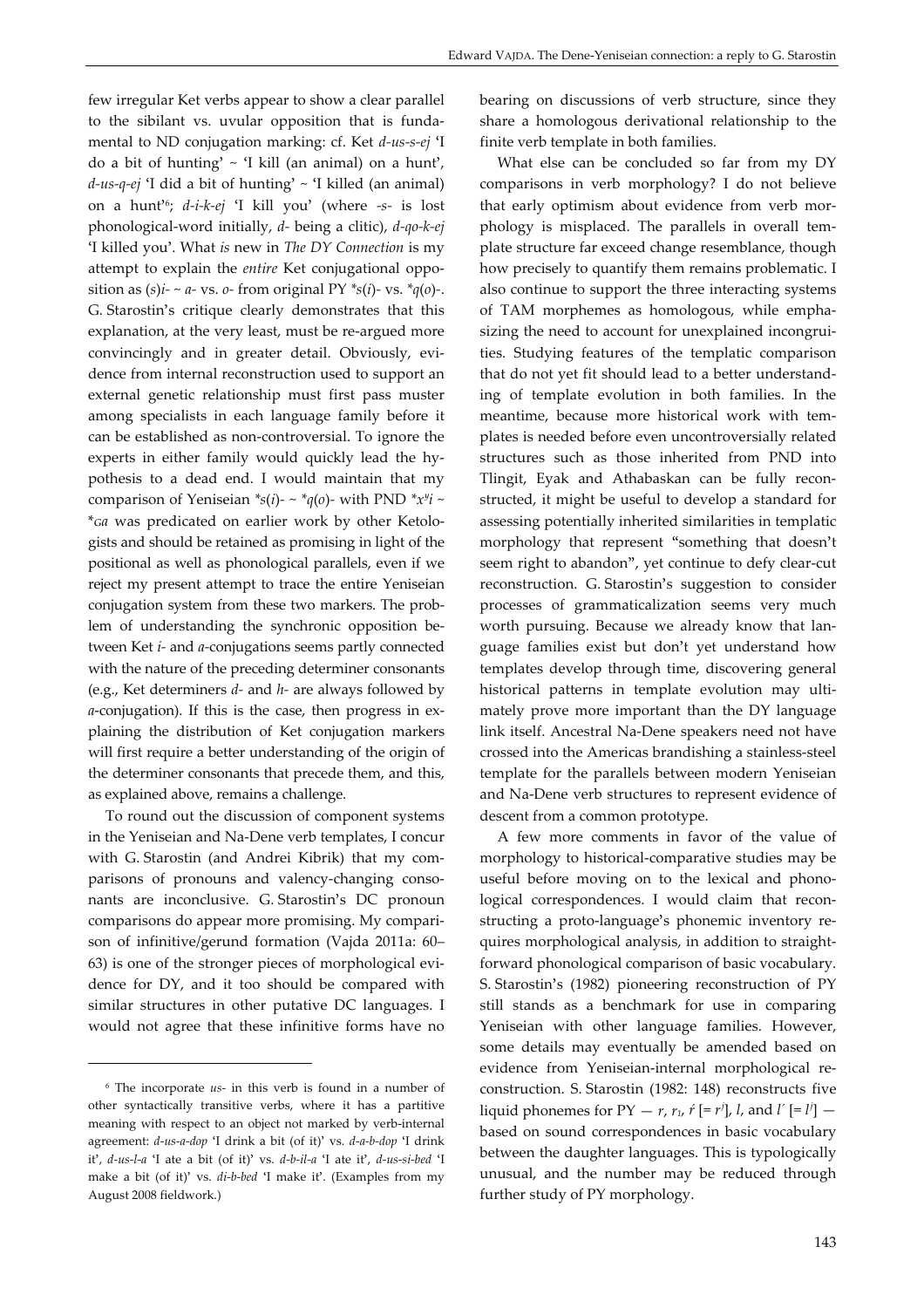To illustrate how "hidden" morphology can mimic phonemic contrast, the cognate sets shown in Fig. 5 seem to support four PY liquid phonemes. The generalized symbols L and R do not follow S. Starostin's actual system of reconstructions (S. Starostin 182: 152– 156), which my discussion here does not challenge:

|  |  |  |  |  |  | Fig. 5. Yeniseian cognate sets with four contrasting liquid correspondences |
|--|--|--|--|--|--|-----------------------------------------------------------------------------|
|--|--|--|--|--|--|-----------------------------------------------------------------------------|

| PY                 | Ket                       | Yugh                                    | Kott                               | Arin | Pumpokol |
|--------------------|---------------------------|-----------------------------------------|------------------------------------|------|----------|
| $*_{xu}R$ 'rain'   | ū·l                       | ūr                                      | ur                                 | kur  | ur       |
| <i>*xuRa</i> 'wet' | ū·l                       | $\bar{u}$ <sup>-</sup> $l$ <sup>j</sup> | ura                                | kur  | uŕga     |
| *piLan 'sweet'     | hilan                     | fəran                                   | $f$ ala $\eta \sim p^h$ ala $\eta$ | pala | _        |
| *buL 'leg'         | $b\bar{u}$ <sup>-</sup> l | būl                                     | pul                                | pil  | _        |

That all laterals and rhotics have merged in Ket as l is obvious, as is the presence of at least two liquid phonemes in Kott and Arin. The apparent need to posit additional liquids in PY arises from how Yugh pairs up with the southern languages. At least some (if not all) instances where auslaut Yugh  $l^j$  corresponds to Kott, Arin and Pumpokol  $r$  have a morphophonemic explanation: the Yugh liquid in  $\bar{u}$ <sup> $l$ *i*</sup> 'wet' (inherited as the same sound as in  $\bar{u}r$  'rain') absorbed a velar segment, still attested in Pumpokol uŕga, the second syllable of which represents an adjective derivational morpheme. Absorption of this suffix also accounts for the half-length in Yugh  $\bar{u}$ <sup>l</sup> 'wet', since Yugh half-length in high-tone syllables normally derives from an elided second syllable. Future work of this sort might decrease the inventory of PY liquid phonemes.

Another reason to pay attention to internal reconstruction at the outset, and not only after phonological analysis is completed, can be illustrated by examining instances where Yeniseian morphology shows vestiges of what may once have been additional phonemic contrasts in pre-PY nasals. Ket/Yugh  $\eta$  normally corresponds to Kott  $\eta$ . However, there are instances in morphological paradigms where an expected Kott  $\eta$  is lacking except where it (probably) historically followed another nasal. I suspect such cases are traces left by an additional PY nasal phoneme  $*_{\eta}$  that merged with  $*_\eta$  in environments that preserved it from disappearing. In Ket/Yugh noun paradigms, case forms made from the possessive form regularly contain a "mystery"  $\eta$ , though the bare possessive (genitive) form does not: Ket  $\bar{\sigma}$ b 'father', ob-da 'father's',  $ob-da-\eta-a$  'to father', ovan-na- $\eta-a$  'to the fathers', ob-da-η-ten 'at father's place', ovaη-na-η-ten 'at the fathers' place', ob-da- $\eta$ -al 'from father', ova $\eta$ -na- $\eta$ -al 'from the fathers'. The morphemes  $-a$ ,  $-ten$ ,  $-al$  are dative, adessive, and ablative suffixes,  $da$ - the masculine possessive clitic, and na- the animate plural possessive clitic. The nasal inclusion  $-\eta$  appears to be the vestige of a generic possessive marker (probably cognate to

the Na-Dene possessive nasal prefix to be discussed below). Kott inexplicably lacks the initial consonants  $d$ - and  $n$ - of the third-person possessive markers: op 'father', op-â 'father's', op-â-'a 'to father'. The nasal, however, does show up in Kott animate-plural forms, including the genitive: opan-a- $\eta$  'father's', opan-a- $\eta$ -a 'from fathers', where it may have originally followed a PY 3p animate plural possessive marker  $n/a$ . The fact that this  $\eta$  appears in the Kott animate plural forms but not in the singular or inanimate plural, suggests that its preservation was somehow conditioned by the preceding animate-plural marker. The possessive consonant elements  $-$  Ket 3sg.  $d$ -, Ket 3animate pl. *n*-, and generic possessive  $\eta \sim \emptyset$ , with its partly overlapping distribution in Ket and Kott — each may represent a trace of a phoneme originally distinct from PY  $*d$ ,  $*_{n}$ , and  $*_{n}$ .

A clue to the absence of an expected dental consonant in the Kott masculine singular possessive may be found in instances where Ket/Yugh \*d corresponds to Kott  $g$ , as in Ket  $do$ 'p 'to drink' vs. Kott ši-gap 'to drink', where  $\check{s}i$ - is an infinitive prefix mostly lost in Ket. Compare Ket -dop in verbs meaning 'swallow' with Kott  $t\hat{o}p$ - in verbs meaning 'eat'  $-$  cognates that show the common correspondence of Ket/Yugh d to Kott  $t$ . The rare correspondence of Ket  $d$  to Kott  $g$  in  $do<sup>2</sup>p - gap$  is not part of S. Starostin's (1982, 1995) system and could be a morphonological relic of an earlier phonemic contrast. My typologically jarring mix of dental and velar reflexes for PND labialized velar phonemes might eventually find additional support within Yeniseian.

None of these observations entail actual changes needed in the reconstructed sound system in S. Starostin (1982, 1995). They are provided to illustrate how the "messy" and more labor-intensive work of morphological analysis can impinge upon external comparisons using reconstructed sound systems. Morphological analysis shouldn't be viewed entirely as secondary to phonological analysis — whether in work on a single family or in external comparison.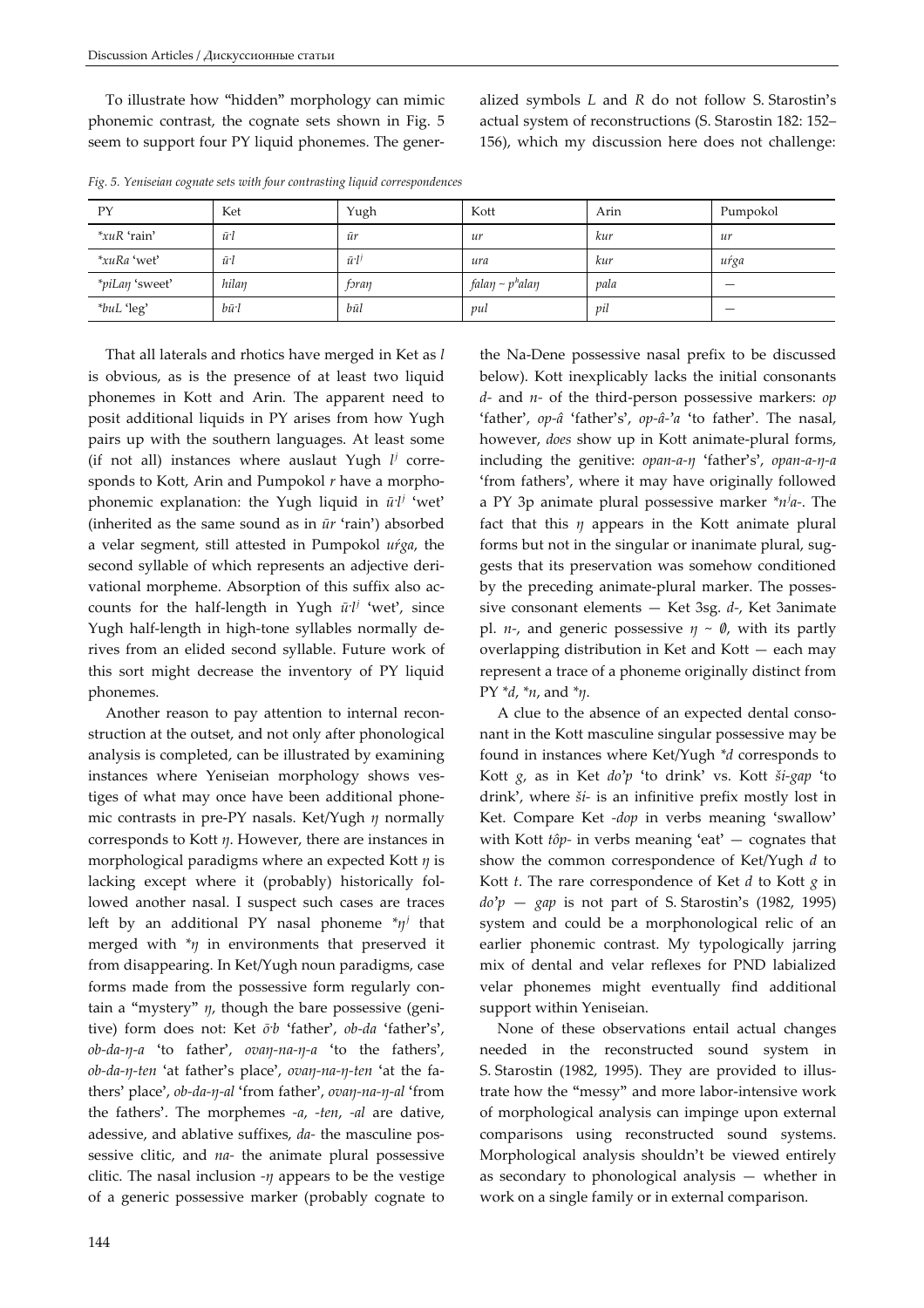Turning at last to the evaluation of specific DY cognates, G. Starostin's judgments on the Yeniseian lexicon are, as always, very illuminating. I regret he did not have space to critique all of the lexical and phonological evidence. But the portion he discusses is sufficient to support his two main points: the DY link appears to be very old, and some of the cognates appear to be shared with other DC families. I agree with him that not all of the DY sound correspondences have been properly worked out, and that correspondences supported by a single example remain suspect. Correspondences that defy typological generality at best would seem to omit an intermediate stage, at worst may prove wrong. My goal in publishing Vajda (2011a) was to provide a tentative system sufficient for evaluating future evidence. I can confirm G. Starostin's suspicion that some of the correspondences were indeed conceived around what seemed to be particularly promising cognates. In some cases, this technique led to the discovery of a pattern, while in others it resulted only in a thin patch over what otherwise would have been a hole in the system. The latter cases are the ones most likely to be spurious. G. Starostin suggested I should have included a summary table of sound correspondences, but this I deliberately omitted so that readers would need to study my actual supporting evidence, seeing for themselves what is stronger and what is weaker. A polished table would have given the impression that all had been settled, and could not have helped the sort of informed critique G. Starostin has supplied here. The same applies to my omission of a reconstructed verb template, which I also think is premature, given that a PND template itself is not yet reconstructed, so that providing such a model would only serve to obscure important questions yet to be answered. A concise demonstration of Proto-DY phonology and morphology suitable as an encyclopedia entry is probably many years away. I noted in Vajda (2011a: 64) that what was offered in the sound correspondence sections was "merely a first attempt to apply the comparative method to a rather limited portion of basic vocabulary in the two families". I myself did not make a statistical analysis of the number of cognates, knowing that some of the proposed matches might be invalidated and new ones added as more data was compared.

I can now comment on the lexical comparanda specifically discussed by G. Starostin, bringing up additional points that might in future affect their acceptability. Any information that did not appear in Vajda (2011a) is not properly an answer to his critique. But since I am not defending DY as "proven" but rather describing it as a promising work in progress, giving new reasons to support (or reject) the cognates already proposed is not out of place. If the hypothesis were completely "proven", there would be no need to add new evidence.

The PAE reconstruction I gave in my article for 'liver'  $-$  \*-sant'  $-$  would better have been cited as \*-saNt' (or preceded by the symbol  $\sim$  indicating approximation), since the place of articulation of the nasal is not actually attested in either Athabaskan or Eyak. There is no way to be sure if the PAE form contained the homorganic cluster of  $*$ -sant', as I showed, or should rather be reconstructed as  $*$ -sant' or  $*$ -san<sup>tu</sup>t'. I agree that the main problem for DY here is not the quality of the nasal (which may be important in evaluating cognates elsewhere in DC), but rather in finding parallels to the final obstruent in the cluster.

ding parallels to the final obstruent in the cluster.<br>I would rate PAE \*-wət' — PY \*p<sup>h</sup>əj 'belly, stomach' (in the sense of 'surface of abdomen', not 'stomach as an internal organ') as more promising than G. Starostin concludes (and would not discount ST \*puk either), despite the obvious phonological problems. The Proto-Ket-Yugh  $^{*}p^{h}i\check{c}ej$  'downward' (> Ket hita, Yugh fičej)<sup>7</sup>, \*p<sup>h</sup>ičar 'below', \*phičakej '(located) below', and many similar words in the semantic catebelow', and many similar words in the semantic cate-<br>gory 'below', 'lower' probably derive from PY \*p<sup>h</sup>āj 'belly'. These derivates seem to show a closer coda correspondence with ND. A potential Tlingit cognate is problematic within ND: cf. Interior Tlingit -yuwá '(outer part of) abdomen', where the second syllable *-wá* would seem a logical candidate for cognacy with *-wa* would seem a logical candidate for cognacy with<br>PAE \*-*wat'* and PY \**p<sup>h</sup>āj* were it not for the unexplained first syllable  $y$ u-. Also conceivable is an etyplained first syllable *yu*-. Also conceivable is an ety-<br>mological connection between PY \*p<sup>h</sup><sup>j</sup> belly' and the Ket-Yugh suffix  $*$ - $p<sup>h</sup>ad$ , which denotes a flat surface in compounds such as Ket kassat 'sole of the foot', battat 'face'.

The phonological problems with 'belly' might be part of a broader pattern that hinders a number of other basic words from being recognized as straightforward cognates. Several body part terms would appear to be cognate between the two primary branches of ND (and also with Yeniseian), except that in either PAE or Tlingit they show unexplained phonological irregularities. Putative cognates for 'head' are a good example: Ket ti', Yugh či' and PA \*-tsi', Tlingit -šá, for which Leer reconstructs PND ~\*k<sup>y</sup>e/i(·)η' by including a nasal element attested in certain possessive compounds such as 'head hair', based on a nasal element found in PAE but absent in Tlingit (and Yeniseian). The irregular anlaut correspondence of PAE  $*$ ts  $-$ 

<sup>&</sup>lt;sup>7</sup> The symbol [i] in Ket and Yugh words transcribes a high back unrounded vowel, more properly IPA [u].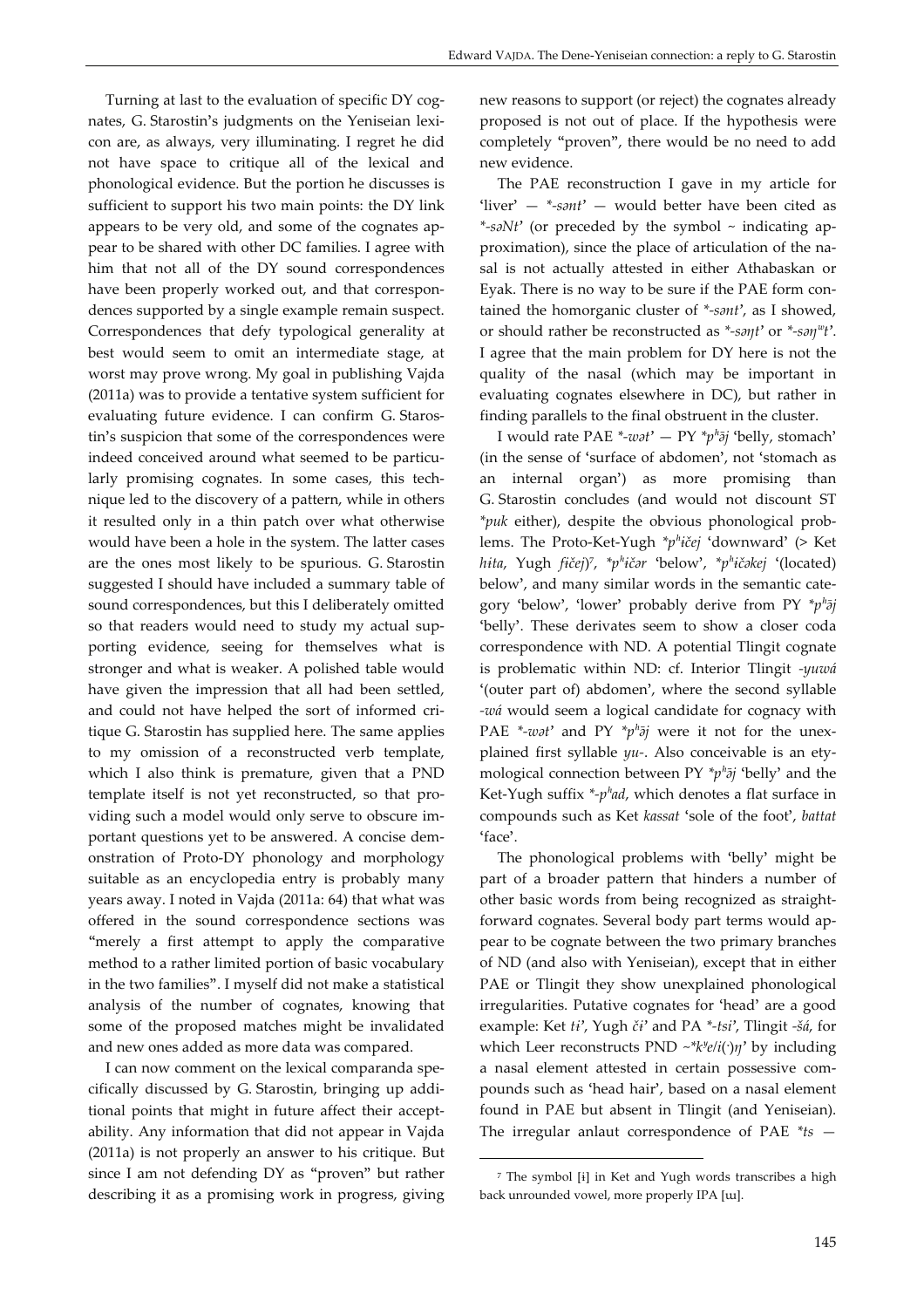Tlingit  $\check{s}$  (instead of expected  $k$ ), as well as the unexplained nasal in compounds may stem from traces of possessive affixal morphology in inalienably possessed PAE nouns. Possessive constructions in ND may have consisted of: possessor noun or possessive pronominal prefix +  $\sim$ \* $\eta$ <sup>y</sup> (a generic possessive marker) + possessed noun + possessive suffix (not present at all in Yeniseian, but found regularly in alienably possessed nouns in the form of Tlingit  $-i'$  and PA  $*_-e'$ )<sup>8</sup>. Generic possessive  $\sim^*\!\eta^y$  here is probably cognate with the Yeniseian possessive nasal element discussed above, and may even be homologous with the unexplained syllable  $yu$ - in Interior Tlingit - $yuwá$  'abdomen', though it is no longer found as a regular part of possessive formation in either family. In many Athabaskan languages it remains sporadically between personal possessive prefixes and inalienably possessed nouns: cf. Slave  $si$ <sup>-n-</sup>lá 'my hand',  $ni$ -n-lá 'your hand', etc., where  $n$  represents nasalization of the preceding vowel (see Rice 1989: 211–212 for a list of such nasal-prefixed inalienably possessed nouns in Slave). It is also the likely source of the nasal inclusion in PAE possessive compounds like 'head hair', where 'head' is the possessor; Leer's PND reconstruction of ~\*k<sup>y</sup>e/i(·)ŋ' 'head' may represent a linguist's reanalysis of a formerly productive possessive marker as a part of the preceding root.<sup>9</sup> If incongruities in DY (and internal ND) sound correspondences in inalienably possessed nouns can be explained as vestiges of posses-

sive morphology, the percentage of basic vocabulary in the DY cognate sets will increase.

Regarding the semantics of PY  $*ki's$ , the Ket compound kassat 'sole of the foot'  $\langle \cdot \cdot \cdot k_i \cdot s + \cdot \cdot \cdot \cdot \rangle$  'flat surface') suggests it may have had the original meaning 'foot' as well as 'leg'. Non-canonical sound correspondences between Eyak -k'ahš 'foot, lower leg, paw', Tlingit  $-q'$ os 'foot, leg', and PA  $*$ -qe' 'foot' may likewise derive from ancient possessive morphology. Ruhlen (1998: 13,995) first proposed the Eyak and Tlingit forms as cognate to Ket ki's 'leg', but as noted in Vajda (2011a: 88), these words fail to obey regular NDinternal sound correspondences. If it becomes possible to identify the historical effects of ND possessive affixes on inalienably possessed nouns, the incongruities in anlaut and coda among these forms might find an explanation confirming their cognate status after all. In general, PA forms lacking obstruent codas, such as \*-qe' 'foot', remain difficult to reconstruct with confidence. I suspect that an earlier possessive suffix similar to the PA alienable possession suffix  $*_-e'$  interacted with the original root coda of PA 'foot', which must have been PND  ${}^*\! x$  or  ${}^*\! x^y$  rather than  ${}^* \! s.$ 

In connection with the discussion of 'head', G. Starostin's suggestion that the PND "palatal" series discussed in Leer (2011) might have actually been an affricate series in pre-PND seems logical to me, and I agree it fits with my earlier suggestion (Vajda 2011a: 84–86) that the PND affricate series might have arisen later through a split caused by palatalization of labialized velars (and plain velars) before front vowels.

G. Starostin's reservations about questionable morpheme breaks in such words as 'stand', 'earth', 'many' are all perfectly valid. I'm not ready to abandon these as possibilities, but I do agree they remain tentative until a convincing morphological analysis is presented.<sup>10</sup> As I argued above with reference to vestigial possessive morphology, problems with some proposed cognates may find resolution. Because I am more interested in solving problems in the historical development of these languages than insisting on quick "proof" that the families are related, I would prefer a skeptical approach to all my proposed DY homologies, yet one informed

<sup>8</sup> For Tlingit see Leer (1991: 38), for PA see Leer (2005: 290– 299). In Athabaskan, possessive suffixes are found on some inalienably possessed nouns (notably kinship terms) but not others. In alienably possessed nouns the possessive suffix sometimes changes the phonology of the root syllable coda to create noncanonical sound correspondences: e.g., PA \* +u<sup>q'-e</sup>' 'fish, salmon' > Modern Ahtna unpossessed *łu*q'e<sup>*r*</sup> but possessed -lu<sup>ce</sup>. Leer further suggests that the unsuffixed root PA  $* uq'$  gave rise to the form PA  $*$ *łû* $\chi$  'whitefish', showing another non-canonical sound correspondence. My hypothesis here is that inalienably possessed nouns such as body part terms in ND once contained possessive suffixes that were absorbed into the noun root rhyme, causing irregular correspondences within ND and also difficulty in establishing regular sound correspondences with the Yeniseian cognates. At present my hypothesis must be considered speculation, even "revolutionary" speculation with respect to traditional ND historical linguistics, and obviously requires a much more thorough treatment than can be given here.

<sup>9</sup> The nasal in Yeniseian words for 'head hair' could conceivably come from the same origin, but I agree with G. Starostin that my comparison raises too many other obstacles that would need to be overcome to support cognacy with the synonymous ND compound. Still, the fact that Yeniseian 'head' and '(head) hair' both begin with the same, rather uncommon Yeniseian sound, which S. Starostin reconstructs as \*c, may be noteworthy, and their could be some etymological connection.

<sup>10</sup> The same might be said about G. Starostin's Burushaski/ Yeniseian comparison of Hunza tul, Nagar tol 'snake' and Ket  $tuh \sim tulin$  'lizard', which is promising on both phonological and semantic grounds, yet leaves unexplained the final Ket  $-n$ . The Yugh cognate  $tun'il \sim tun'ol$  'lizard' further complicates the picture, since it is not yet clear which language — Ket or Yugh — underwent metathesis (cf. a similar pattern in Ket baln, Yugh banir 'bird cherry tree'). Again morphological analysis would seem to enter into the very first stage of historical-comparative investigation.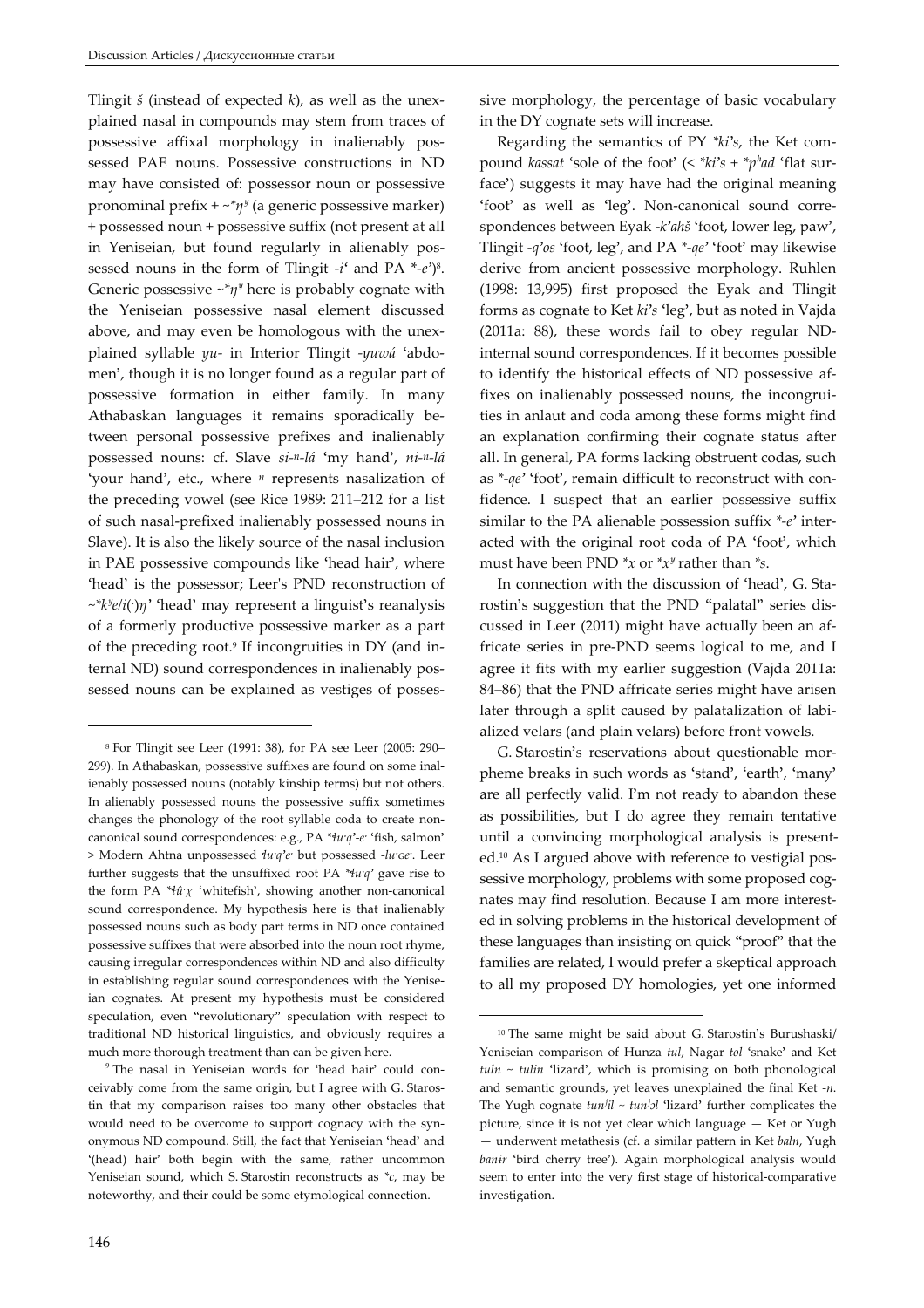on facts so as to pose genuine questions for further research. G. Starostin's articulation of principled degrees of probability in accepting or rejecting cognates is extremely constructive. Every hypothesis of long-distance language relationship should be fortunate enough to attract this valuable sort of informed criticism.

I have always preferred a high bar of acceptability in evaluating proposed cognates and may have missed some through reluctance to admit semantic shifts. G. Starostin's observations on my lexical comparisons all seem logical and well founded to me. I only question the unavoidable rigidity of his (or any) lexicostatistic approach based on a universal set of basic vocabulary. Words for 'resin', 'conifer needles', 'grouse', 'wolverine' (all proposed as DY cognates) are surely basic in the context of northern forest life (and could also be ancient vocabulary shared with other languages). A body-part term such as 'finger' (more properly 'digit', 'finger or toe') — though admittedly not among the traditional Swadesh 100 — seems eligible on semantic grounds to be calculated as basic alongside 'liver' or 'neck'. Whether counted or not, the DY cognates for 'finger' (PY \*ta'q, PAE \*-ts'inc, Tlingit  $-t\mathfrak{f}'$ i $G$ ) are a strong match (Vajda 2011a: 82), with the anlaut and coda obstruent, as well as the prosody each simultaneously obeying its expected systematic sound correspondence. The nasal inclusion in the PAE reconstruction again reflects a nasal found in possessive compounds and thus resembles the situation with 'head' discussed above; I suspect that it too is a vestige of an earlier possessive affix. I am not advocating changing lexicostatistic rules simply to accommodate DY, but merely wish to argue that the lexical comparisons in Vajda (2011a), notwithstanding all their warts and gaps, remain more promising overall than might seem from reading only G. Starostin's critique of a principled selection of them.

Yeniseian words for 'snake' and 'dog' both involve what I posit were anlaut lateral affricates. In the system proposed in Vajda (2011a), correspondences of Modern Ket  $t -$  Yugh č derive either from a lateral affricate \*tɬ (\*tl ?) or from original \*č. That Proto-Ket-Yugh \*č results from a merger of two formerly distinct sounds can be seen when comparanda are available from the southern Yeniseian languages. Proto-Ket-Yugh \*č from original PY affricate \*č corresponds to š in Kott and  $k \sim q$  in Arin and Pumpokol (Ket  $ti's$ , Yugh č's, Kott šiːš, Arin kes, Pumpokol kit 'stone')<sup>11</sup>. ND cognates to precisely these words show reflexes of the

so-called palatal \*kʲ′. Ket-Yugh cognates with the same correspondence of Ket  $t - Y$ ugh  $\check{c}$  that correspond to southern Yeniseian words with initial als-, al-, il-, ils-, on the other hand, seem to correspond to ND cognates beginning in the lateral affricate \*t<sup>*ł*</sup>'. Neither the traditional Yeniseianist interpretation of al-, il- as a fossilized prefix of undetermined semantics<sup>12</sup>, nor my reconstruction of PY lateral affricate \*tɬ is without problem, however, and neither can be fully accepted or rejected at present. As for the prefix solution, Modern Ket does have a similar prefix il- (always with the vowel  $\frac{1}{l}$ , probably from  $\frac{1}{l}$  'breathing') that appears on a few words to add the meaning 'earthly' or 'mortal' (ilban 'earthly realm', ilget 'mortal person', ilden 'mortal people') in contrast to 'supernatural' (cf. esdeŋ 'spirits' <  $\bar{e}$ s 'sky' +  $de^{\prime}$ η 'people'). But Ket words with this prefix are used only in folklore and not as basic vocabulary (cf. Ket ba'ŋ 'land', ke't 'person', de'ŋ 'people'), whereas Kott, Assan and Arin initial al- or ilappears to be integral to a few specific words; also, their choice of /a/ vs. /i/ usually follows the quality of the root vowel, as would be expected if this element were epenthetic. Particular vocabulary items on all known Kott or Arin word lists, though transcribed by different scholars at different times, either uniformly contain or uniformly lack this element in each language. So its origin as a prefix remains inconclusive. If on the other hand my interpretation is correct, then I don't think the evolution of this hypothesized PY \*tɬ has been satisfactorily worked out either. The phonological interpretation in Vajda (2011a: 92–93) cannot explain the anlauts of Ket  $q\partial\chi$ , Kott alaga, Arin  $ilqoj \sim il'xok \sim il'koj 'star' <sup>13</sup>$ . Also, if Ket  $ti\gamma$ , Yugh či: $h$ k 'snake' are cognate with Kott teg 'fish' and Arin ilta ~ ilti 'fish', then according to my interpretation, the "expected" Kott form should be the unattested \*ilšeg rather than the attested teg.<sup>14</sup> I cannot explain this ei-

<sup>&</sup>lt;sup>11</sup> Except where anticipatory dissimilation in Kott seems to have taken place: e.g., Ket tès, Yugh čεːhs, Kott heːči 'felt boot', and Arin  $qesi\eta$  'felt boots' (with pl. suff. - $\eta$ )

<sup>12</sup> See Vajda (2001b: 273) for a description of earlier studies by L. Timonina advocating the prefix solution.

<sup>&</sup>lt;sup>13</sup> These Arin variants were recorded by different scholars and possibly represent different dialects (see Werner 2005: 157), but they illustrate the stable presence of the initial syllable in specific Arin words. Note that my hypothesis would expect prothetic  $a$ - not  $i$ - here, in keeping with the back vowel in the root.

 $14$  I also dislike the vowel mismatch in Ket tugun and Kott teg. My problem with S. Starostin's original comparison of Ket/Yugh 'snake' and Kott 'fish' is rather with the anlaut correspondence Ket  $t - Y$ ugh  $\check{c}$  – Kott  $t$ , as each of the other seven proposed cognates with this correspondence (S. Starostin 1995: 214–215) seem to me to have morphological problems that call into question whether actual cognate forms are being compared. See Vajda (2011a: 83, final paragraph) for a note about this in relation to cognates for 'head').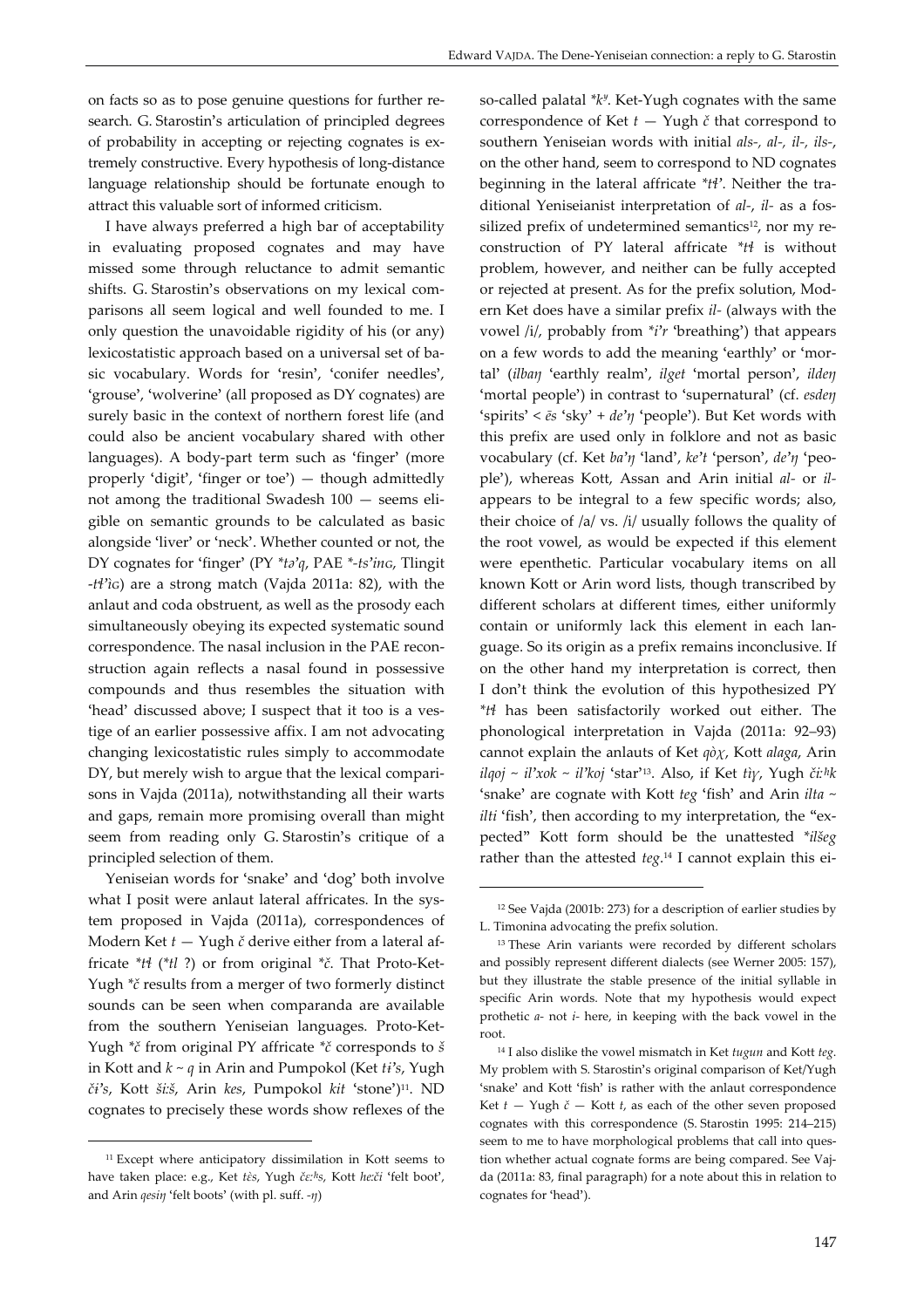ther. What makes my phonological approach worth investigating further are instances where Yeniseian (or other DC words) containing the syllable tVl correspond to ND words with initial \*t<sup>{'</sup>' (again see Vajda 2011a: 92–93), or, albeit irregularly, to Yeniseian words containing the correspondences being discussed here. Donner (1955: 92) records Central Ket toln 'fishing worm, earthworm'. Ket utix 'earthworm' is plausibly derived from \*ur 'rain' modifying the root for 'worm, snake', with the coda of \*ur truncated by the anlaut affricate  $*$ t $*$ - of the following root. The same argument could be made about the first element of Ket atix 'freshwater lamprey', which may contain a truncated form of \*an- found also in Ket anbok 'wave', though admittedly the semantics of either syllable of anbok remain unclear. Finally, part of the difficulty in separating 'fish' from 'worm, snake' in both families suggests an earlier etymological connection between all of these words. Roots for 'fish, salmon' and 'snake, worm, eel' in ND both contain lateral anlauts and velar or uvular codas, though the two etyma cannot be linked by regular phonological rules.

Regarding 'water' I concur with G. Starostin in finding the  $ND + ST$  to be a clearer match, though I would continue to support the Yeniseian cognates, as well. The possible cognate status of basic ND and ST etyma for "water", "head", "belly", "liver" and others already identified by proponents of DC seems promising and intersects with what I have (sometimes independently) found between ND and Yeniseian. This I noted almost as a footnote in Vajda (2011a: 114); now, four years later, I see much more evidence of the need to unify my DY findings with the most current work on DC. Because this issue was a major thrust of G. Starostin's critique, I again emphasize that I agree with him.

To summarize this discussion of lexical comparisons, I agree with Campbell (2011) that a greater number of firmly supported cognates are needed. Only more cognates, if they exist, could solve many of the problems discussed above. My goal in Vajda (2011a) was to achieve a system that could be built upon — a fruitful framework for further research and not to argue a jury verdict of "proof" to be offered up without right of appeal. That this has been successful is evidenced by the fact that G. Starostin can support certain comparisons, offer a principled rejection of others, and express specific degrees of acceptance or doubt about still others based on the system I presented. I would call this the "step forward" he referred to, if only a small step in the many that still remain to be made. Principled criticism of DY as a hypothesis is preferable to conclusive acceptance or rejection that indicates nothing new to investigate, and I hope to be the last mainsteam linguist who accepts the link as "proven". G. Starostin's informative and nuanced critique should be required reading for all who read The DY Connection, as it helps compensate for having only a single Ket specialist (myself) at the 2008 DY Symposium. My only genuine and uncompromising criticism of G. Starostin's critique is that he doesn't fully acknowledge the degree to which his earlier criticisms have already benefitted the DY hypothesis.

The DY volume offered no specific conclusions about time depth, and Nichols (2011: 299) rated DY relatedness as implausible on geographical grounds. G. Starostin is correct to summarize the volume's nonlinguistic studies as predicated on the question, "Supposing the Dene-Yeniseian hypothesis is correct, is there any direct or indirect evidence from branches of science other than linguistics to confirm it?" These studies were innovative contributions in their own right, and provide crucial summations of what we currently know about North Asian/North American prehistory from a variety of additional fields. Potter's (2011) comprehensive synthesis of North Asian and North American archaeology identified the probable times of entry of new cultures into Alaska from Asia. Scott & O'Rourke (2011) showed that no markers in DNA link Modern Ket and Na-Dene populations specifically, and that shared ancestry between Yeniseians and Native Americans appears to be with all Native American populations (cf. the extremely high percentage of Y-NDA haplogroup Q1 among the Ket, which is related to the Q1a haplogroup found throughout the Western Hemisphere). Berezkin (2011) offered a pioneering survey of folklore motifs showing Ket parallels with North America, yet never exclusively with the Na-Dene. The DY linguistic hypothesis has gained a valuable broader context from this multidisciplinary approach. It has now become possible to take the assembled evidence (or seeming lack of evidence) from Mt-DNA, Y-DNA, archaeology, and folklore to argue that any direct ancestral population to contemporary Ket and ND peoples could only have existed at least 12,000 years ago as part of the late Pleistocene expansion of the Diuktai microblade hunting cultures (Vajda 2012). While this proves nothing about what language such a population might have spoken, it would be surprising if a DY language link did not coincide with this specific population link. Some Sino-Tibetan speakers also share the same defining combination of DNA markers with DY speakers (roughly speaking: Y-DNA haplogroup Q and Mt-DNA haplogroup A). And Northern China falls within the microblade cul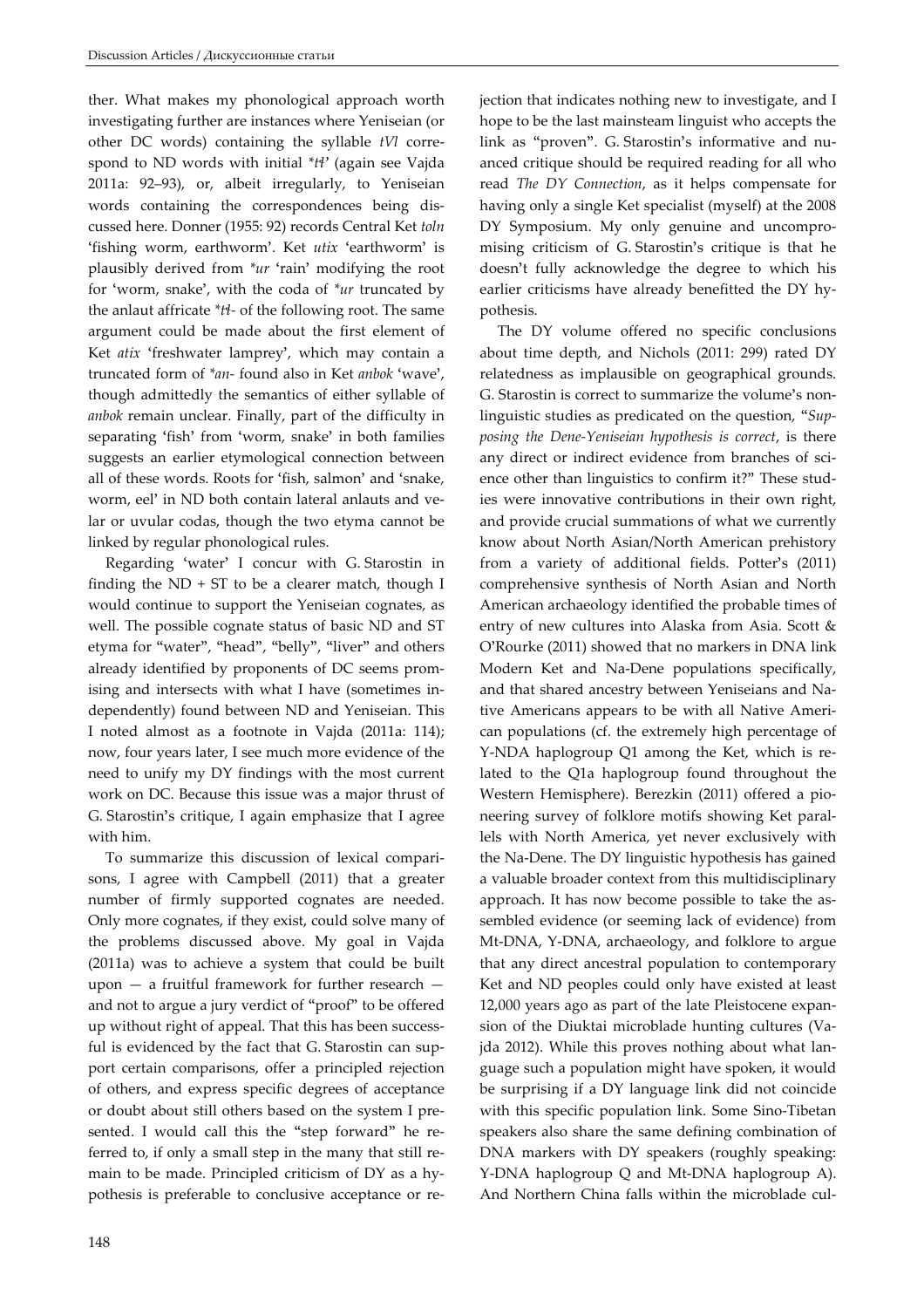tural zone at the end of the Pleistocene, so at least this one DC family besides Yeniseian and ND can in theory be included in the same extra-linguistic scenario.

Using non-linguistic evidence to narrow down the possible time and place for a common ancestral population also has value in assessing potentially cognate vocabulary. While cognates stand or fall based on their sound correspondences, not on nonlinguistic data from parallel investigations of prehistory, it is useful to pay attention to cognates with potential ecological or archaeological relevance. Certain DY cognates would seem to evoke northern forest life: wolverine, birch, conifer needles, conifer resin. But these realia are found widely in Eurasia and cannot pinpoint a DY homeland or exclude other DC families, some of which might share the same cognates. A few potential "ecological" cognates ('willow', 'birch') are problematic because Yeniseian shares them with other, genealogically unrelated Siberian families, so that some sort of borrowing almost certainly took place. The same word for 'willow' is clearly shared between Turkic and Yeniseian, probably through contact at the proto-level. It is not possible to conclude definitively that it came into Yeniseian from Turkic, however. Though there are clearly early Turkic loans in Yeniseian, there are also substrate Yeniseian river names across south Siberian Turkic territory, so that borrowing in the opposite direction, especially of words associated with forest ecology, cannot be entirely ruled out.

Archaeologically relevant cognates with a potential bearing on time depth would seem to include 'sled runner' and 'canoe'. Words for 'sled runner' plausibly derive in both families from a word meaning 'base' or 'underside', and likely have no connection with the time when snow sled technology developed. The "(in)famous" word for 'canoe' in Athabaskan resembles words in Yeniseian for 'vessel', 'boat' and was one of the look-alikes that early caught my attention. I agree with G. Starostin that the meaning of 'water craft' in Yeniseian must have developed secondarily from 'holding vessel', but since both meanings are represented across Yeniseian, the polysemy could have occurred before the breakup of Common Yeniseian. Athabaskan 'canoe' could in theory have arisen by polysemy from an earlier generic term for 'vessel'. However, there is no evidence of this, as the word is found only in Athabaskan and only in the meaning 'birch bark canoe'. Cognates in Eyak or Tlingit appear to be lacking. This in itself weakens the evidence for cognacy between Athabaskan 'canoe' and generic Yeniseian 'vessel'. But the biggest problem is that the sound correspondence linking these two words in DY is suspect and may turn out to be spurious. If so, I will be more than happy to let this vessel fill with water and sink. In any event, it increasingly looks probable that the DY language link is too old to include a specific word for 'canoe'. Genuine canoes appear on the archaeological scene long after the plausible time frame for a common DY population in North Asia had closed.

To summarize, nothing in my linguistic results so far contradicts what has been published so far by Sino-Caucasianists, though I know of no evidence from non-linguistic studies that might provide parallel support for the hypothesis that Yeniseian is closer linguistically to western DC branches (Burushaski, North Caucasian). My binary linguistic comparison of DY cannot demonstrate that Yeniseian and ND contain innovations unique to these two families when potential evidence of genealogical relationship with other families has yet to be fully calculated into the comparison. The homologies I have found might ultimately prove to be shared retentions across a larger family. I have no plans to remain attached to DY simply because I happen to have worked on it already. DY may yet turn out to be a valid taxon, or it may not (I remain non-committal on this point). If not, I suspect (for the time being on purely non-linguistic grounds, which cannot be conclusive) that Sino-Dine might instead be correct, and Yeniseian related to it as an outer branch, with any further DC relations being more distant still. But this is nothing more than speculation that follows human DNA patterns, and is not based on the necessary linguistic analysis. For the present, Dene-Yeniseian, Yeniseian-Burushaski and Sino-Dene are best each regarded as possible until such time as strong linguistic evidence is found to decide between them. I do not believe that lexicostatistic calculations alone can resolve such issues of language taxonomy. Because shared "quirky" morphological innovations can be of great value to subgrouping in a family, it is worth taking the trouble of looking for them — even among the thorniest templatic morphologies.

I would point out that it is not clear-cut historiographically to suggest that "Dene-Yeniseian should be put back from where it was taken: the much larger context of Dene-Caucasian", since the definition of what families fall inside "Dene-Caucasian" has evolved quite a bit in the past three decades, and even in the past four years since the time of the DY Conference. The original Sino-Caucasian hypothesis (S. Starostin 1982) linked only North Caucasian, Yeniseian and Sino-Tibetan. In later publications, subsequent to Ruhlen (1998), S. Starostin placed a question mark on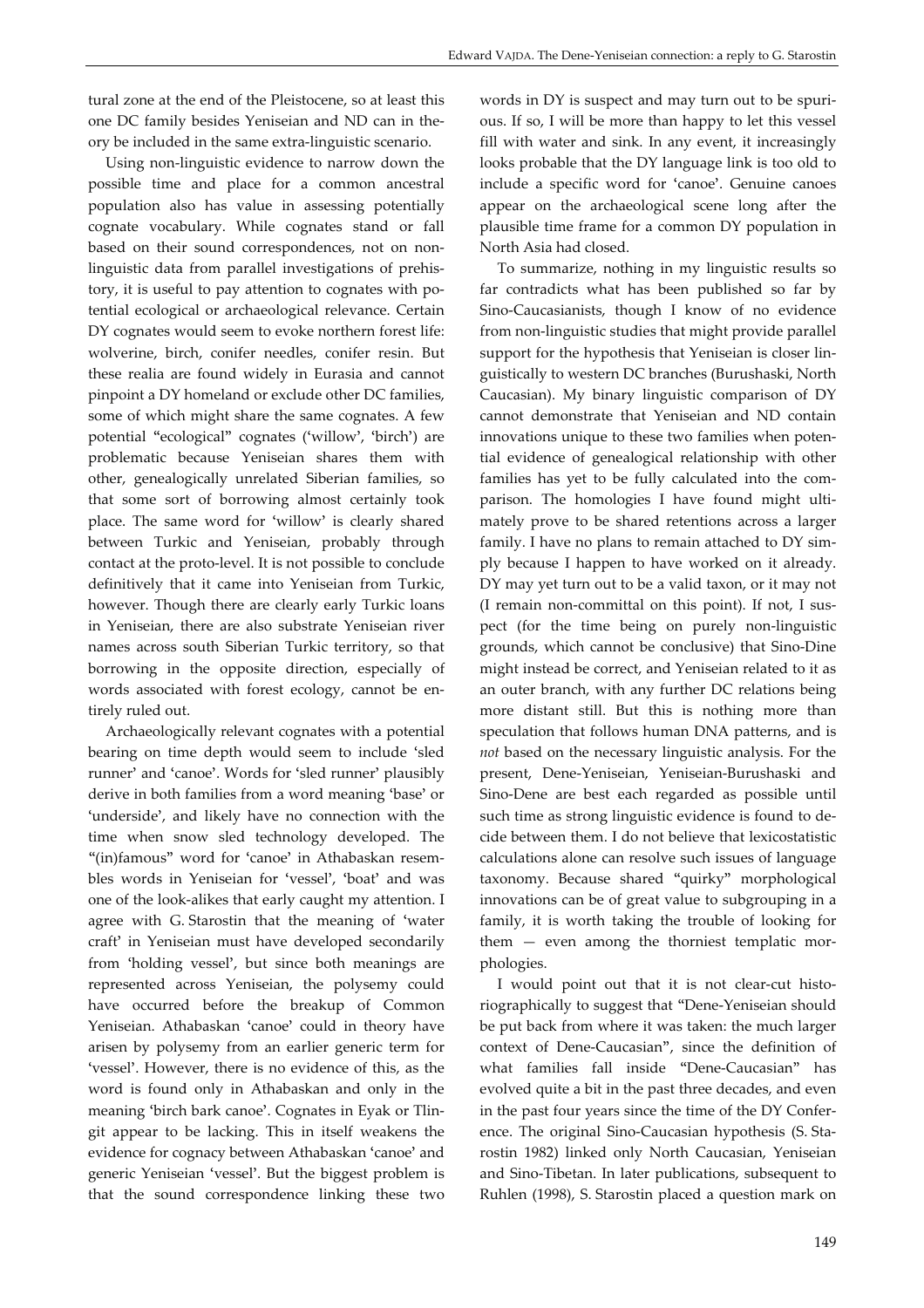the possibility of Na-Dene's inclusion in a broadened family (Burlak & S. Starostin 2001). Bengtson & G. Starostin (2012) could be called "revolutionary" for classifying Na-Dene with Sino-Tibetan and Burushaski with Yeniseian, since this reinterpretation leaves neither "classic" Sino-Caucasian nor any two of its three original members as a valid taxon. I think this merely reflects how developments in the comparison of these families have often been guided by the circumstance of uneven familiarity with the data, so that any future consensus around DC and its internal sub-branching will likely not mirror stages in how the hypothesis was investigated. It is interesting to speculate on the conclusions Edward Sapir might have drawn a century ago regarding Sino-Dene or Dene-Yeniseian had he possessed all of the Yeniseian data we currently have available, or what S. Starostin might have concluded thirty years ago from a detailed comparative description of Athabaskan-Eyak-Tlingit. The same might eventually be said about linguists working on these families today, since none of us possesses a thorough knowledge of all the languages at once, nor has anyone in history ever possessed this combined knowledge. Anything that facilitates collaboration across methodological or language family boundaries may turn out to be an important contribution in and of itself, even "technique of presentation". Ability to work collaboratively is more valuable than being "first" or "infallible" or any of the other auras that some comparativists seem to have cultivated in the past. I have often been accused of being easy to work with, but never of being infallible, and this probably bodes well in addressing the unsettled issues about DY brought up in G. Starostin's critique and elsewhere.

In evaluating Andrej Kibrik's (2011) critique of the DY hypothesis, G. Starostin argues that anyone presented with proper facts can evaluate a hypothesis of language relatedness. He is certainly correct, or else there would be no science of historical-comparative linguistics. But I wholeheartedly empathize with any reader who chooses instead to defer to more authoritative judgment when faced with a publication claiming new evidence of language relatedness. There are only twenty-four hours in a day, and usually far fewer than that. Why would anyone to devote the time needed to mastering new, complex, and arcane comparative data, let alone offering a principled judgment of it in print, when painstaking criticism by leading experts regarding new language relation claims has so often been ignored? Anyone who has slogged through my Siberian link article is probably heroic, and those who have taken the considerable time and effort to criticize it are truly admirable. Unfortunately, good work — perhaps much better work than mine — can languish uncommented in the general situation that has developed in comparative linguistics.

On another human note, I think that the idea of "discovering" or "proving" a language family has been greatly over-glamorized. Again and again I have had to stress that DY is built on the work of many linguists and represents a promising hypothesis worthy of the future collaboration required to advance it. My first book on Yeniseian (Vajda 2001b) was a historiographic treatment of over 1,500 publications that appeared before my own Ketological research. All of these studies informed my own in some way. I am neither "discoverer" nor "prover" of DY, but merely one of many linguists who have made a contribution. Native speakers, not linguists, establish language families. Anyone who would still insist on a linguistcentric approach to comparative linguistics should first examine the extensive bibliography in Vajda (2001b: 357–359).

Language relatedness is only one of many facts in the history of languages. No less important (and perhaps more important) are such things as detecting a layer of loanwords, identifying reanalyzed vestiges of possessive affixes, or solving the problem of how a conjugation system arose — though news headlines will probably never be written about any of this. Consensus that Athabaskan, Eyak and Tlingit is a valid family developed quietly, as the inevitable result of several decades of "unglamorous" work reconstructing classifier prefixes, tense-mood suffixes, labialized velars, and finally a set of Proto-ND palatals. Future acceptance of language families will accrue in the same way — from years of careful investigation into all facets of language history — work often done not in pursuit of language relationship as a primary goal. Only this sort of research can discover a family's system of shared characteristics or the shared innovations that uniquely define each of its branches. Maybe the best way to demonstrate a language family is not to try so hard.

#### Abbreviations

DC — Dene-Caucasian; DY — Dene-Yeniseian; (P)EA — (Proto)Eyak-Athabaskan; (P)ND — (Proto)Na-Dene; PA — Proto-Athabaskan; PY — Proto-Yeniseian; ST — Sino-Tibetan.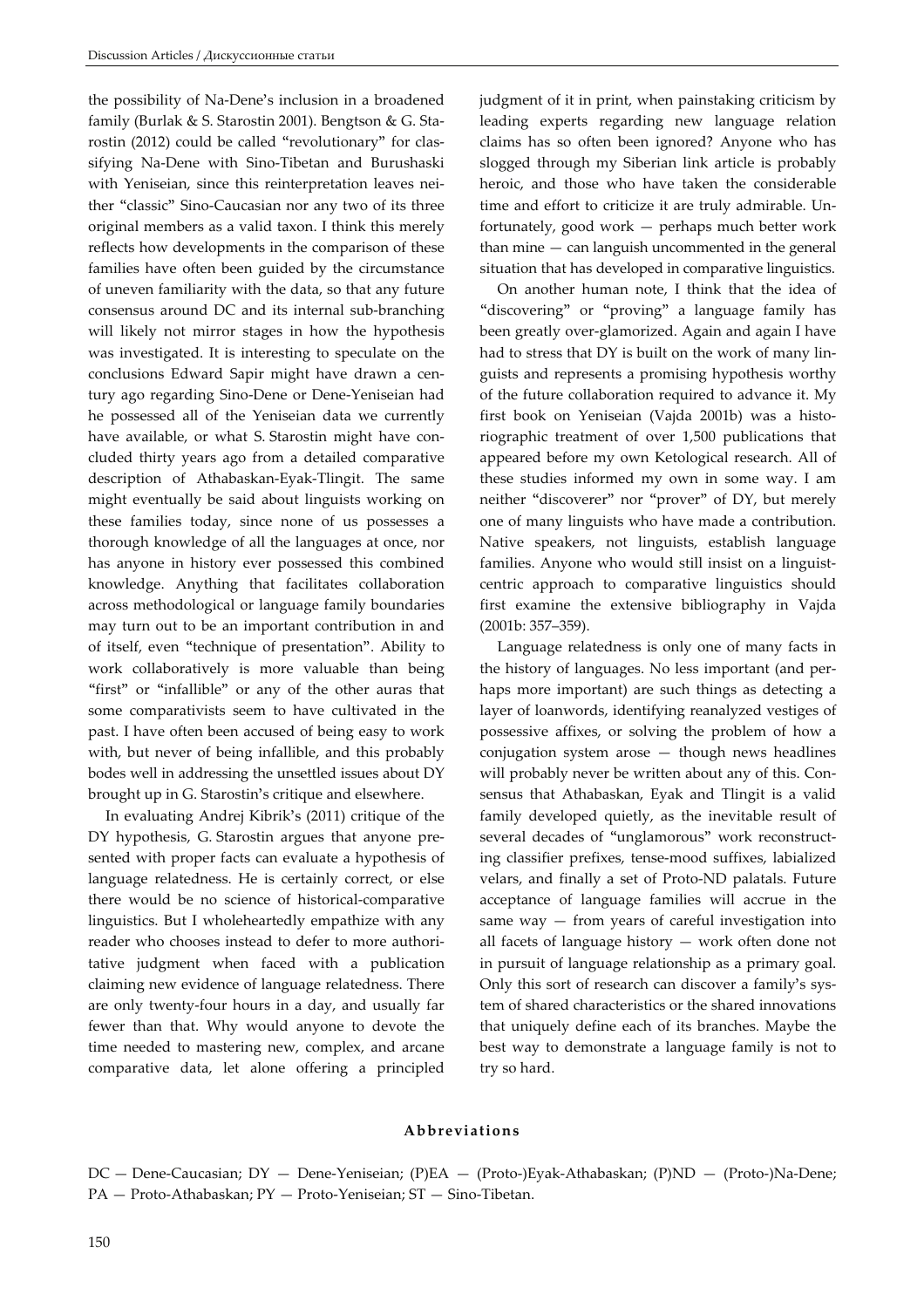#### References

- Bengtson & G. Starostin 2012: John BENGTSON, George STAROSTIN. The Dene-Sino-Caucasian hypothesis: state of the art and perspectives. Ms.
- Berezkin 2011: Yuri BEREZKIN. Selecting separate episodes of the peopling of the New World: Beringian-Subarctic-Eastern North American folklore links. In: Kari & Potter 2011, pp. 257–278.
- Burlak & S. Starostin 2001: Svetlana BURLAK, Sergei STAROSTIN. Vvedenie v lingvisticheskuju komparativistiku [Introduction to historical-comparative linguistics]. Moscow, RGGU.
- Campbell 2011: Lyle CAMPBELL. Review of Kari & Potter 2011. In: International Journal of American Linguistics 77, 3, pp. 445–451.
- Donner. 1955. Kai DONNER. Ketica: Materialen aus dem ketischen oder Jenisseiostjakischen. Helsinki, Suomalais-Ugrilainen Seura.
- Kari & Potter 2011: The Dene-Yeniseian connection, eds. Jim KARI & Ben POTTER, Fairbanks, ANLC.
- Krauss 1965. Michael KRAUSS. Eyak: a preliminary report. In: Canadian journal of linguistics 10, 2/3, pp. 167–187.
- Kibrik 2011: Andrej KIBRIK. Transitivity indicators, historical scenarios, and sundry Dene-Yeniseian notes. In: Kari & Potter 2011, pp. 316–319.
- Krejnovich 1968: E. A. KREJNOVICH. Glagol ketskogo jazyka. Leningrad, Nauka
- Leer 1991. Jeff LEER. The schetic categories of the Tlingit verb. PhD Dissertation, University of Chicago.
- Leer 2005. Jeff LEER. How stress shapes the stem-suffix complex. In: Athabaskan prosody, eds. Sharon HARGUS & Keren RICE, Amsterdam, John Benjamins, pp. 277–318.
- Leer 2009: Jeff LEER. Making change in Athabaskan. (Paper presented at the Athabaskan Conference, University of Berkeley, July 2009.)
- Leer 2011: Jeff LEER. The palatal series in Athabascan-Eyak-Tlingit with an overview of the basic sound correspondences. In: Kari & Potter 2011, pp. 168-193.
- Nichols 2011: Johanna NICHOLS. Proving Dene-Yeniseian genealogical relatedness. In: Kari & Potter 2011, pp. 299– 309.
- Peiros & Starostin 1996: Ilia PEIROS, Sergei STAROSTIN. A comparative vocabulary of five Sino-Tibetan languages (6 vols.). Melbourne.
- Potter 2011: Ben POTTER. Archaeological patterning in Northeast Asia and Northwest North America: an examination of the Dene-Yeniseian Hypothesis. In: Kari & Potter 2011, pp. 138–167.
- Reshetnikov & Starostin 1995: Kirill RESHETNIKOV, Georgij STAROSTIN. Struktura ketskoj glagol'noj slovoformy [The structure of the Ket verbal form]. In: Ketskij sbornik vol. 4. Moscow, Vostochnaja Literatura, pp. 7–121.
- Rice 1989: Keren RICE. A grammar of Slave. Berlin, Mouton de Gruyter.
- Rice 2011: Keren RICE. Review of Kari & Potter 2011. In: Diachronica 28, 2, pp. 255–271.
- Ruhlen 1998: Merritt RUHLEN. The origin of the Na-Dene. In: Proceedings of the National Academy of Sciences 95, 23, pp. 13994–6. Washington, DC.
- Scott & O'Rourke 2011: G. Richard SCOTT, Dennis O'ROURKE. A physical anthropological perspective on the Dene-Yeniseian Hypothesis. In: Kari & Potter 2011, pp. 119–137.
- Starostin 1982: Sergei STAROSTIN. Prajenisejskaja rekonstrukcija i vneshnije sv'azi jenisejskikh jazykov [Proto-Yenisseian reconstruction and external connections of the Yenisseian languages]. In: Ketskij sbornik vol. 3, Leningrad, Nauka Publishers, 1982, pp. 144–237.
- Starostin 1995: Sergei STAROSTIN. Sravnitel'nyj slovar' jenisejskikh jazykov [A comparative vocabulary of Yenisseian languages]. In: Ketskij sbornik vol. 4, Moscow, Vostochnaja Literatura, 1995, pp. 176–315.
- Starostin 2005: Sergei STAROSTIN. Sino-Caucasian Phonology. Ms. Available online at: http://starling.rinet.ru/Texts/scc.pdf
- G. Starostin 2010a: George STAROSTIN. Dene-Yeniseian and Dene-Caucasian: Pronouns and other thoughts. In: TUTTLE, Siri, & Justin SPENCE (eds.). Working Papers in Athabaskan Languages: Alaska Native Language Center Working Papers, No. 8. Fairbanks, Alaska: ANLC, pp. 107–117.
- G. Starostin 2010b: George STAROSTIN. Preliminary lexicostatistics as a basis for language classification: a new approach. In: Journal of Language Relationship, vol. 3, pp. 79–117.
- Vajda 2001a: Edward VAJDA. The role of position class in Ket verb morphophonology. In: Word 52, 3, pp. 369–436.
- Vajda 2001b: Edward VAJDA. Yeniseian peoples and languages: a history of Yeniseian studies with an annotated bibliography and a source guide. Surrey, Curzon Press.